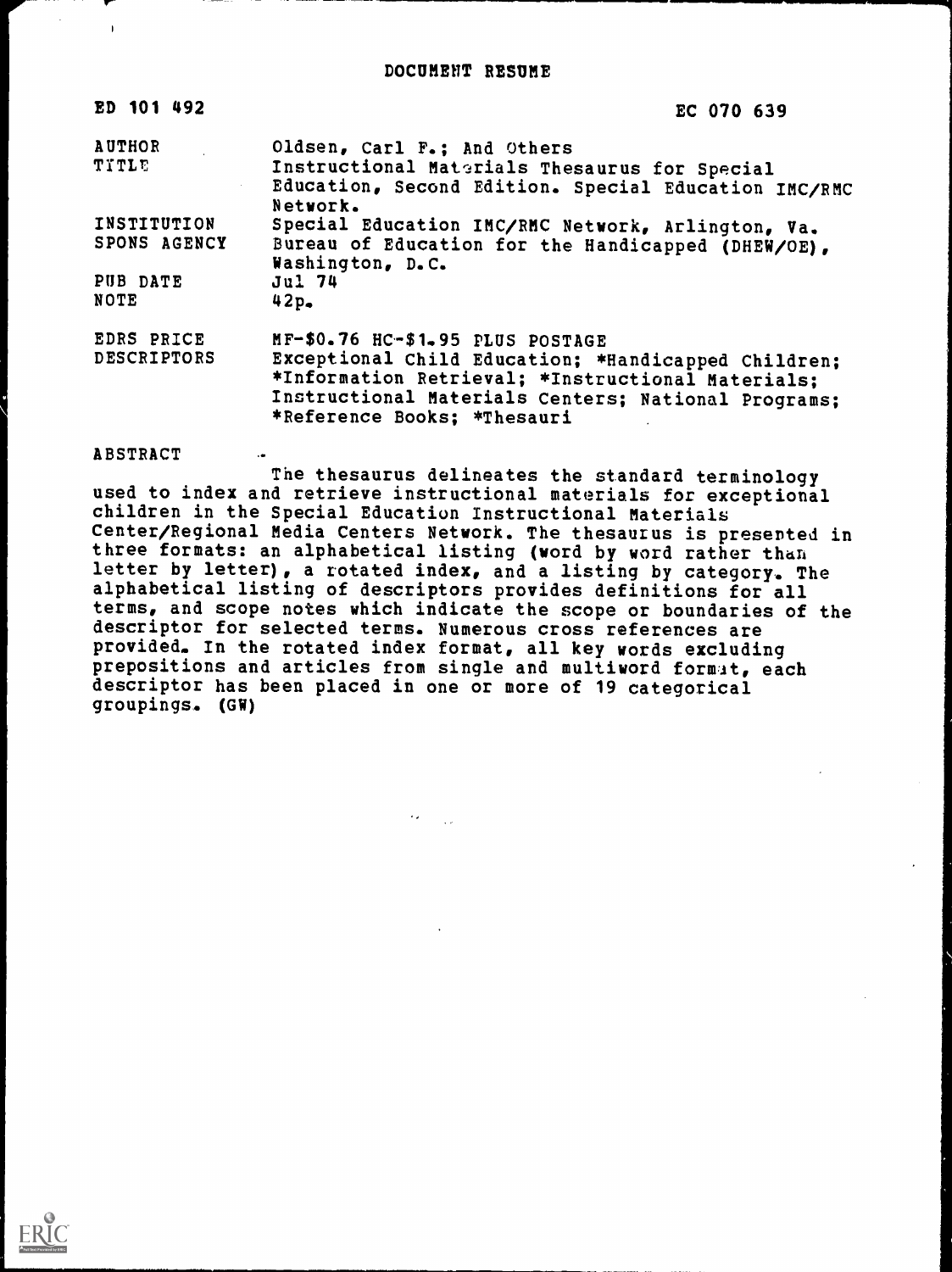



8651 00PM AVAILSELE

# INSTRUCTIONAL MATERIALS

# THESAURUS

# FOR SPECIAL EDUCATION

 $SECOND$   $EDITION - July$ , 1974

Printed & Distributed by the CEC Information Center on Exceptional Children The Council for Exceptional Children 1920 Association Drive Reston, Virginia 22091

 $C_{\kappa}$  $\gamma$ 

 $\psi$  $\mathcal{L}_{\mathcal{A}}$  $\tilde{\mathcal{L}}$  $\hat{\mathcal{L}}$ 

**ERIC** 

Member of the Special Education IMC/RMC Network US Office of Education - Bureau of Education for the Handicapped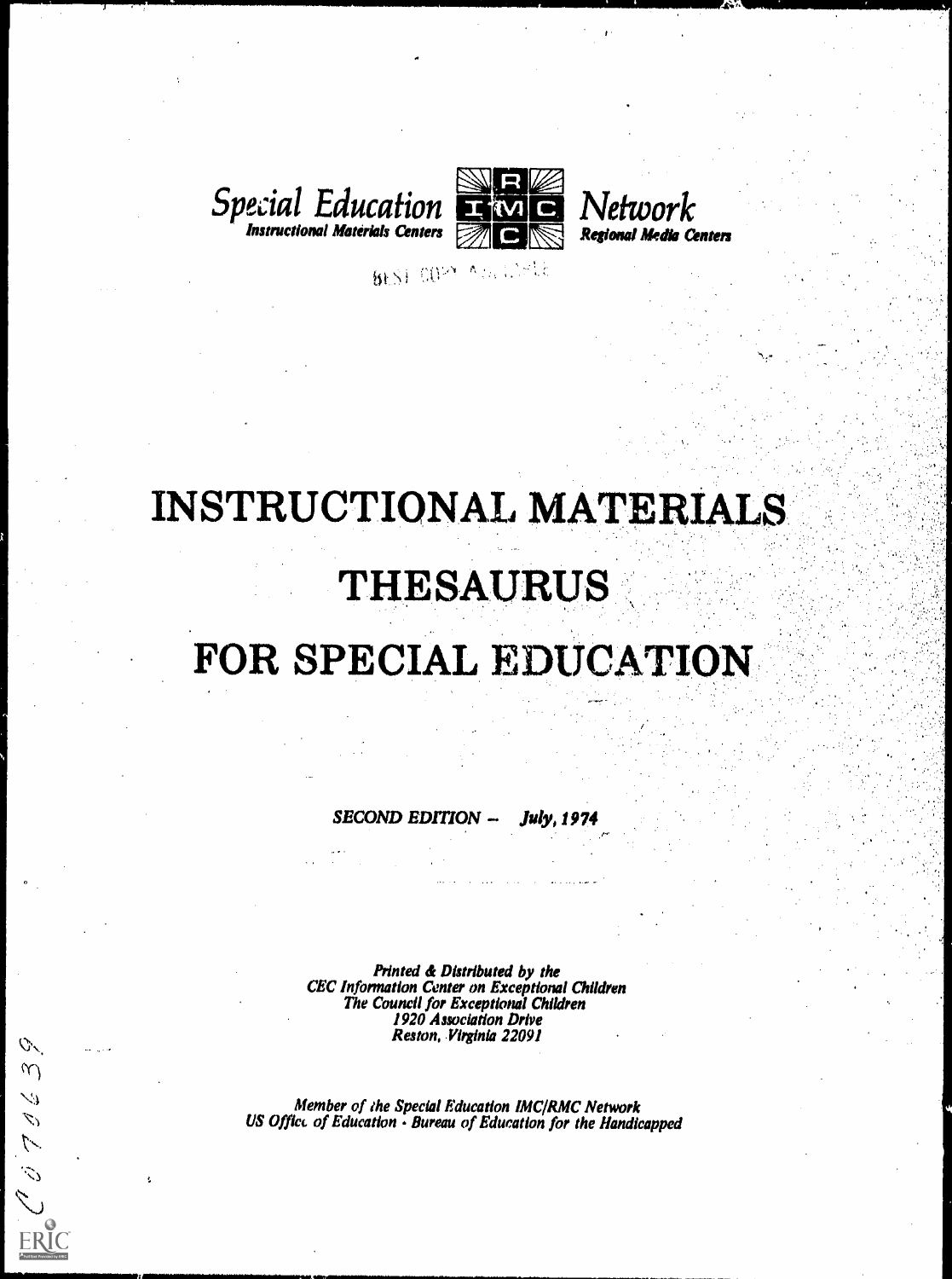## Special Education IMC/RMC Network

 $\bar{\phantom{a}}$ 

## Instructional Materials Thesaurus

for  $\qquadcdot$ 

 $\ddot{\phantom{a}}$ 

Special Education

Second Edition

July , 1974

Thesaurus Committee

Joan Miller Virginia Woods Carl F. Oldsen, Chairman

Appreciation is extended to the following persons who assisted on a timely basis: Alexander Barnes, Carol Breuer, Sharon Milzareck, William Nelson, Carolyn Rude, Hugh Summer; and those individuals and agencies who have contributed their expertise in the continued development of this Thesaurus.

INFORMATION CENTER STAFF: Mary L. Gardner, Production Manager; Madeline Carver, Production Assistant

 $\sqrt{2}$  ,  $\sqrt{2}$ 

лŹ

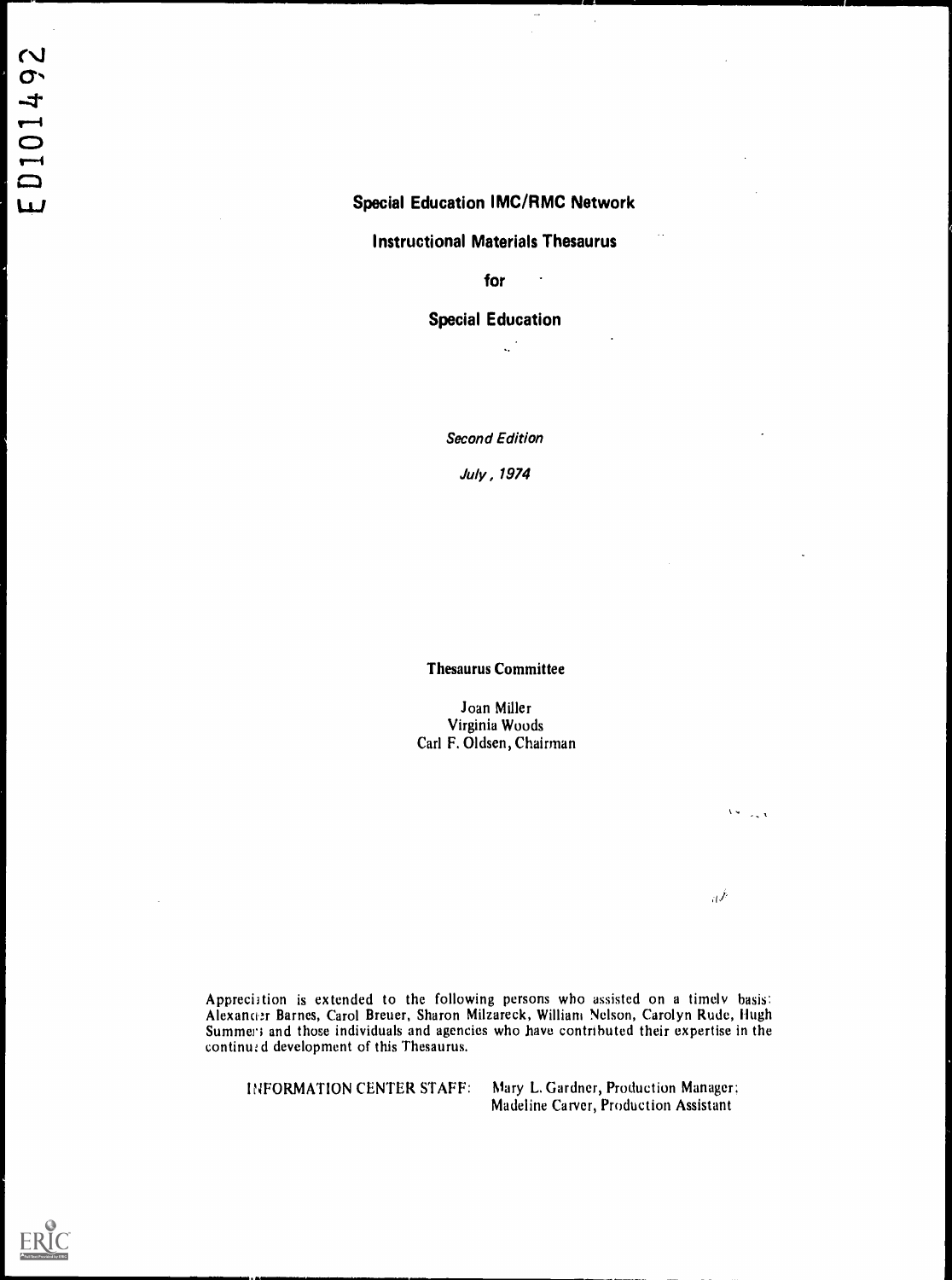The work presented or reporteri herein was performed pursuant to a grant from the Bureau of Editoral Certifican<br>the Handicapped, US Office of Education, Department of Health, Education, and Welfare. However, the<br>opinions e

 $\bar{z}$ 

 $\ddot{\phantom{a}}$ 

 $\ddot{\phantom{a}}$ 

 $\sim$ 

 $\ddot{\phantom{a}}$ 



 $\sim$   $\alpha$ 

 $\bar{\beta}$ 

 $\ddot{\phantom{a}}$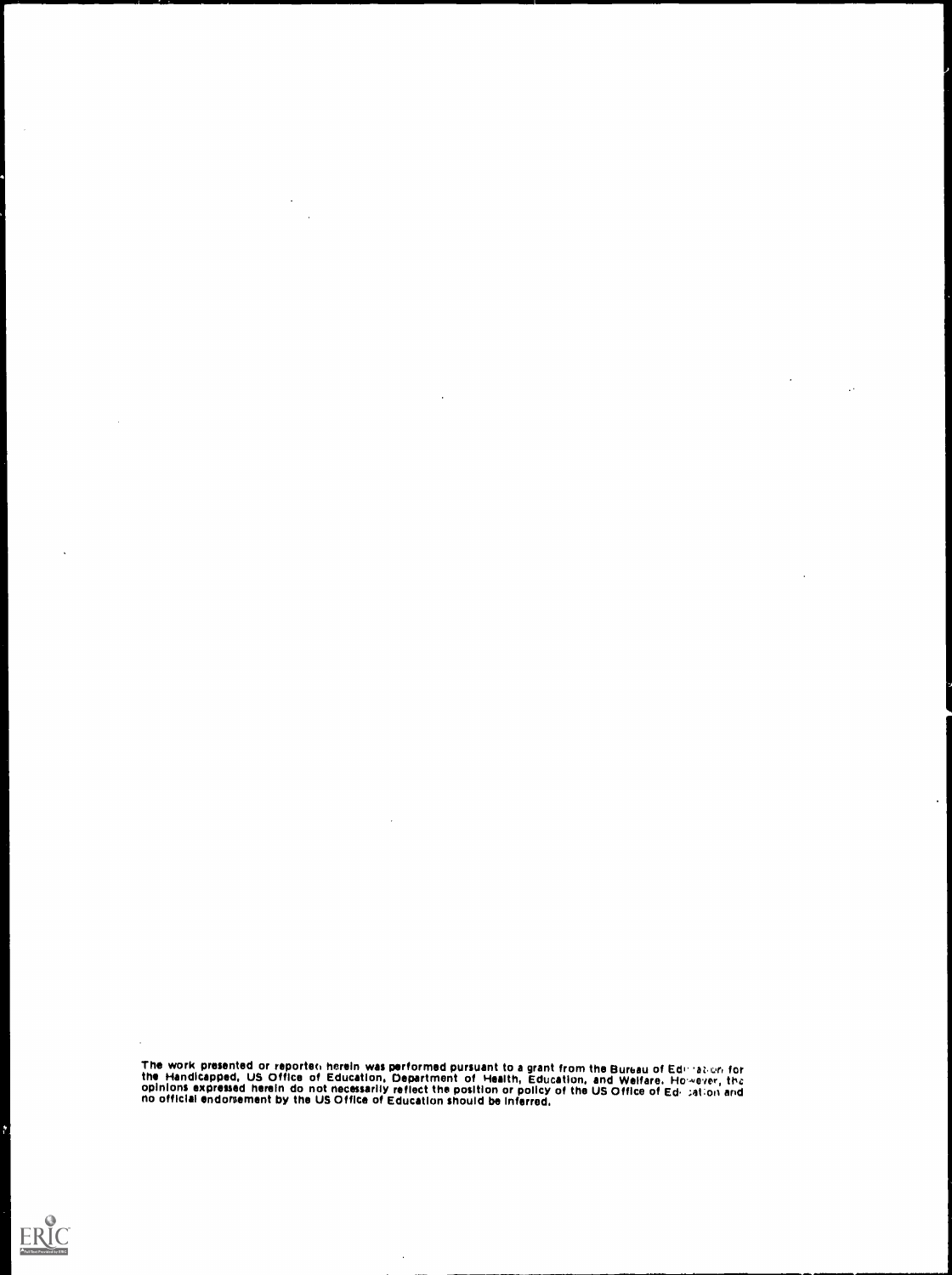# Instructional Materials Thesaurus

# for Special Education

# Second Edition

# TABLE OF CONTENTS

|                                           | Page      |
|-------------------------------------------|-----------|
| $\cdot$<br>Introduction                   | i         |
| Preface                                   | iii       |
| How to Use the Thesaurus                  | V         |
| Sample Entry                              | <b>VI</b> |
| Alphabetical Arrangement                  | 1         |
| Rotated Arrangement                       | 19        |
| Categorical Arrangement & Category Titles | 29        |
| <b>Training Terms</b>                     | 34        |
| Descriptor Application Form               | 35        |
|                                           |           |

 $\bar{\mathbb{C}}$ 

 $\overline{a}$ 

 $\ddot{\phantom{a}}$ 

ERIC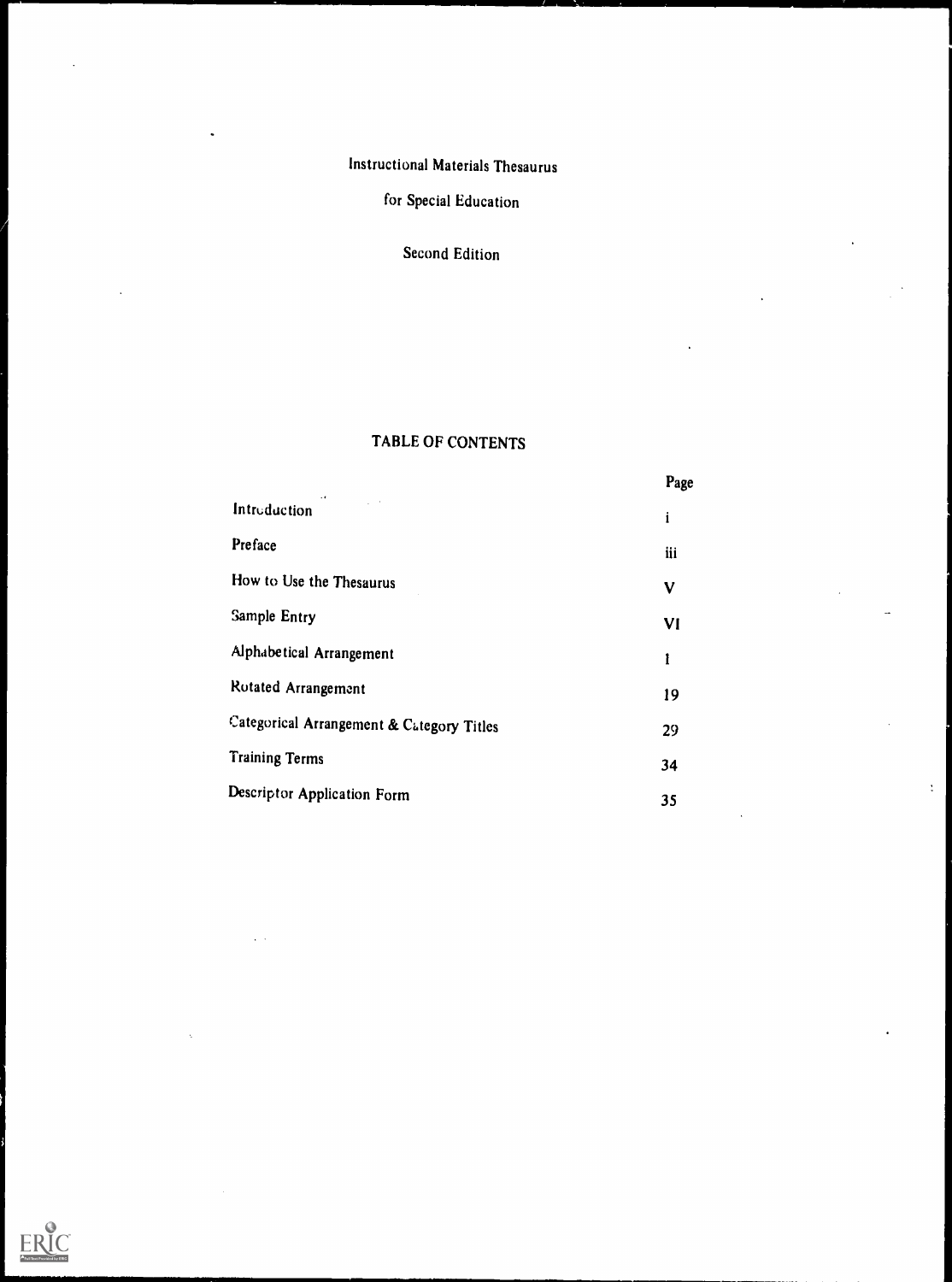#### Introduction

The Bureau of Education for the Handicapped (BEH) in the Department of Health, Education, and Welfare (DHEW) provided the basis for the development of the Instructional Materials Thesaurus for Special Education. The thesaurus represents an effort to provide a useful tool for indexing and retrieving information relative to instructional materials used in the education of exceptional children and youth, including both handicapped and gifted. Although development of the thesaurus began in 1966 at the Michigan State University and University of Texas Special Education Instructional Materials Centers (SEIMC), BEII gave impetus to the formal development of a standardized thesaurus in the fall of 1971 through the Special Education Instructional Materials Centers (1MC)/Regional Media Centers (RMC) Network and its affiliated centers: the Educational Media and Distribution Center, the National Center for Media and Materials for the Handicapped, the American Printing House for the Blind Instructional Materials Reference Center, Regional Resource Centers and associate centers. At that time interested Network Centers wrote a series of Delphi papers that defined three major areas of work in information systems development: thesaurus, common cataloging format, and classification-shelving system..

A committee was appointed to work in the area defined as thesaurus and met regularly during 1972 in order to consider input from all Network-related centers, to investigate known and suggested sources for a thesaurus and finally, to construct a thesaurus. The thesaurus prototype was The Thesaurus for Special Education Instructional Materials, which had been derived from thesauri used at the Michigan State University SEIMC, the New York State Education Department at Albany SEIMC, and the University of Texas SEIMC. The Council for Exceptional Children (CEC) Information Center was responsible for editing and distributing the prototype thesaurus. In January 1973, the Thesaurus Committee produced The Instructional Materials Thesaurus for Special Education, First Edition, which was given tacit approval by the Network Directors with the suggestion that the thesaurus be given wide distribution for comment and consideration. Accordingly, the thesaurus was sent to over three hundred agencies, centers, and state departments of special education for perusal. Comments returned expressed a high degree of acceptability and indicated interest in its further development and refinement.

In July, 1973, the Thesaurus Committee reconvened in order to further develop and refine the first edition of the thesaurus. A major change was incorporated at this time which resulted in limiting the Thesaurus to terms which describe child-use materials. The change thereby better reflected the revised BEH work scope. Work continued throughout 1973 and early 1974 to provide adequate definitions for all terms and to restructure the category listings resulting in this second edition.

A Thesaurus by its very nature is never finished and it is so for this one also. However, the compilers have made a sincere attempt to provide a useful tool and wish to solicit your comments as may be appropriate to increase its value through time and subsequent use.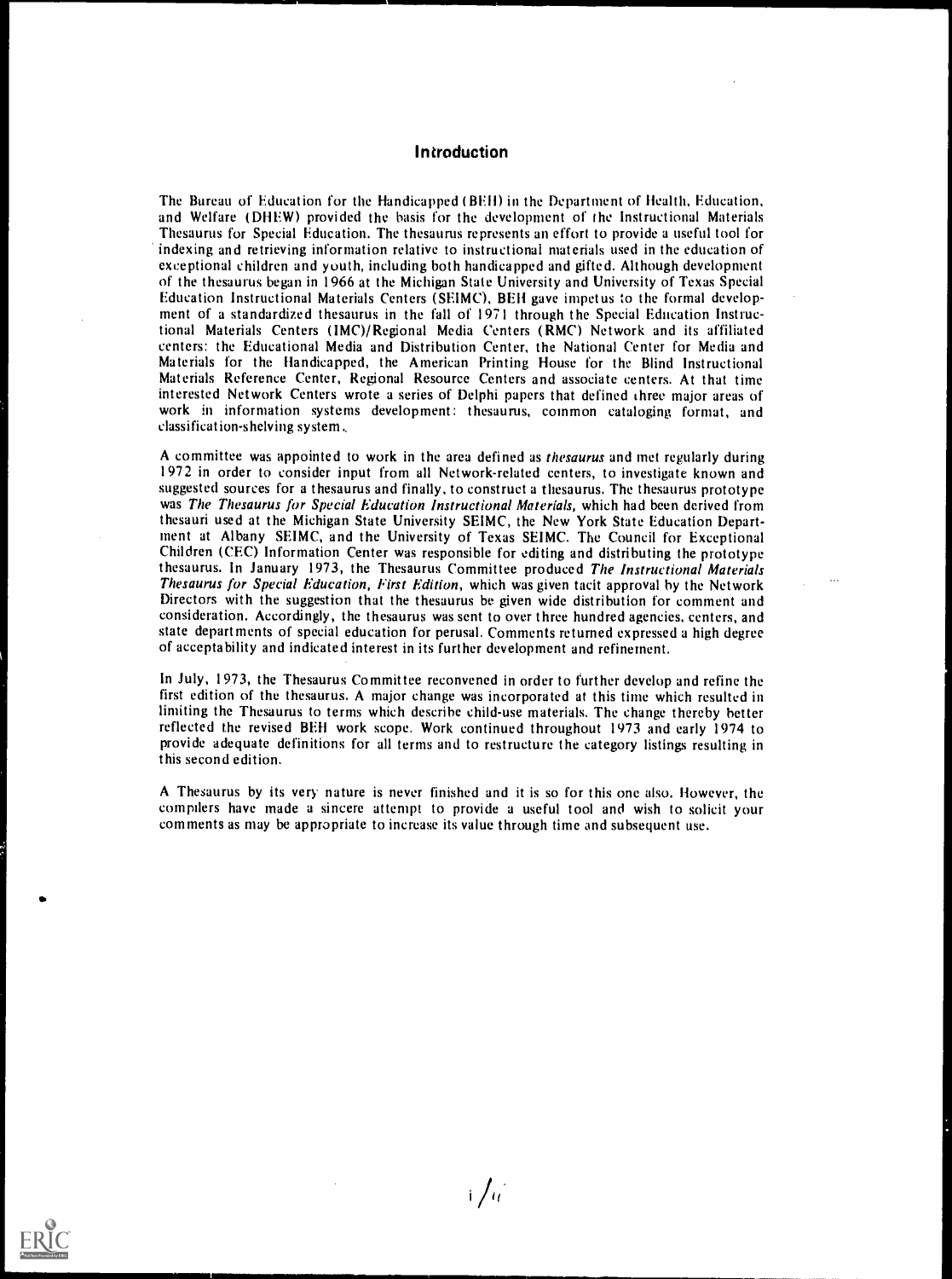## PREFACE

The Instructional Materials Thesaurus for Special Education, Second Edition represents an attempt by the Special Education Instructional Materials Center (IMC)/Regional Media Centers (RMC) Network to clarify and standardize terminology used to index and retrieve instructional tnaterials for exceptional children and youth. This Thesaurus is for use by anyone who delivers instructional services to an exceptional child and who wants access to materials within the network that meet a specific instructional need of the child. Those materials used by the teacher and/or child interacting in the process of educational diagnosis, instruction, and evaluation are defined to be instructional materials. The terminology used to index and retrieve instructional materials consists of descriptors, which are words that designate a material or an attribute of the use of a material. Generally these descriptors are common nouns or function as nouns. Although many of the descriptors are selected from the Thesaurus of ERIC Descriptors, non-ERIC approved terms are also included when necessary to cover concepts relevant to instructional materials indexing and retrieving. The second edition of the thesaurus contains primarily instructional materials descriptors, although some professional materials terms designating materials to be used by the instructor only are entered in order to fully index or retrieve a specific child-use material. Selection of descriptors reflect a choice of terms used most frequently in the field of special education, maintaining a teacher orientation since teachers are intended to constitute the majority of the thesaurus audience. Although the Instructional Materials Thesaurus for Special Education is not a true thesaurus due to its selective nature, it will be referred to as a thesaurus.

The thesaurus is presented in three formats: an alphabetical listing (word by word, not letter by letter), a rotated index, and categories. The alphabetical listing of descriptors provides definitions for all terms and may also include a scope note which delineates the scope or boundaries of the descriptor. Numerous cross references are provided to alert indexers or searchers to other potentially useful, related terms. These cross references occur in four separate forms: see also, use, use for, and includes. See also is followed by a related descriptor; use refers to an approved descriptor instead of a similar word; use for designates the appropriate descriptor, and includes indicates those concepts that have been subsumed under the descriptor for expediency. See sample thesaurus entry on page vi. In order to avoid a cumbersome thesaurus format, cross references are provided only when terms may not occur automatically to the user. For example, the descr. ors Activity Books and Class Activities are cross referenced to each other because the two usscriptors are related in meaning and because one descriptor may not automatically bring to mind the other descriptor; however, the two descriptors Abacus and Mathematics are not cross referenced to each other since it is thought that the user will, in all probability, make the connection on his own.

The rotated index form and the categories are designed to further help the thesaurus user in making descriptor connections on his own. In the rotated index form, all key words, excluding prepositions and articles from single and multi-word descriptors, are listed alphabetically as headings. Descriptors file alphabetically under each of their component words, allowing for grouping of related terms which may be separated when alphabetized only under the first word in the phrase. For example, *Physical Sciences* is listed twice in the rotated arrangement, once under *Physical* with all other descriptors containing the word *physical* in any position, and once under Sciences, with all other descriptors containing the word Sciences in any position.

The nineteen categorical groupings of descriptors follow the rotated index and represent nonexclusive listings designed to aid the user by snowing him at a glance the related terms found in th. thesaurus. Each descriptor has been placed in one or more applicable categories. The category groupings are not meant to limit descriptor usage in any way but to expand the user's gasp of related terms.

The division of the thesaurus into these three sections is intended to help the indexer or searcher adequately index and/or retrieve information relative to instructional materials used in the education of exceptional children and youth. However, it is recognized that not all terms necessary to appropriately identify and retrieve these materials can be structured into a selected thesaurus. Procedures are provided, therefore, to supplement descriptors with terms called identifiers. Identifiers may be needed by a particular center to provide greater specificity in such areas as foreign countries. national or ethnic groups, occupations, historical periods, or parts of speech. Guidelines for the creation of identifiers have been established to insure, as much as possible, a standardization of identifiers so that two indexers who create an identifier for the same name or concept will do so in a similar manner. Suggested guidelines for insuring consistency in the creation of identifiers include the following:

I. Spell out the term in full; do not use an acronym or any variant spelling. For example, spell out Wechsler Intelligence Scale for Children; do not use WISC.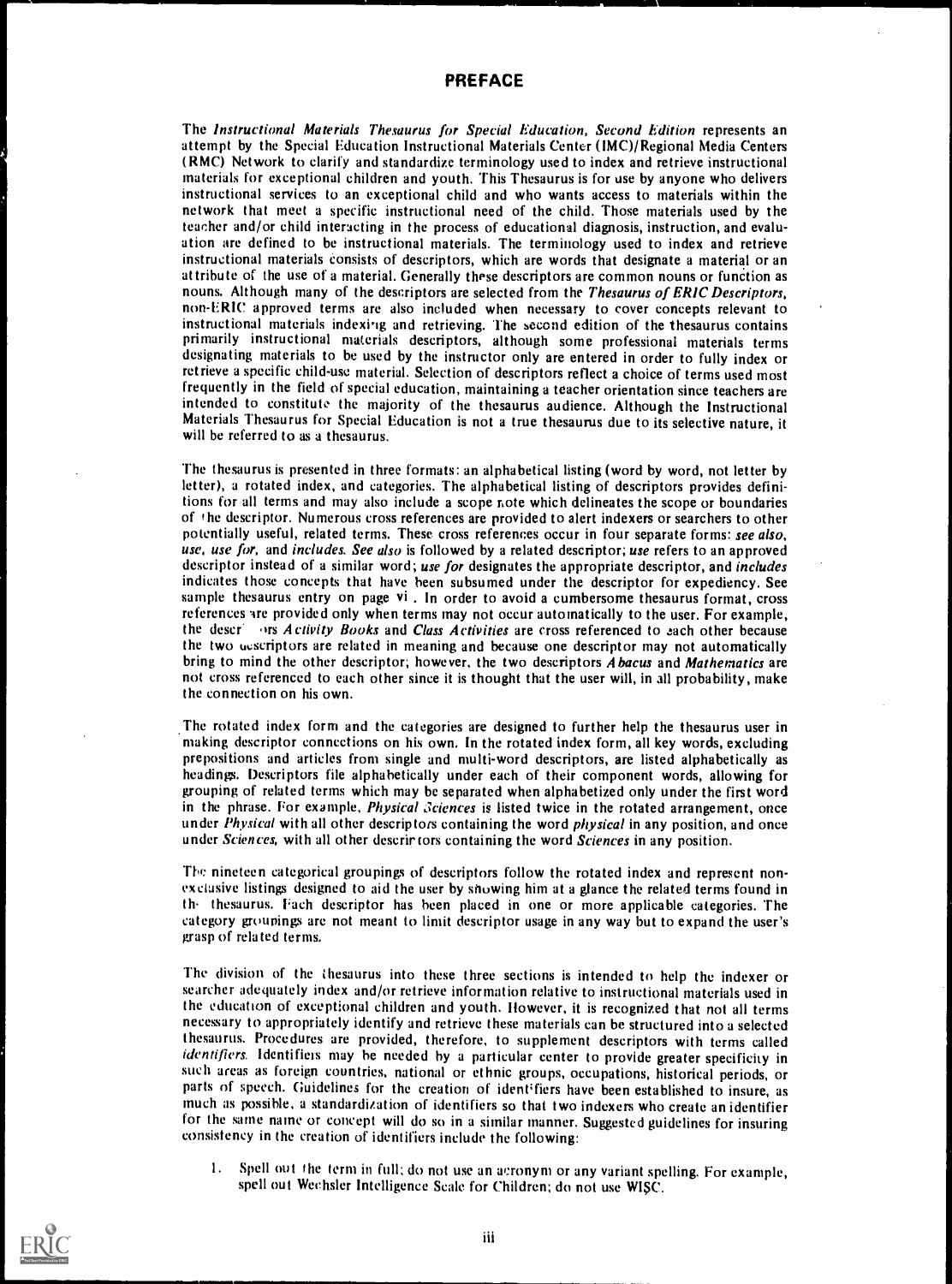- 2. When entering an individual's proper name, enter the last name first, followed by the first name. For example, enter Sigmund Freud in the following manner: Freud, Sigmund.
- 3. Eliminate commas, hyphens, periods, apostrophes, or other punctuation except where necessary for clarity. (This rule reflects thesaurus printing regulations.)
- 4. Omit initial words such as  $a$ , an or the in a multiword identifier, so that the identifier will be listed in an index under the first major word of the term.
- 5. Although numerous national or ethnic groups are already included in the thesaurus, for creation of additonal ethnic terms, use the plural noun form. For example, use Romans or Poles, do not use Roman or Polish.
- 6. When describing an occupation, describe the person who performs the occupation; do not describe.

Persons using the Thesaurus may become aware of changes that would add to the compre- hensiveness of this document.

A sample Descriptor Justification/Modification Form (DJMF) has been included on page 35 of this document in order to provide a standard means for communicating these suggestions for change to the appropriate office. To est independent sources are required. These forms must have similar or correlating information.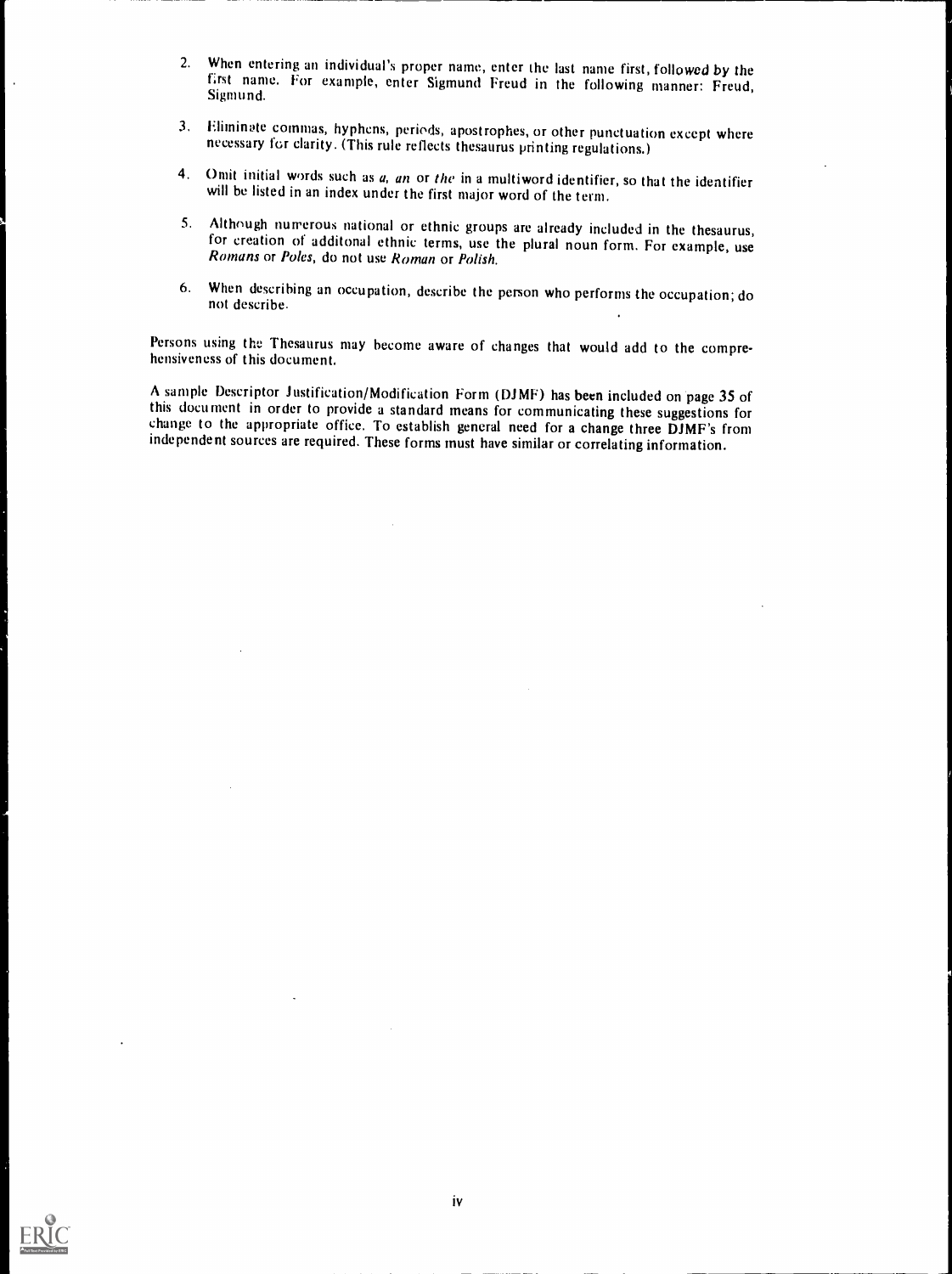## INDEXING INSTRUCTIONAL MATERIALS FOR SYSTEM ENTRY

Descriptors from the Instructional Materials Thesaurus for Special Education (1.M.T.S.E.) shail he assigned for each material indexed for system entry using the following general instructions:

#### 1. Assigning Descriptors

- a. Terms from the following areas must be assigned to each material.
	- I. Content area(s): at least one general curriculum/content term should be assigned to the material (use Curricular-Category 3)
	- 2. Skill areas appropriate within content areas: Determine Major skill(s) areas developed through use of the material and index only those which receive major emphasis. (Use Sensorimotor Skills - Category 17 and Skills - Category 18)
	- 3. Grade, instructional and interest level: assign instructional level indicated by ublisher where possible. If material is applicable over a grade range, assign terms such as primary, intermediate, etc. as well as specific grade levels within those ranges. Where interest level differs from instructional level, both should he indicated. (Use Educational Levels/Interest Levels - Category 4)
	- 4. Input/Output Modes: Assign terms indicating the appropriate input and output modes required by the material. (Use Learning Modes  $\sim$  Category 15)
	- 5. Instructional Approaches, Teaching Methods: Index the particular approach the material presents for the content and skill area taught. For example, Developmental Approach, Linguistically Based, etc. (Use Instructional Approaches/ Teaching Methods – Category 13)
	- 6. Handicapping Conditions: Assign terms only if publisher has specified that material was designed for that population. (Use Exceptionalities/Dysfunctions Category 8)
	- 7. Format Terms: Assign one or more terms indicative of the format of the material i.e. puzzles, kits, etc., plus any terms which designate special physical or organizational characteristics of the material i.e. large type, braille, left handed, etc.<br>(Use Form/Format Nonprint - Category 9, Form/Format Print - Category 10, Instructional Materials - Category 14, Equipment - Category 7)
- b. Terms from the remaining categories listed below may be assigned as needed to accurately index a material:

Behavioral 7 erms - Category 1 Cognitive Pro lesses - Category 2 Educational Programs - Category 5 Employment Preparation  $-$  Category 6 Groups (Minority)  $-$  Category 11 Human Development  $-$  Category 12 Prevention/Remediation/Therapy  $-$  Category 16 Tests/Evaluation  $-$  Category 19

## 2. Cautionary Instructions

- a. The indexer should not make judgments regarding applicability of the material to content or skills areas other than those specified by the publisher or indicated as appropriate by available evaluation data.
- b. Where grade level indicated by publisher seems inappropriate, indexer may add cautionary note regarding, use.
- c. Where no grade level is specified by publisher, indexer should assign level based on information gained from valuation data and professional examination of the material.

#### 3. Use of Identifiers

- a. An identifier is a word not designated as a descriptor within the Thesaurus, but which may be necessary to appropriately index and retrieve an instructional material. Instructions for creating identifiers are found in the Preface of the IMTSE.
- b. An identifier may be used to supplement descriptors in any category 1-19 in order to more clearly identify a material.
- c. The Descriptor Application/Modification Form contained in the IMTSE provides the methods for submitting an identifier for consideration as a descriptor.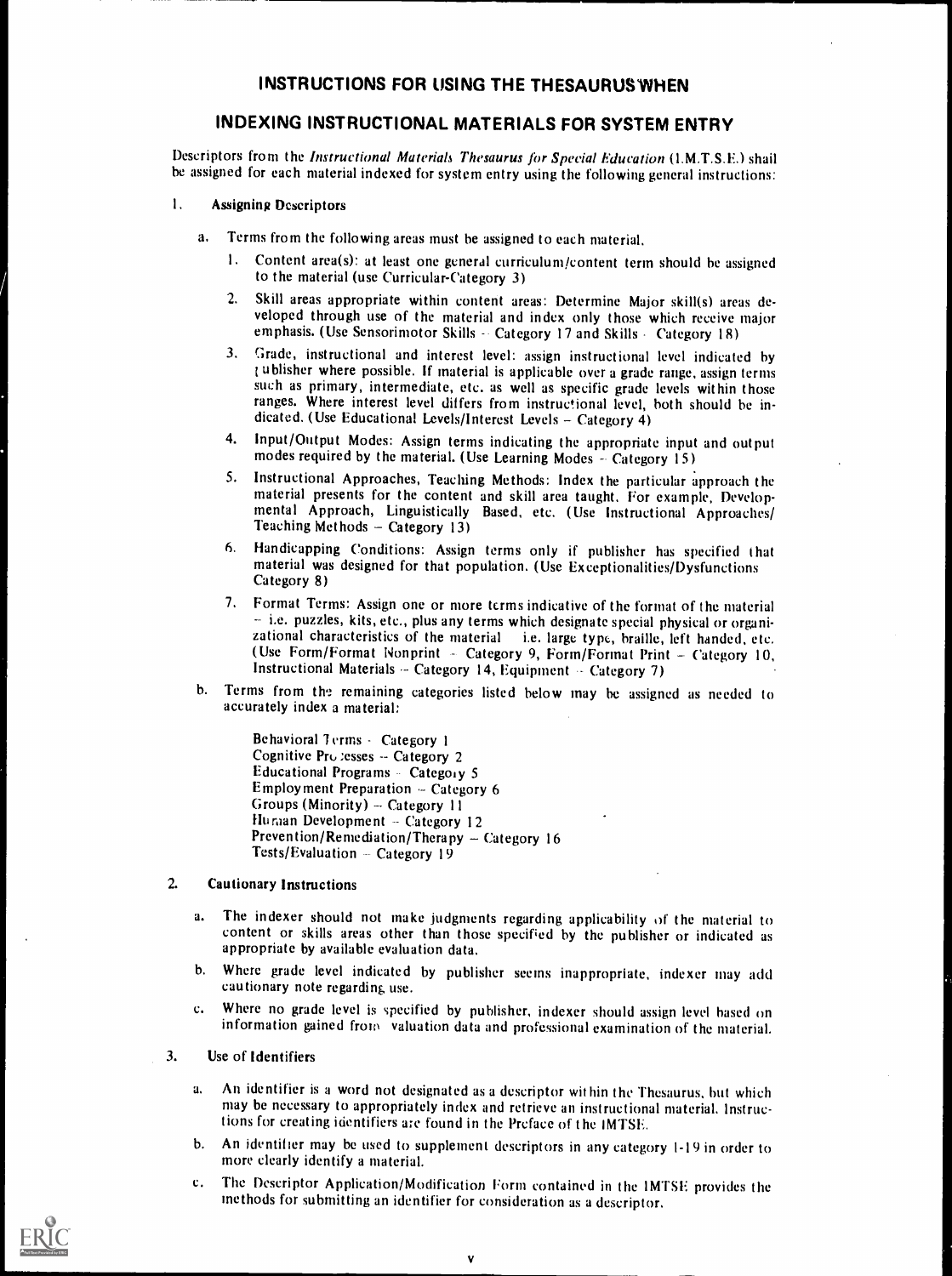|                                    | <b>Sample Thesaurus Entries</b>                                                                                              |               |
|------------------------------------|------------------------------------------------------------------------------------------------------------------------------|---------------|
| "Definition'                       | -Study of duties, rights, and privileges of<br>people. See also Law                                                          | "See also"    |
| #Civics<br>"I dentifies'           | Use Citizenship                                                                                                              | <u>"Use</u> " |
| <b>Position Words</b><br>"Use for- | Use for material teaching position words<br>and concepts.                                                                    |               |
| Fantasy                            | Fiction characterized by highly fanciful or<br>supernatural events. Includes fables,<br>fairy tales, folk tales and legends. |               |
|                                    |                                                                                                                              | "Includes"    |

 $\ddot{\phantom{0}}$ 

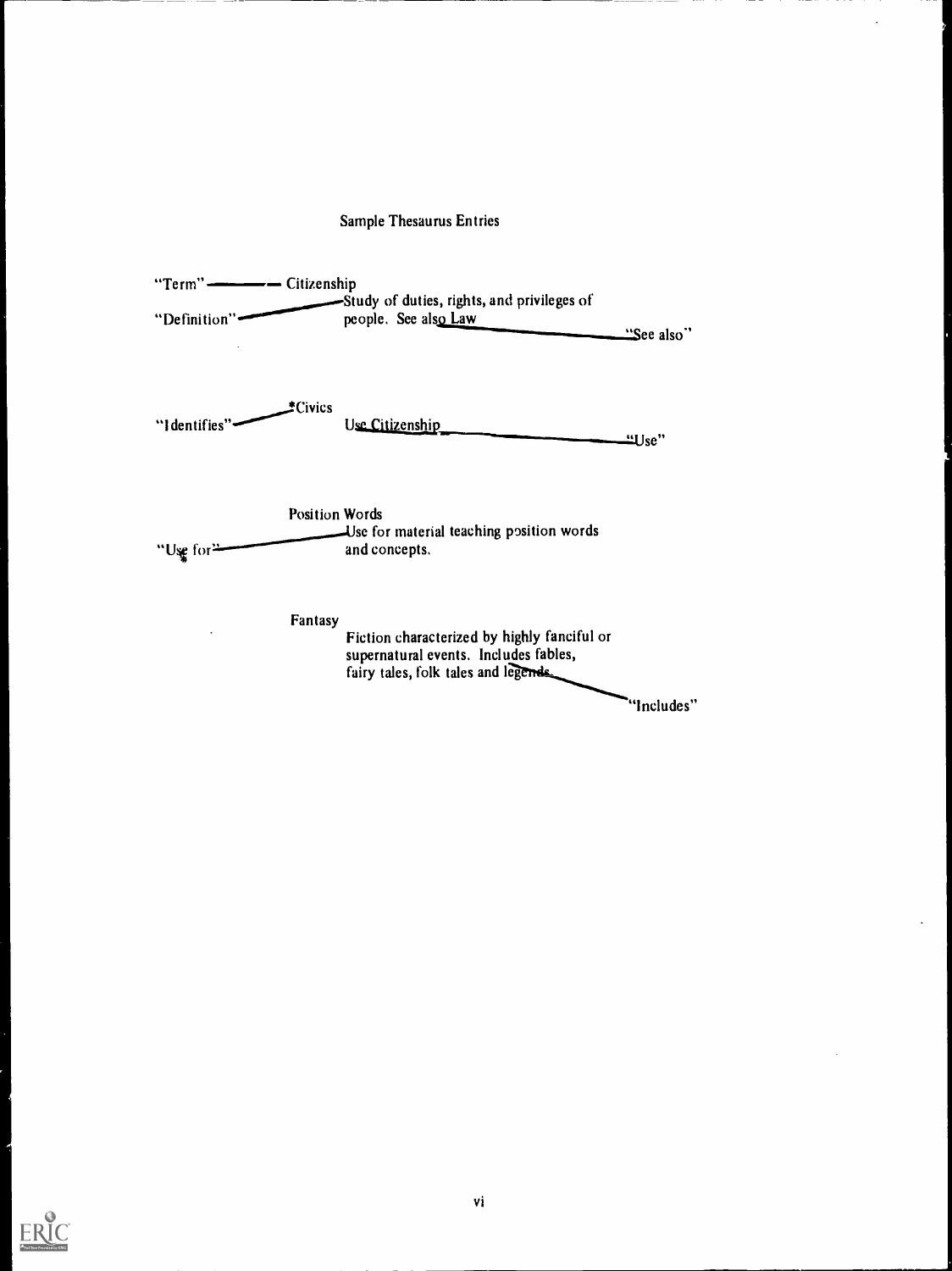## ALPHABETICAL LISTING OF DESCRIPTORS

## Abacus

A device used in performing mathematical calculations by sliding counters along rods or in grooves. Includes manuals which teach use of the abacus.

## Abbreviations

Shortened forms of words.

## \*Ability Tests

Use Performance Tests.

#### Abstract Reasoning

The art of arriving at conclusions through the use of symbols or generalizations rather than concrete factual information.

## \*Accident Prevention

Use Safety Education.

#### Achievement Tests

Evaluative instruments designed to measure knowledge, skills, understandings, in a given field.

#### Activity Books

Materials containing suggested classroom activities. See also Class Activities.

#### Adaptive Devices

Materials to which modifications have been or will be made to allow use by the handicapped.

#### Addition

Materials which teach the concept of addition.

## \*Adult Education

Use Basic Adult Education.

#### Adventure Stories

Stories dealing with danger and risk taking.

## \*Affection

Use Emotional Adjustment.

#### \*Aggression

Includes acting out behavior. *U*se Emotional Adjustment.

#### **Agriculture**

Material dealing with farming and farming communities.

#### Alcoholism

Materials providing information regarding the use of alcohol and its effects.

#### \*Alexia

Use Aphasia.

## Algebra

Materials which teach the concepts involved in algebra.

#### Alphabetizing

Sequential alphabetical arrange- ment of information.

## \*Alphabetizing Skills

Use Alphabetizing.

## Alphabets

Materials which teach recognition and information of letters of the alphabet. See also Initial Teaching Alphabet.

## American History

Field of study concerned with the recording and critical interpretation of past events in the growth of the United States.

#### Anatomy

Phy<sub>3</sub>iological study of the human body. See also Physiology.

#### \*Animal Stories

Use Animals.

#### Animals

Animal stories or science materials regarding animals.

#### Anthologies

Collections of selected writings of one or more authors. See also Adventure Stories, Literature, Mystery Stories, and Poetry.

#### Antonyms

Words opposite in meaning.

#### \*Anxiety

Use Emotional Adjustment.

#### Aperture Cards

Cards with openings designed for mounting microfilm reproduction of documents. See also Microforms.

#### Aphasia

Inability to comprehend or produce language.

## Application Forms

Written materials which teach procedures utilized in filling out forms necessary for obtaining employment.

#### Aptitude Tests

Evaluative instruments designed to indicate an individual's potential ability for performance of a particular type of activity. See also Interest Scales.

## \*Arithmetic

Use Mathematics.

Study of any of the art forms. See also Art Prints, Crafts, Graphic Art. , Painting. Photography, and Sculpture.

## Art Prints

Reproductions of works of art.

## Art Therapy

Use of art materials in the treatment and rehabilitation of the handicapped, particularly the emotionally disturbed.

## Articulation

Production of speech sounds. \*Assessment

Use Evaluation.

\*Assistive and Adaptive Devices Use Adaptive Devices.

## Associative Learning

The establishment of functional relationships between ideas, objects or experiences.

#### Association Tests

Any test designed to measure the nature or speed made in response to stimuli.

#### Astronomy

Study of the universe beyond the earth's atmosphere.

#### Attention Span

Materials designed to increase the period of concentration on a particular task.

#### Attitude Tests

A test to measure the emotional or mental set or pattern of likes or dislikes of a particular group or individual.

## Attitudes

Materials which attempt to impart a social more'. See also Discriminatory, and Racial Attitudes.

#### Audio Equipment

Devices which provide auditory input or output. See also Audiovisual Aids, Phonographs, and Tape Recorders.

#### Audio Tapes

Magnetic tapes on which sound is recorded.

#### Audiotape Flashcards

A card to which a segment of magnetic tape is affixed and which includes space for printed or braille messages or pictures.

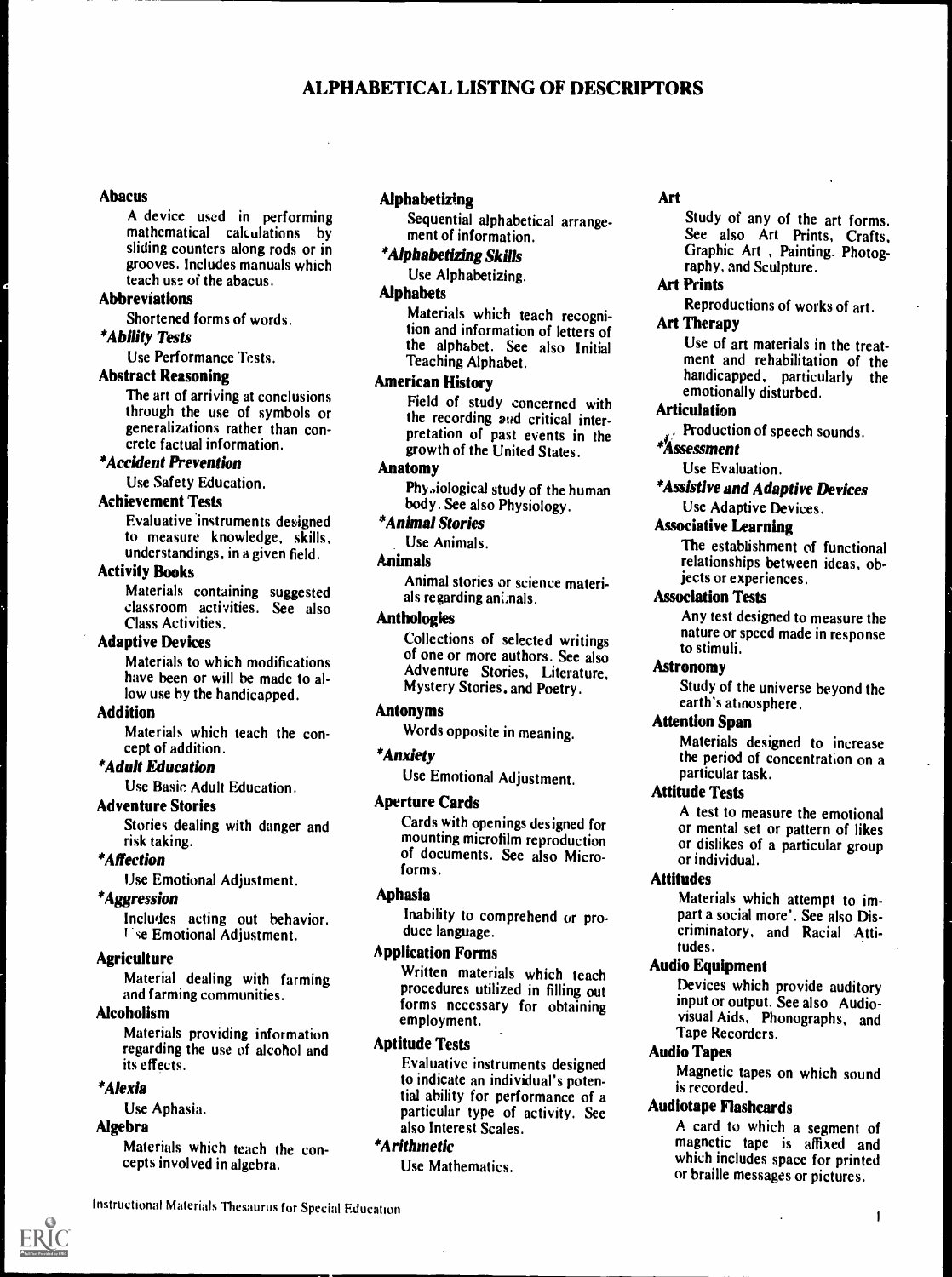## Audiovisual Aids

Materials having auditory and visual components. See also Audiotape Flashcards, Captioned Films, Captioned Filmstrips, Kinescope Recordings, Kits, Projection Equipment, Realia, Video Tapes, and Film terms.

## Auditory

Materials which utilize the learner's hearing as the primary sensory learning mode.

## Auditory Acuity

Materials intended to increase the ability to respond to pure tone audiometry within normal limits and to hear faint sounds at all necessary pitches and frequencies.

## Auditory Attention Span

Materials designed to increase the ability to screen auditory sensory impulses for a certain length of time.

## Auditory Closure

Materials designed to increase the ability to complete or recognize the missing part when the auditory unit is incomplete.

## Auditory Discrimination

Materials designed to increase the ability to identify and accurately choose between sounds of different frequency, intensity, and pattern.

## Auditory Figure Ground Discrimination

Materials designed to increase the ability to isolate a single sound when more .han one sound is produced.

## \*Auditory Imagery

Use Auditory Memory.

## Auditory Learning

Instruction which utilizes the learner's sense of hearing as the primary sensory stimulus mode.

## Auditory Memory

Materials designed to increase the ability to recall auditory stimuli correctly.

## Auditory Motor Integration

Materials designed to increase the ability to associate, organize, and sequence meaningful units of auditory and motor input.

## Auditory Perception

Awareness of the elements of the environment through auditory sensation.

## **Auditory Sequencing**

Ability to identify and organize auditory stimuli in a temporal order. See also Serial Ordering

## Auditory Stimuli

Utilization of the learner's sense of hearing as the primary sensory stimulus mode.

## Auditory Tests

Any test designed to assess ability to hear. Includes audiometric tests.

## Auditory Training

Instruction and practice in the development and use of hearing skills and auditory discrimination to enable an acoustically handicapped person to make maximum use of his residual hearing.

## Auditory Visual Integration

Materials designed to increase the ability to associate, organize, and sequence meaningful units of auditory and visual input.

## Autobiographies

Account of a person's life written by himself.

## Balance

Attaining or maintaining a state of equilibrium. See also Kinesthetic Perception and Perceptual Motor Learning.

## \*Basal Reading Series

Use Developmental Reading.

## Base Numbering Systems

Presents the concept and manipulation of number systems other than base ten.

## Basic Adult Education

Organized educational activities des<sup>1</sup><sub>b</sub>ned to teacii basic skills. li.cludes Continuing Education and Adult Education.

## **Behavior Rating Scales**

Evaluative instruments providing specific questions regarding equals, how an individual behaves in a **Materials**. variety of situations, together with a framework specifying the alternatives of response. See also Rating Scales.

## Behavioral Objectives

Objectives indicating desired changes in behavior resulting from learning.

## Bibliographies

Materials listed in a prescribed manner.

## Bibliotherapy

Technique of using reading materials to promote mental health.

## Bilingual Education

Teaching of regular school courses in both the national language and a second language.

## L..gaphies

Account of a person's life written by someone else.

## Biology

Study of life and life processes including both plant and animal life. See also Anatomy, Botany, Environmental Education, and Insects.

## Black History

Materials concerned with the history, traditions, and culture of the Negro.

## Blacks

Persons belonging to the Negro race.

## Blends

Fusion of two or more letter sounds in a word without the identity of either sound being lost. See also Phonics.

## Blind

A person whose visual acuity in the better eye is 20/200 or less after correction, or whose field of vision is restricted to an angle subtending an arc of 20 degrees or less, or has no useful vision. See also Visually Handicapped.

## \*Blind Deaf

Use Deaf Blind.

## Body Image

Conceptual representation of one's own body :lerived from internal and external sensations, emotions, and fantasies related to orientation, movement, and behavior. See also Self Concept.

## \*Books

Use Activity, Braille, Children's, or Comic Books, Curriculum Guides, Dictionaries, Encyclo-Manuals, Reference Resource Guides, Talking Books, Teacher Editions, Textbooks, Workbooks, or Worktexts.

## \*Boy Scouts

Use Scouting.

## **Braille**

A system of writing or printing for the blind which employs various standardized arrangements of raised dots.

## Braille Books

Books transcribed into braille.

# \*Braille Materials

Use Tangible Apparatus.

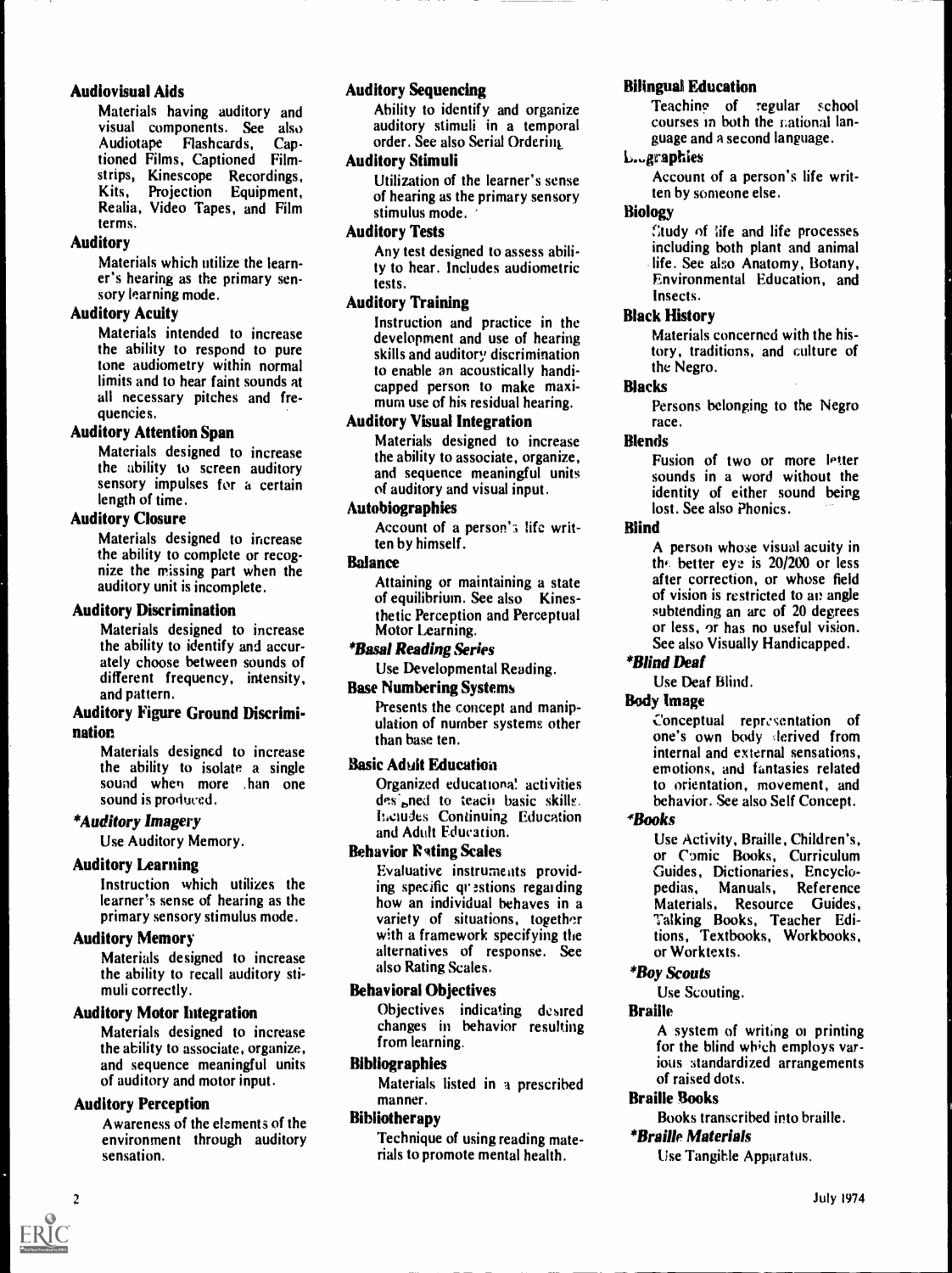## Braille Writing Devices

Instruments for the production or embossing of braille dots or raised line drawings.

## \*Brain Damage

Use Minimal Brain Dysfunction. Calendars .

> Chart which aids in the teaching of concepts of the days, months. weeks of the year. See also Seasons. Time Perspective, and Time Telling.

## **Capitalization**

Materials designed to teach the rules for beginning words with uppercase letters. See also Handwriting terms and Spelling.

## Captioned Films

8mm or 16 mm films subtitled with written dialogue, description, or explonation.

## Captioned Filmstrips

35 mm filmstrips subtitled with written dialogue, description, or explanation.

## \*Cardinal Concepts

Use Number Concepts.

#### Cards

See also Aperture, Flash, and Story Cards, and Audiotape Flashcards.

#### Career Education

Development of career awareness rather than vocational skills.

#### \*Careers

Use Job, and Vocational terms or Occupations.

#### Cartoons

Pictorial representation of a life situation.

## \*Cartridge Films

Use Film Cartridges.

## \*Cassettes

Use Film or Tape Cartridges, or Tape Cassettes.

## Cerebral Palsy

Abnormal alteration of movement or motor function arising from a defect, injury, or disease of the central nervous system.

#### **Charts**

Generic term for any systematic arrangement of facts in graphic or pictorial form. See also Experience Charts.

## **Checklists**

List of items used to observe and evaluate on which one may show presence, absence, and frequency of occurrence of items on the

list.

#### **Chemistry**

Study of composition, structure, properties, and reactions of matter.

## Child Care

Materials which teach skills and attitudes necessary in caring for children. Includes child rearing.

## Child Development

Physical, emotional, social and cognitive growth of the child. See also Cognitive. Emotional, Language, Percept, ..;, Personality, Physical, and Social Development.

## \*Children's Books

Use Adventure Stories, Autobiographies, Biographies, Comic Books, Fantasy, Mystery Stories, Nursery Rhymes, and Science *Viction*.

#### Choral Reading

Materials designed for oral, dramatic reading by a group.

## Citizenship

Study of duties, rights, and privileges of people. See also Law.

## Civil Liberties

Refers to individual, human, or civil rights.

## \*Claw; Activities

Use Activity Books.

## **Classification**

The act of ordering phenomena into groups, families, or systems on the basis of designated characteristics.

#### Classroom Observation Techniques

Procedures which use systematic observation to record and measure class to a net avior.

## \*Closed Circuit Television

Use Televised Instruction.

## Closure

The process of completing a behavior or mental act.

## Clothing

Materials which show the influence on dress by geography and culture.

## **Cluttering**

A speech disorder characterized by excessive rapidity of speech and indistinct enunciation.

#### Cognitive Development

F'rocess of human intellectual growth.

## \*Cognitive Measurement

Use Intelligence Tests.

## \*Cognitive Processes

Use Abstract Reaso:ang, Memo- ,y, and Convergent, Divergent, and Logical Thinking.

 $\mathbf{A}$ 

## Color Keyed Materials

Format term indicating materials which use color as a means of teaching certain concepts.

## Color Concepts

Understanding and naming of colors and color matching.

## Comic Books

Pictorial represent tion of life situations and presentation of information in comic strip format.

#### \*Commuuication Skills

See also Language Development, Nonverbal Communication, Speech, and Verbal Communication.

## Community Helpers

Materials about workers in the community.

## Community Resources

Materials about organizations in the community-- including people, places, and things.

## \*Comprehension

Use Listening or Reading Comprehension.

## Compressed Speech

Separating and transmitting voice communicated words at accelerated rates. Includes compressed, frequency controlled and time controlled speech.

## Computations

Manipulation of mathematical facts to solve problems.

## Computer Assisted Instruction

Utilization of the computer as a vehicle for delivering instruction. See also Programmed Instruction.

## Conservation (Concept)

The concept that a factor such as quantity, weight, or volume remains constant despite other related changes.

## \*Conservation Education

Use Environmental Education or Outdoor Education.

## **Consonants**

Any letter that is not a vowel. See also Final, Initial, and Medial Consonants.

## Consumer Education

Study of intelligent and effective methods of buying and using goods and services, competent

Instructional Materials Thesaurus for Special Education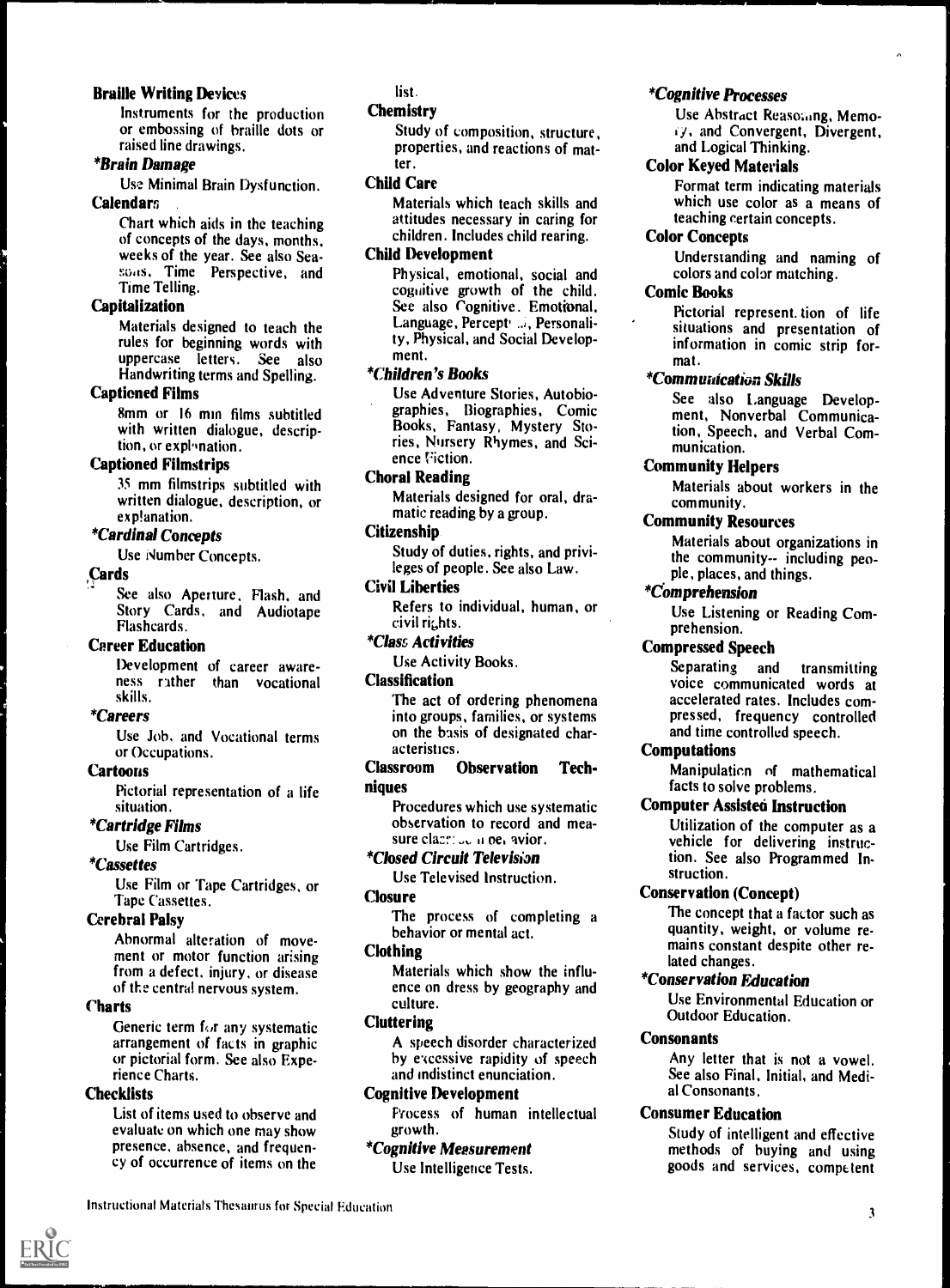money management, and relationship of consumer to the economic system.

## Context Clues

Clues to the meaning of a word gained from adjacent words, the sentence, or the paragraph. See also Reading Comprehension.

## **Continents**

Refers to materials concerned with the characteristics, boundaries, population, location, etc., of the seven major land masses.

## \*Continuing Education

Use Basic Adult Education.

### \*Contracep, on

Use Sex ducation.

## Convergent Thi, king

Thought process involving a search for the one right, best, or conventional answer to a problem.

#### \*Coordination

Use Fine or Gross Motor Skills.

## Core Vocabulary

That number of words (usually 100-300 words) which allows an individual to communicate within his environment. See also Protective Vocabulary.

#### **Correspondence**

Materials which teach' the correct form for various letters.

#### Counting

Assigning to every member of a set a numeral in an ordered sequence.

#### **Crafts**

Creative work done by hand with the aid of simple tools or machines.

## Creative Activities

Activities which involve originality, expressiveness, and imagination.

## \*Creati e Writing.

Use Writing Skills.

#### \*Creativity

Use creative activities.

#### Cued Speech

4

Method of language learning for the deaf utilizing manual configurations as a supplement to lipreading.

## Culture Free Tests

Tests of general ability from which have been eliminated all items involving language, information, or skills based upon experiences that are more common

to one culture than to another. Curriculum Guides

> Teacher resource materials in which a particular course of study is outlined with appropriate activities and instructional materials.

## \*Curriculum Materials

Use Instructional Materials. Cursive Writing

> Handwriting form characterized by letters made with rounded angles joined within the word to give the appearance of flowing lines. See also Handwriting.

## Custodial Mentally Handicapped IQ 0-25.

## Daily Living Skills

Functional activities of daily life. See also Self Care Skills.

## Deaf

A person whose audiometric assessment in the better  $:$ ar indicates a loss of approximately 80 decibels or more.

## Deaf Blind

Having both hearing and vision so deficient as to be nonfunctional for the ordinary purposes of life. See also Multiply Handicapped.

#### Deaf Interpreting

Process of acting as interpreter to facilitate communications between deaf and hearing persons.

#### **Decimals**

Materials in mathematics which teach the concept of numbers subdivided into tenths or hundredth units.

#### \*Deductive Methods

Use Logical Thinking or Scientific Method.

#### **Delinquents**

Minors who have committed offenses against the law. See also Behavior.

#### Demography

The statistical study of human populations especially with reference to size, density, distribution, and vital statistics.

## Dental Health

Materials which present factual information concerning the health and hygiene of the teeth and mouth.

#### Deserts

Regions rendered barren or partially barren by environmental extremes, especially low rainfall.

#### Developmental Approach

A sequence of instructional activities designed to systematically develop the skills and abilities considered essential at each grade level.

#### \*Development& Programs

Use Sequential Approach.

#### Developmental Reading

Refers to reading instruction designed to develop systematically the skills and abilities considered essential at each grade level; i.e., basal reading instruction.

#### Diagnostic Tests

Examination to determine specific strengths and weaknesses as a basis for remedial measures. See also Prognostic Tests.

#### **Dictionaries**

Materials produced in dictionary format.

#### Dictionary Skills

Materials which explain the use of or present singular exercises for developing skill in the use of the dictionary.

#### Digraphs

Two letters which written together represent a single sound, consonant or vowel.

#### Dioramas

Three dimensional representation composed of various symbolic and real materials designed to produce a natural scenic effect.

## **Diphthongs**

Two vowels which together represent one sound.

## \*Direction Following

Use Following Directions.

#### **Directionality**

Concepts involved in understanding the basic directions in the environment. See also Laterality, Left to Right Progression, and Position Words.

#### \*Discovery Learning

Use Experiential Method.

## Discriminatory Attitudes

Materials concerned with an irrational attitude of hostility directed against an individual, group, race, or their supposed characteristics. Use for prejudice. See also Racial Attitudes.

#### \*Discussion Groups

Use Group Discussion.

#### Divergent Thinking

Creative, imaginative, and flexi-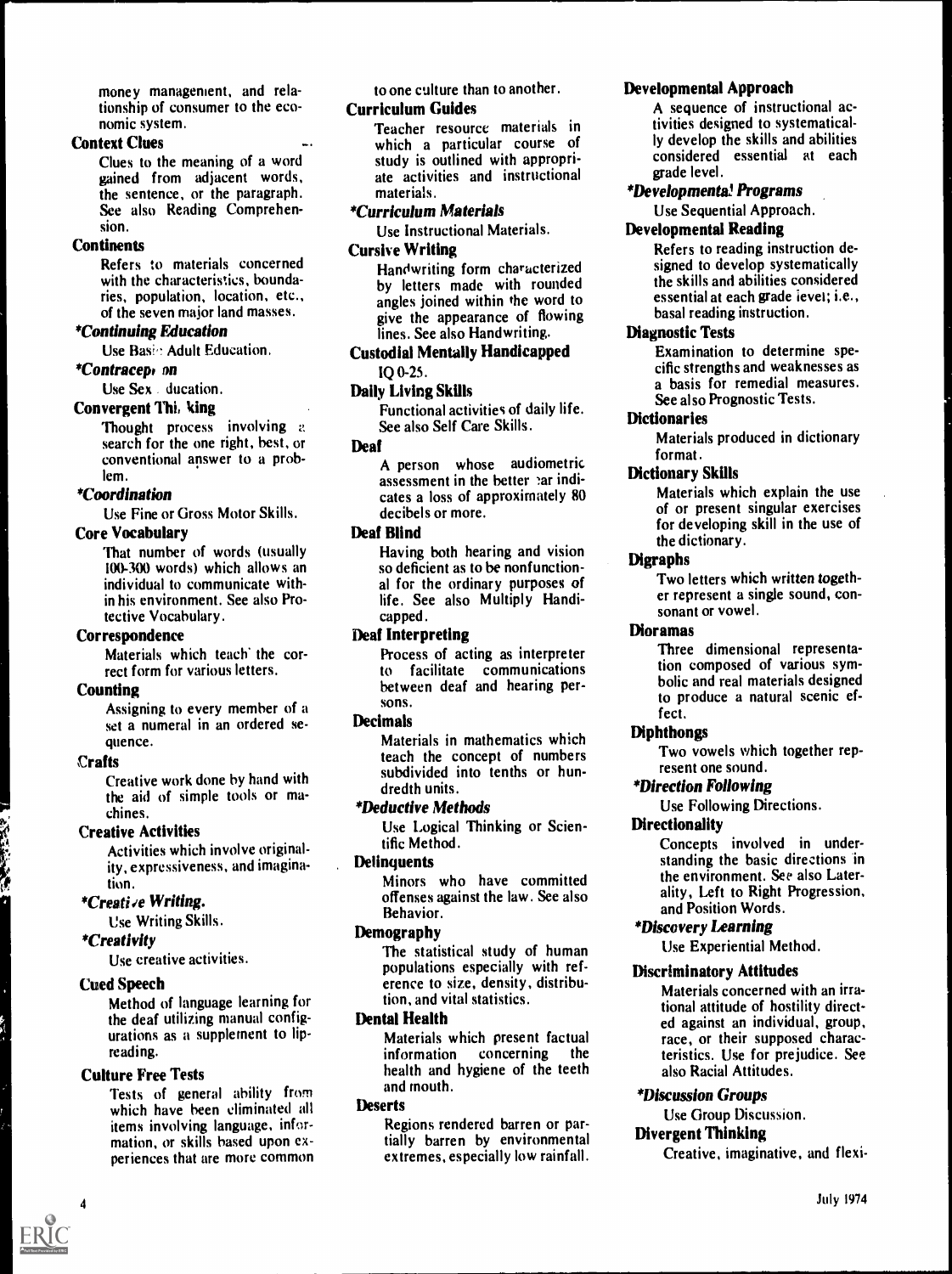ble thinking in which emphasis is upon variety, originality, and abundance of ideas or answers, rather than upon finding a single correct solution. See also Creativity and Convergent Thinking.

#### Division

Materials which teach the concept of division.

#### Doman Delacato Method

Method of treatment which involves neurological patterning based on externally imposed muscular activity.

## \*Dominance

Use Laterality.

#### **Dramatics**

Activities in the creation, preparation, and production of plays. see also Puppets, and Role Playing.

#### Drawing

Art activity involving creating a representation of an object or event.

#### \*Dressing

Use Self Care Skills.

## Drill

Repetitive exercises in the performance of fundamental skills for the purpose of improving accuracy or speed.

#### Driver Education

Instruction designed to develop proper attitudes, habits, skills, and background knowledge in motorists.

#### Drug Education

Information regarding the nature of drugs and the dangers inherent in their noproper use.

#### Duplicating Masters

Preprinted master copies of materials prepared for use on a duplicating machine. See also Reproductic 7 Masters, Stencils.

## Early Childhood

Age range 2 to 5 years.

#### Early Childhood Education

Instruction geared to the needs of preschool age children.

#### Earth Sciences

Used to describe materials which include essentially the geological sciences concerned with the origin, structure and physical phenomena of the earth. See also Geology, and Oceanography.

## \*Eating

Use Self Care Skills.

## Echolalia

Involuntary and senseless repetition of words heard spoken by another person.

## \*Ecology

Use Environmental Education.

## Economics

Branch of social science dealing with the production, distribution. and consumption of goods and services. See also Consumer Education.

#### Educable Mentally Handicapped IQ 50-75.

## \*Education

Use Basic Adult Education, Consumer, Driver, Early Childhood, Family Life Education. Outdoor, Physical, Prevocational, Safety, Sex, Technical, or Vocational Education.

## Educational Television

Utilization of television as a vehicle for delivering instructions. For closed circuit TV, use Televised Instruction.

#### \*Electrical Stimuli

Use Tactual Stimuli.

## Electricity

Materials which teach the concept of electricity.

#### Electromechanical Aids

Devices used by the handicapped to enable them to perform activities otherwise prohibited by their handicap. See also Mobility and Sensory Aids.

#### Emotional Adjustment

Materials which enhance an individual's ability to deal with situations in the environment.

#### Emotional Development

Changes in affective behavior with increasing maturity.

## Emotionally Disturbed

An individual habitually expressing feelings which hurt himself or others.

#### Encyclopedias

Materials produced in the format of encyclopedias.

## English

Materials concerned with grammar, syntax, composition, and capitalization. Use for English as a course of study in school. See also Language terms and Literature.

## English (Second Language)

Non English speaking students learning English as a second or

## foreign language.

#### Enrichment

An educational method providing additional experiences or new learning opportunities. frequently used to stimulate gifted students.

#### Environmental Education

Study of ecological balances and man's interrelationship with and effect upon his environment.

#### Equipment

Hardware materials generally used with a software component. See also Audio Equipment, Audiovisual and Electromechanical Aids, Mobility Aids, Projection Equipment, and Sensory Aids.

### Erosion

The wearing away of land forms by wind, water, glacial ice, or other natural phenomena.

#### Eskimos

Materials concerning the customs, crafts, and history of the Eskimos.

#### \*Ethics

Use Moral Values.

#### Ethnic Groups

Materials which deal with groups of specific national or racial origin. See also Blacks, Eskimos, Indians, Mexican Americans, Orientals, Puerto Ricans, Minority Groups, and Cultural and Racial terms.

## Evaluation

Ability to judge, decide or test the correctness or suitability of information.

## Experience Charts

Printed or handwritten charts prepared by the teacher and based on some experience in which children participate.

## Experiential Method

Includes field trips and discovery learning in which the student constructs the principle for himself based upon his observations and experiments.

## **Experiments**

Materials involved with the trial of planned procedures accompanied by controlled conditions and observation of results for the purpose of discovering relationships and evaluating hypotheses. See also Science.

#### Expressive Language

Ability to produce language meeting both structure (syntax)

Instructional Materials Thesaurus for Special Education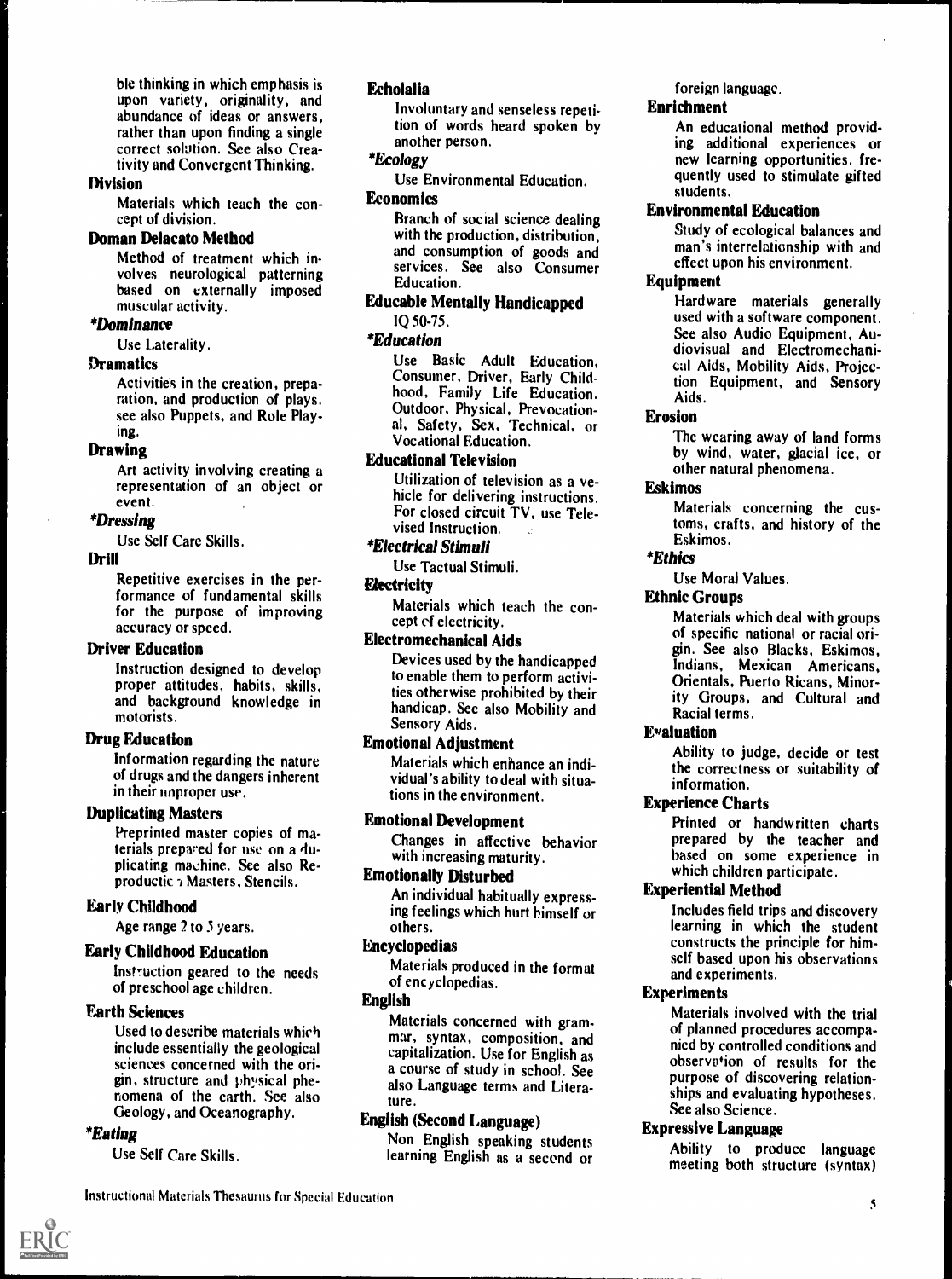and meaning (semantic) criterion. See also Receptive Language and Verbal Ability.

#### Extinction

Behavior extinguished by witholding reinforcement.

## Eye Hand Coordination

Ability to coordinate the func- $\sqrt{ }$ tion of the eyes and the hands in carrying out activities involving the hands. See also Perceptual Motor Learning and Visual Motor Integration.

#### \*Fables

Use Fantasy.

#### Facts

Basic number combinations needed to perform computational activities.

#### \*Fairy Tales

Use Fantasy.

#### Family Life Education

Social studies or guidance materials dealing with family relationships and values. See also Sex Education.

#### **Fantasy**

Fiction characterized by highly fanciful or supernatural events. Includes fables, fairy tales, folk tales, and legends.

#### \*Fear

Use Emotional Adjustment.

#### \*Felings

Use Emotional Adjustment.

#### **F**:ction

Class of literature comprised of imaginative narration especially in prose form. See also Adventure Stories, Mystery Stories, and Science Fiction.

#### \*Field Trips

Use Experiential Method.

## Figure Ground Perception

Tendency of one part of perceptual configuration to stand out clearly while the remainder forms a background. See also Auditory Figure Ground discrimination, and Visual Figure Ground discrimination.

#### Figures of Speech

Materials which teach the meaning and use of spoken or written expression such as metaphor, simile, personification.

## Film Cartridges

Film loops with or without sound encased in a plastic holder.

## \*Film Loops

Use film cartridges or films 8mm.

## \*Film Projectors

Use Projection Equipment.

#### Films 8mm

8mm film, with or without sound, may be reel-to-reel or cartridge, or uncased. See also Captioned Films.

## Films 16mm

16 mm film with or without sound, may be reel-to-reel or cartridge. See also Captioned Films.

#### Films Super 8mm

8mm film with or without sound, which requires use of a projector with super 8 capability.

#### Films 35mm

35 mm film, with or without sound, may be reel-to-reel or cartridge. See also Captioned Films.

## **Filmslips**

Mounted filmstrips.

\*Filmstrip Projectors

Use Projection Equipment.

## Filmstrips

Segments of 35 mm film containing photographs, diagrams, or other graphic matter prepared for still projection. See also Captioned Filmstrips.

#### Final Consonants

Materials that teach consonant sounds at the end of a word. See also Initial and Medial Consonants.

## Fine Arts

Refers to Art, Crafts, Dramatics, Music, Painting, Photography, and Sculpture.

#### Fine Motor Skills

Training small muscles to work together effectively. See also Visual Motor Integration.

## Finger Spelling

Spelling by finger movements, one form of manual communication used by the deaf . See also Cued Speech, Manual and Nonverbal Communication, and Sign Language.

## Flash Cards

Drill materials presented in card format. See also Audiotape Flashcards.

#### \*Folk Tales

Use Fantasy.

## Following Directions

Materials designed to teach children how to interpret and follow written or oral instructions.

#### Fossils

Refers to the study of the re-

mains, impressions, or traces of animals or plants of the geological ages.

#### Fractions

Arithmetic materials which teach the concept of dealing with parts of a whole.

#### Games

Materials having specific rules for play, which involve intellectual or physical activity. See also Recreation, Sports, and Toys.

## Geography

Science of the earth, including a study of land, water, and air, the distribution of plant and animal life, man and his industries, and the interrelationship of these factors. See also Continents, Deserts, Islands, Lakes, Mountains, Oceans.

#### **Geology**

The science which deals with the origin, history, and structure of the earth. See also Continents, Deserts, Erosion, Fossils, Islands, Lakes, Minerals, Mountains, Oceans, Rocks.

#### **Geometry**

Materials which present the basic concepts of shapes, lines, angles used in geometric calculations.

#### **Gifted**

IQ 120 or above.

\*Girl Scouts

Use Scouting.

## \*Glasses

## Globes

Spheres on which are depicted maps of the earth or heavens.

#### Government

Field of social science dealing with structure and administration of any organized community.

#### Grade 1

Refers to materials academically suitable for the first grade.

#### Grade 2

Refers to materials academically suitable for the second grade.

#### Grade 3

Refers to materials academically suitable for the third grade.

## Grade 4

Refers to materials academically suitable for the fourth grade.

#### Grade 5

Refers to materials academically suitable for the fifth grade.



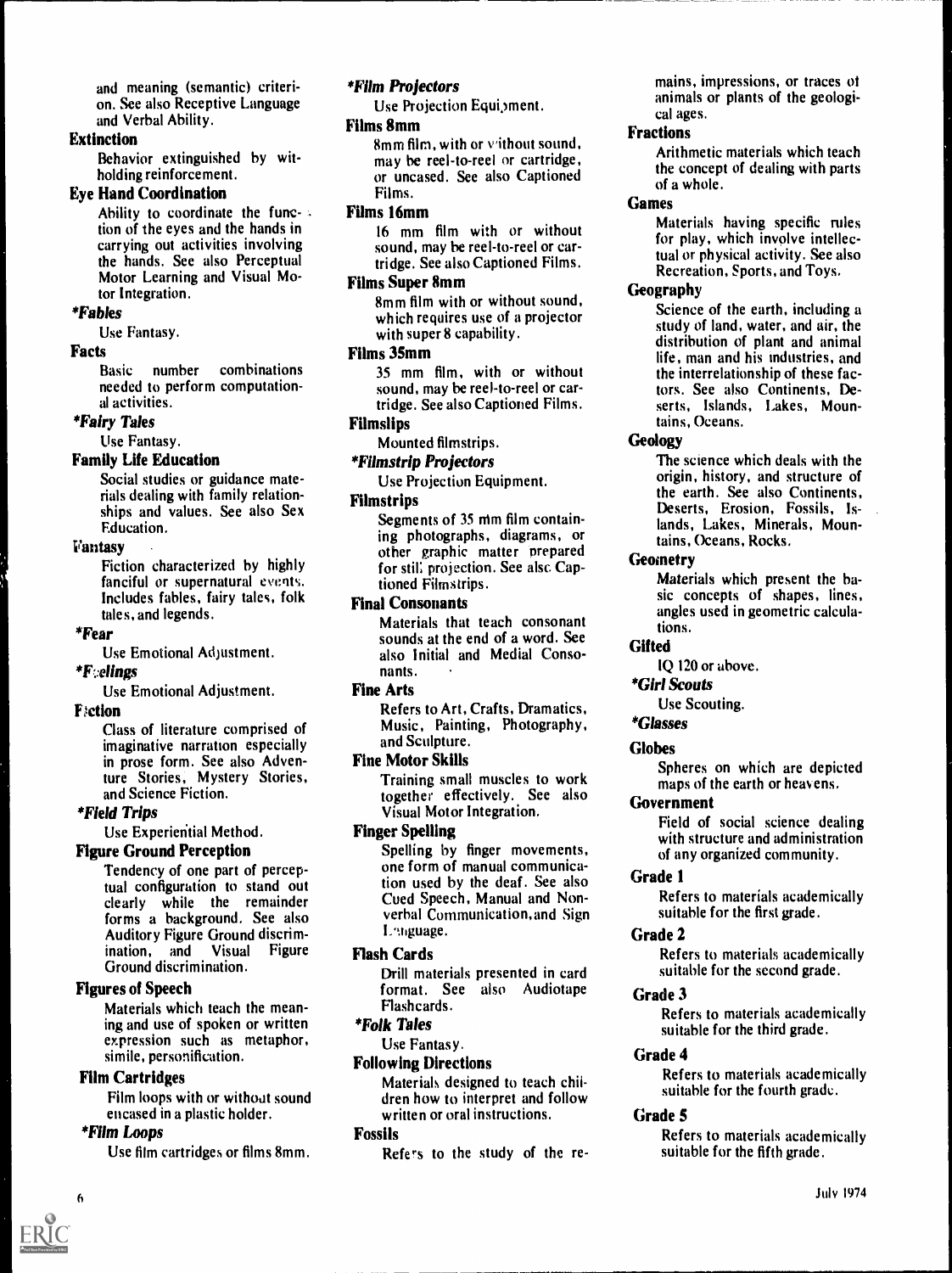## Grade 6

Refers to materials to ademically suitable for the sixth grade.

#### Grade 7

Refers to materials academically suitable for the seventh grade.

## Grade 8

Refers to materials a ademically suitable for the eighth grade.

## Grade 9

Refers to materials academically suitable for the ninth glade.

## Grade 10

Refers to materials academically suitable for the tenth grade.

## Grade 11

Refers to materials academically suitable for the eleventh grade.

## Grade 12

Refers to materials acac emically suitable for the twelfth g-ade.

## Grammar

The study of language that deals with principles governing the formal features of a language. including sentence structure. See also Parts of Speech and Syntax.

## Graphic Arts

Refers to activities which are concerned with printing from various kinds of blocks, plates, or type.

## Graphs

Visual representation of data.

## \*Grooming

Use Self Care Skills.

## Gross Motor Skills

Training large muscles to work together effectively.

## Group Discussion

Materials specifically designed to stimulate interpersonal communication.

## Group Tests

Tests so constructed that they can be administered to a number of individuals at one time.

## Guidance

Materials which provide counsel regarding vocational, personal, and/or educational problems.

## Gustatory Perception

Ability to gain information or meaning through sense of taste or flavor.

## \*Handbooks

Use Manuals.

## **Handwriting**

Handwriting skills. See also Cursive Writing and Manuscript Writing.

*\*Haptic Perception* 

Use Tactual Perception.

## Hard of Hearing

Aperson whose audiometric assessment in the better ear indicates a loss of approximately 45 to 80 decibels.

## Health

Materials which present factual information regarding health, health practices and attitudes.

## \*Hearing Impaired

Use Deaf or Hard of Hearing.

## Hearing Therapy

Materials or techniques used to enhance or increase auditory ability

## High Interest Low Vocabulary

Materials designed to interest the learner whose reading ability is below that of his age or grade placement.

## **History**

Field of study concerned with the recording and critical interpretation of past events. See also American, Black, and World History.

## **Holidays**

Materials about days of civil or religious observances.

## Homemaking

Instruction designed to help students solve problems of personal and family life and to learn skills necessary for the establishment and management of a home.

## Homonyms

Two or more words having the same pronunciation but different meanings.

## Humor

Story theme primarily amusing in nature.

## \*Hygiene

Use Health or Self Care Skills.

## \*Imagination

Use <sup>-</sup>.eativity.

## Indians

Materials concerned with the American Indian, his history, and culture.

## Individual Tests

Evaluative instruments designed for administration to only one person at a time.

## Individualized Instruction

Materials which are specifically designed to be adapted to individual needs within the group.

## \*Inductive Methods

Use Scientific Method. See also Logical Thinking.

## Industrial Arts

Instruction in wood and or metal work or other industrial laboratory skills.

## Infants

Age range 0 to 2 years. See also Early Childhood and Child Development.

## Initial Consonants

Materials that teach consonant sounds at the beginning of <sup>a</sup> word. See also Medial and Final Consonants.

## Initial Teaching Alphabet

Refers to a reading approach based on a phonetic alphabet of 44 characters, each of which represents a single english phoneme.

## Initial Vowels

Materials that teach vowel sounds at the beginning of a word. See also Medial Vowels.

## Inkprint

Printed versions of braille materials.

## Inquiry Training

Training in questioning and techniques seeking a subjective rather than an objective fact.

## **Insects**

Materials concerned with the identification, life cycle, food, habitat, and relationship of insects to mankind.

## Integration

Mediating processes of the central nervous system which organize and sequence both incoming and outgoing neural events. See also Auditory Visual Integration, and Visual Motor Integration.

## Intelligence Tests

Evaluative instruments comprised of a series of standardized tasks yielding a score indicative of the intellectual ability of the  $\lambda$ . individual.

## Interest Scales

Evaluative instruments comprised of a series of questions concerning the preferences, likes and dislikes, and interests of the individual being tested.

## Intermediate Grades

Grades 4, 3, 6. Interpersonal Competence Use Social Skills.

Instructional Materials Thesaurus for Special Education **7** and 2001 **7** and 2008 **7** and 2008 **7** and 2008 **7** and 2008 **7** and 2008 **7** and 2008 **7** and 2008 **7** and 2008 **7** and 2008 **7** and 2008 **7** and 2008 **7** and 20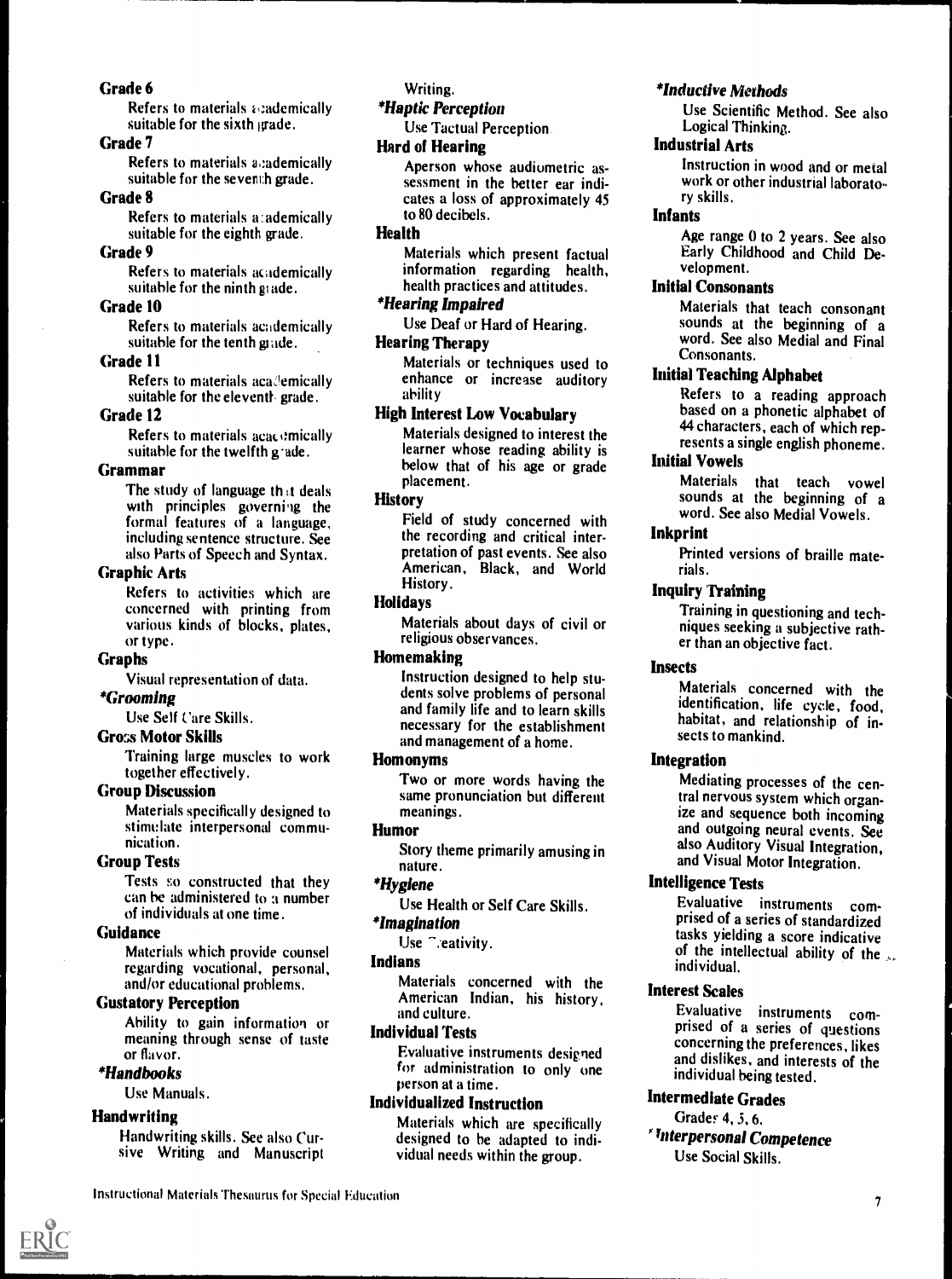## **Intonation**

Involves the rise and fall of the pitch of the speaking voice.

#### Islands

Land forms surrounded by water.

## $*$ *Ita*

Use Initial Teaching Alphabet. \*Job Application (Forms)

## Use Application Forms.

\*Job Training

Use Vocational Education.

Junior High Grades

Grades 7, 8, 9.

## Kindergarten

Organized academic and social activities presented the year before grade one.

#### Kinescope Recordings

16 mm film taken directly from a television picture.

## Kinesthetic

Materials by which muscular motion position or weight are perceived.

## Kinesthetic Perception

Perception of movement, weight, resistance, and position. See also Balance and Spatial Orientation.

#### Kits

Sets of materials, packaged together, which usually contain materials of more than one format.

## Lakes

Refers to materials concerned with the formation, location, characteristics, life forms, etc., of lakes.

## Language Arts

Materials which include those concerned with Handwriting, Reading terms, Spelling, and Writing Skills.

## Language Development

Materials which develop and stimulate oral and written language.

## Language Handicapped

A person with a receptive or<br>expressive language defect language which is not caused by defects of peripheral speech mechanisms.

#### \*Laps

Use Learning Activity Packages. Large Group Instruction

## Classes of six or more students.

Large Type Materials

Materials produced primarily for

use by visually handicapped individuals with print usually twice as large as regular type.

## **Laterality**

Developing the internal awareness of sidedness.

## Law

Refers to materials concerned with the importance and significance of laws, law enforcement officers, and courts; their relationship to and effect upon individuals. See also Citizenship.

#### \*Learning

Nonverbal , Perceptual Motor, Verbal, or Visual Learning.

## Learning Activity Packages

Self contained instructional units of optional content prepared for use by the student. See also individualized Instruction, Self Pacing Materials, and Teacher Developed Materials.

## Learning Disabilities

Student displaying sharp imbalance in cognitive development and marked scholastic underachievement.

#### Left Handed

Materials which are designed for use by left handed individuals or which teach handwriting to left handed person. See also Handwriting.

## Left to Right Progression

Materials which teach movement of the eye from left to right across the page.

## \*Legends

Use Fantasy.

\*Leisure Time

Use Recreation.

## Library Skills

Exercises or information on how to use the various aids in the library.

## Likenesses-Differences

Materials which teach the skill of determining similar or dissimilar characteristics of pictures, objects or sounds.

## Linguistically Based Materials

Describes materials based on the patterns which govern the spelling and sentence structure of the language.

## Lipreading

Interpreting lip movements into meaningful speech. See also Cued Speech and Oral Communication.

## Listening

Materials designed to improve such skills as attention to auditory stimuli, comprehension of speaker's purpose and retention of orally presented materials.

## \*Listening Skills

#### Use Listening,

## **Literature**

Reading materials dealing with ideas of universal interest. See also Adventure Stories, Autobiographies, Biographies, Fantasy, Fiction, Humor, Mystery Stories, Mythology, Nonfiction, Nursery Rhymes, Poetry, Science Fiction, and Sports Stories.

## Logical Thinking

Use for materials requiring use of reasoning ability and logical thought processes to obtain correct response. See also Problem Solving, and Scientific Method.

## Long Vowels

Materials which teach long vowels.

## Low Vision Aids

Devices used with the partially sighted to maximize residual vision. See also Books and Large Type Materials.

## Magnetism

Materials which teach the properties of attraction or repulsion of certain ferrous metals.

## \*Magnification

## Manipulative Materials

Objects which require touching, handling, or moving in order to gain information or response.

## Manual

Materials which require manipulative responses.

## Manual Communication

Communication by manual configurations (signs or finger spelling rather than orally. See also Cued Speech) Finger Spelling, Nonverbal Communication, and Sign Language.

## Manual Dexterity

Development of finger and hand agility to manipulate objects skillfully.

## Manuals

Teaching materials which accompany student materials, offering teaching suggestions. Includes handbooks and teaching guides. 'see also Curriculum Guides, and Teacher Editions.

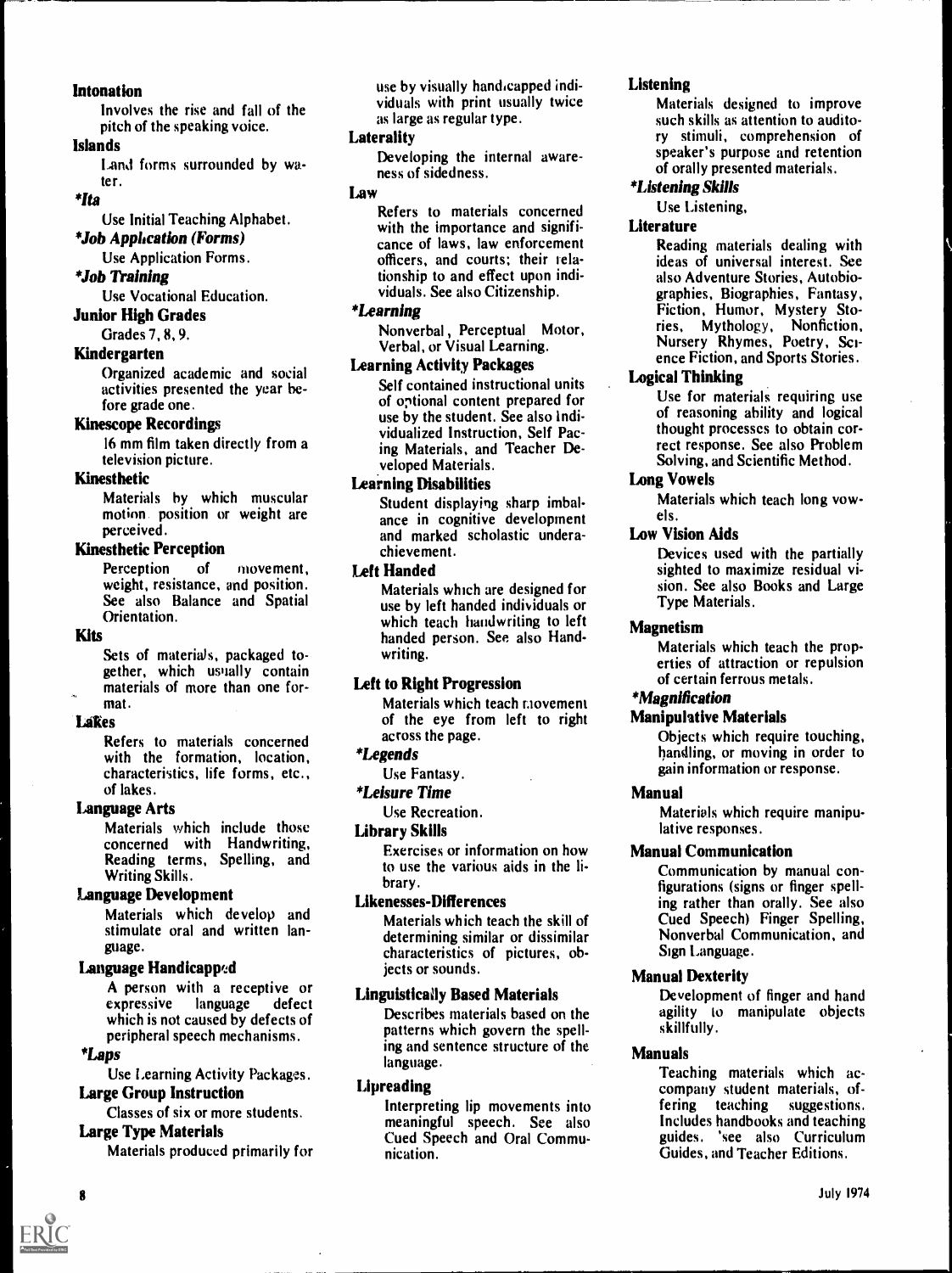## Manuscript Writing

Handwriting form adapted from the printed letter forms, in which the letters are not connected within the word.

## Map Skills

Materials which teach the interpretation and use of maps.

## Maps

Materials produced in map format. See also Globes.

## Matching

Determination of a one-to-one relationship.

## **Mathematics**

Refers to inaterials devoted to the science of numbers and their properties, operations, and interrelations, and of space configurations, and their structure, measurement, or generalizations. Includes arithmetic. See also Addition, Algebra, Base Numbering Systems, Decimals, Division, Fractions, Geometry, Measurements, Metric System, Multiplication, Percentage, Place Value, Ratio, Set Theory, Subtraction.

## Mathematics Readiness

Materials which help develop the concepts involved in understanding. Includes number readiness. See also Child Development.

## **Measurement**

Materials teaching length, weight, area, vuinme, latitude, longitude and temperature. See also Metric System.

#### Mechanical Skills

Understanding of and ability to operate tools, devices, and machines.

## Medial Consonants

Materials that teach consonant sounds at the middle of a word. See also Initial and Final Consonants.

## Medial Vowels

Materials that teach vowel sounds at the middle of a word. See also Initial Vowels.

#### Memory

Includes memorizing, retention, recall, and recognition. See also<br>Auditory Memory, Auditory Auditory Memory, Sequencing, Visual Imagery, Visual Memory, and Visual Sequencing.

## \*Mentally Handicapped

Use Custodial Mentally Handicapped, Educable Mentally

Handicapped, Trainable Mentally Handicapped.

## \*Metaphors

Use Figures of Speech.

## Metric System

Decimal system of weights and measures based on the meter and kilogram. See ..lso Measurement.

## Mexican Americans

Materials concerned with Americans of Mexican descent, their history, culture, and crafts.

#### **Microfiche**

Microre production on a flat sheet of film, approximately 105mm x I48mm in size.

#### Microfilms

Rolls of film containing microreproduction.

## Microforms

Any microreproduction of print material which cannot be read without magnification.

#### Microimage Viewers

Machines used to read microforms. Includes microfilm and microfiche viewers.

#### **Micropaques**

Microre productions on an opaque surface.

## Microscope Slides

Glass plates used to mount specimens for viewing with a microscope.

## **Microscopes**

Optical instruments which use a combination of lenses to produce magnified images of small obiects.

## \*Middle Schools

Use Junior High Grades.

## Migrant Education

Educational programs designed to meet the special needs of the migrant population.

#### Minerals

Science materials concerned with the identification, source and use of materials such as coal, salt, and diamonds.

## Minimal Brain Dysfunction

A term refering to children of near average, average or above average intelligence who show learning or behavioral disorders as a result of diagnosed or suspected deviations in the functions of the central nervous system.

## Minority Groups

Aracial, religious, political, na-

tional, or other group regarded as different from the larger group of which it is a part. See also Ethnic Grou<sub>/S</sub>

## Missing ."ac'ors

Algorithms in which a factor has been omitted.

#### **Mixed Operations**

Arithmetic problems requiring the use of more than one basic process.

## \*Mobility

Use Orientation and Mobility.

## Mobility Aids

Devices or materials which assist handicapped persons to move freely within their environment. Includes canes, and dog guides.<br>See also Electromechanical Electromechanical Aids, and Wheel Chairs.

Physical representation of an object.

## \*Modern Math Concepts

Use Set Theory or Base Numbering Systems.

## **Money**

Refers to materials for teaching money values and how to count and make change.

## Money Management

Materials which teach the concept, recognition, manipulation or uses of money. Use for Banking, Budgeting, and Credit.

## Mongolism

Condition due to chromosomal abnormality which results in various levels of mental retardation. Down's Syndrome)

## Montessori Method

Teaching technique for early childhood, emphasizing free physical activity, individual instruction, intensive sensory and motor activity, and early development of reading and writing skills.

## Moral Values

Refers to materials which encourage appropriate inte nal and/ or external responses to moral and ethical issues. Includes ethics.

## **Motor**

Materials which require gross or fine motor response.

## **Mountains**

Materials concerned with the formation, characteristics, and locations of mountains.

Instructional Materials Thesaurus for Special Education <sup>9</sup>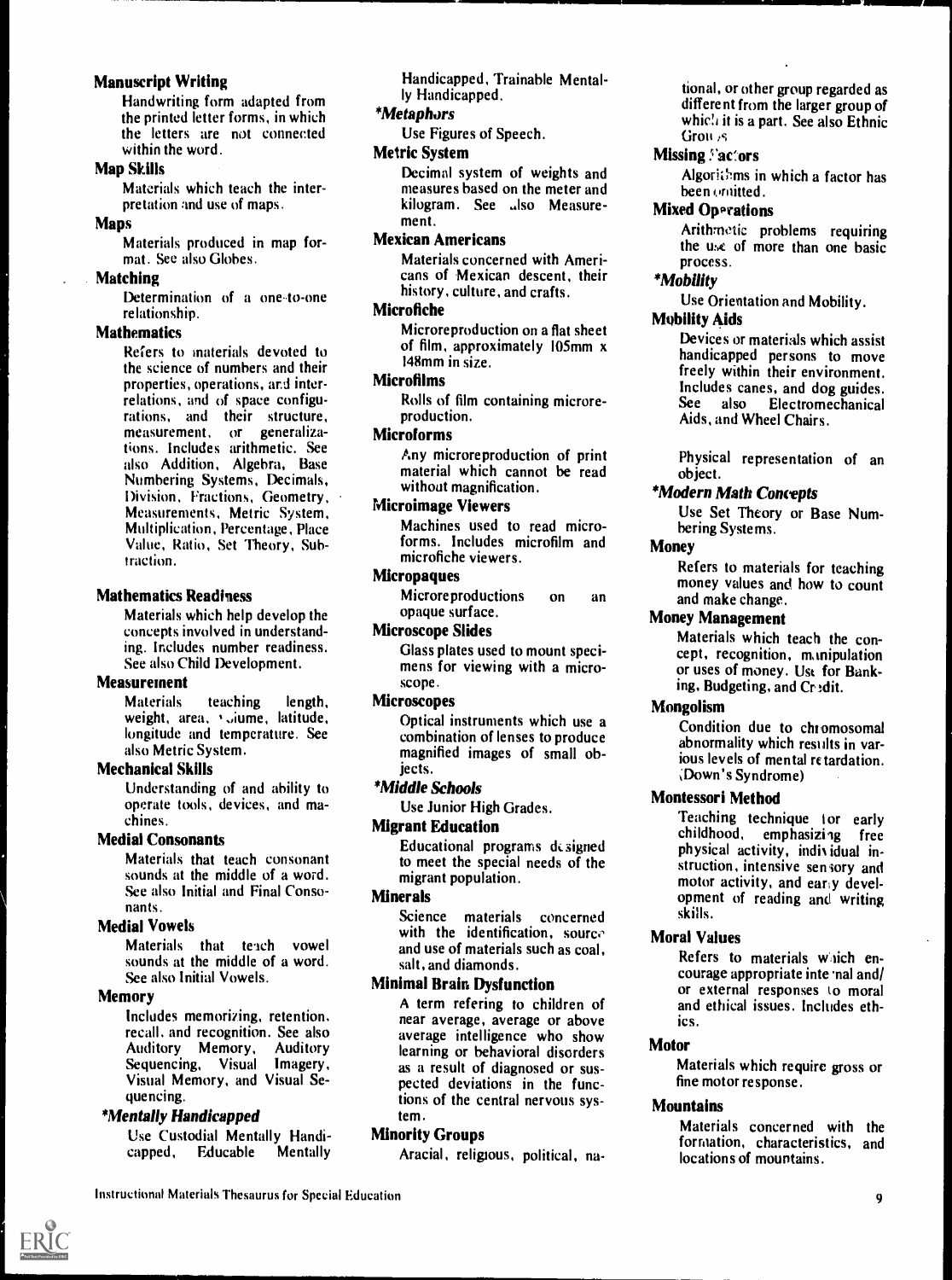## Movement Education

Form of physical activity based on problem solving, which enables a child to discover more about himself through movement. See also Spatial Relationship.

## Multilevel

Material spanning several levels of difficulty within its content. See also Nongraded.

## Multimedia Instruction

Approach which stimulates two or more sensory avenues.

## Multiplication

Materials which teach the concept of multiplication.

## Multiply Handicapped

Two or more disabling conditions present in the same ind vidual. See also Cerebral Palsy and Deaf Blind.

## Multisensory

Material which stimulates two or more sensory avenues. See also Auditory Learning, Sensory terms, and Visual Learning.

## Music

Materials which teach rhythm, melody, harmony and or music appreciation. See also Rhythms, and Songs.

## Music Therapy

Use of music materials in the treatment and rehabilitation of the handicapped, particularly the emotionally disturbed.

## Mystery Stories

Stories involving events that excite curiosity.

## Mythology

Stories in which the theme is an explanation of a phenomenon, primitive religion or legend. See also Fantasy.

## \*Nature

Use Outdoor Education.

## Negative Reinforcement

Methods used to weaken the behavior it immediately follows by stengthening the behavior that eliminates the negative reinforcer and suppressing the behavior that elicits the negative reinforcer.

## \*Negroes

Use Blacks. See also Black History.

## **Neighborhood**

Regarding the social relationships, physical characteristics, and economic structure of the

## neighborhood.

Nemeth Code

Braille system of mathematical notation.

## \*Neurologically Handicapped

Use Cerebral Palsy, Epilepsy, Learning Disabilities, or Minimal Brain Dysfunction.

## \*Neurotic Children

Use Emotionally Disturbed.

## Newspapers

Materials which are in newspaper format or which teach skills necessary for newspaper reading, the use of newspapers, or the composition, or structure of newspapers.

## \*Nonfiction

Use Autobiographies, Biographies, and Reference Materials.

## **Nongraded**

Materials which can be used equally well at each grade level, k-12. See also Multilevel.

## Nonverbal Auditory Materials

Non-verbal material which uses sounds other than speech, such as music and sound effects.

## Nonverbal Communication

Methods of communication, which do not employ speech. See also Communication terms.

## Nonverbal Learning

Process of acquiring knowledge, which does not require the use of speech as the primary input mode.

## Nonverbal Tests

Tests which do not require the use of verbal symbols in the formulation or solution of tasks presented.

## Notetaking

Materials that teach how to record selected information from material presented orally or in written form.

## Number Concepts

Recognition of basic number quantities as well as the ability to count and use simple numbers in representing quantity.

## Number Lines

Lines on which points are associated with numbers in a one-toone correspondence.

## \*Number Readiness

Use Mathematics Readiness.

## Nursery Rhymes

Short rhymed tale traditionally recited with children. See also

## Children's Books.

## Nutrition

Materials which teach proper utilization of food substances to maintain a healthy state of being. See also Health.

## Occupational Therapy

Materials used in a rehabilitative process to help individuals acquire job or self-help skills. Includes work therapy.

## **Occupations**

Materials about specific occupations.

## **Oceans**

Materials concerned with the formation, characteristics, life forms and boundaries of the ocean.

## Olfactory Perception

Ability to gain meaning from scent or smell information.

## **Omissions**

Speech difficulties involving omission of a letter or sound.

## \*Opaque Projectors

Use Projection Equipment.

## Operational Properties

Materials which teach the eleven laws of arithmetic, such as commutative, distributive and associative properties.

## Oral Communication

Vocal as opposed to manual (sign language or finger spelling) communication. Use in relation to the aurally handicapped. See also Cued Speech and Lipreading.

## \*Ordinal Concepts

Use Number Concepts.

## **Orientals**

Materials concerned with Asiatic races, their history, and culture.

## \*Orientation

Use Spatial Orientation or Time Perspective.

## Orientation and Mobility

Materials teaching spatial orientation of the visually handicapped to his surroundings, and materials teaching the visually handicapped techniques of moving about or traveling, using various mobility aids. See also Spatial Orientation, Mobility and Sensory Aids.

## \*Orthopedically Handicapped

Use Physically Handicapped.

## Outdoor Education

Learning activities involving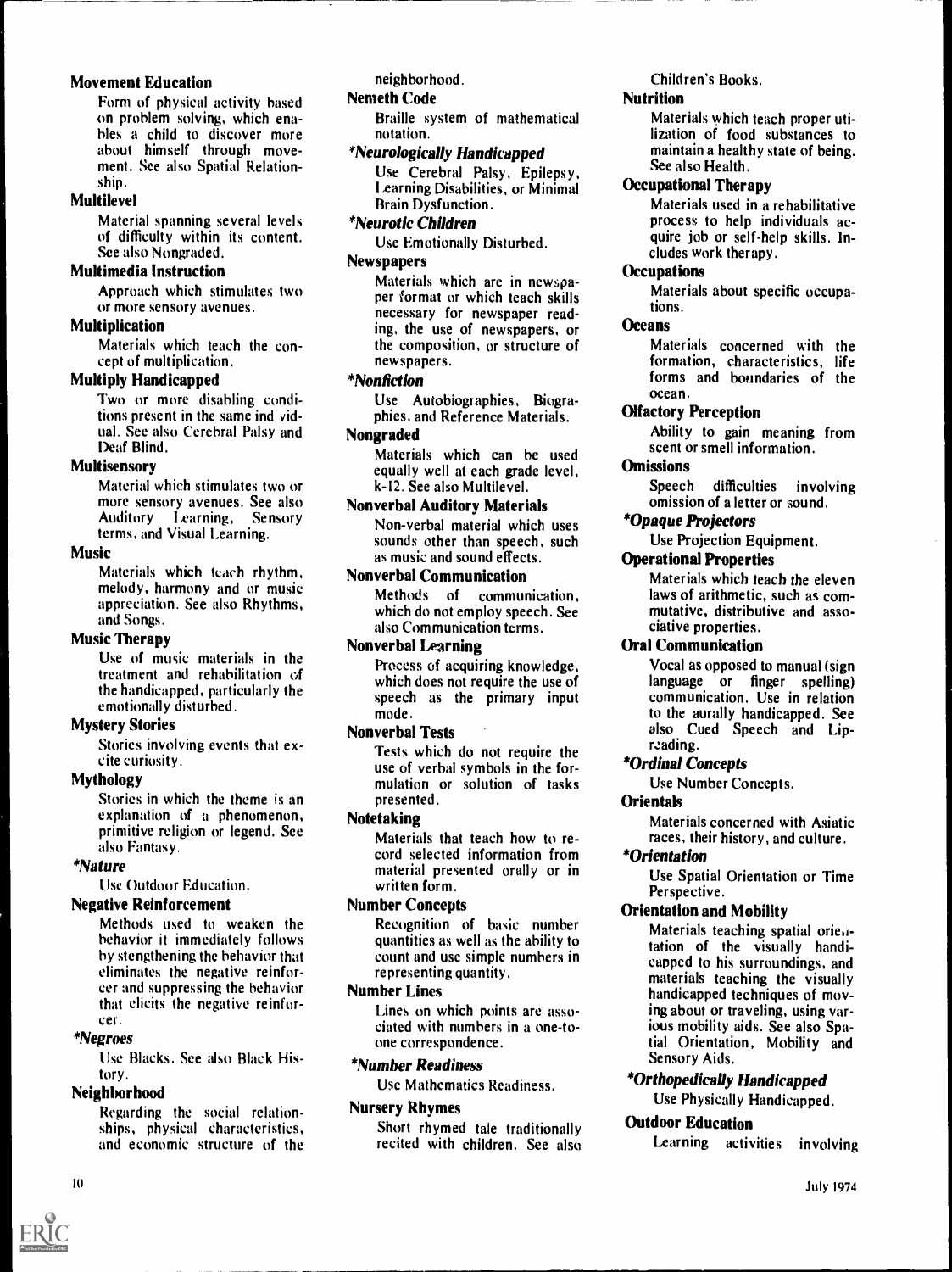actual performance in the natural laboratory out of doors. See also Environmental Education.

#### **Painting**

Materials concerned with the techniques or appreciation of painting. See also Art Prints, and Pictures.

#### Pamphlets

Unbound paper publication of a limited number of pages.

#### Parents

Relates to materials designed for use by parent with child.

## Part Whole Relationships

The concept of identifying and relating parts of a whole. See also Puzzles.

#### Partially Sighted

One who retains limited but functional vision. See also Low Vision Aids.

#### Parts of Speech

Grammatical units such as nouns, verbs, adverbs.

## \*Pattern Completion

Use Closure.

## Peer Tutoring

An approach in which one child tutors another.

#### Percent

Materials which teach the concept of percent.

#### \*Perception

Use Auditory, Gustatory, Kinesthetic, Olfactory, Tactual, and Visual Perception, or Sensory terms.

## Perception Tests

Evaluative instruments designed to measure an individual's awareness of the elements of the environment, usually through visual, auditory or tactual sensation. See also Auditory, Tactual, and Vision Tests.

#### Perceptual Development

Ability to distinguish between stimuli and to organize them into useful patterns.

## Perceptual Motor Learning

Ability to respond with appropriate movement to perceptual information received. See also Visual Motor Integration and Eye Hand Coordination.

## Perceptually Handicapped

One who experiences difficulties in integrating, and interpreting perceptual information. See also Learning Disabilities.

## Performance Tests

Evaluative instruments in which the score is based on a non-verbal response.

#### Periodicals

Publications which are issued at fixed intervals. Includes journals.

#### Personality Tests

Evaluative instruments which measure such characteristics as emotional adjustment, interpersonal relations, motivations, interests, and attitudes. See also Projective Tests.

## **Phonics**

Study of sound-letter relationships and the use of this knowledge in recognizing and pronouncing words.

## Phonograph Records

Refers to 16, 33, 45, 78 rpm records.

## Phonographs

Machines which reproduce and amplify sound from phonograph records.

#### Photographs

Images, usually recorded by a camera, reproduced on a photosensitive surface.

#### Photography

Process of rendering optical images on photosensitive curfaces.

#### Physical Education

Program of instruction and participation in large muscle activities, designed to promote desirable physical development, motor skills, attitudes and habits of conduct. See also Recreation and Sports.

#### Physical Fitness

Condition of bodily health, resistance to disease, muscular strength, endurance and skill which permits sustained, strenuous and efficient muscular activity.

## Physical Sciences

Materials concerned with machines, energy, motion, and electricity. See also Earth Sciences, Geology, Oceanography, Physics, and Space.

## Physical Therapy

Treatment of disease and injury by mechanical means, such as exercise, heat, light and massage.

## Physically Handicapped

Having a physical defect of such

seriousness as to interfere with or render more difficult normal progress in the regular school program.

## Physics

Science which deals with matter and energy and their interrelationships.

#### Physiology

Health materials concerned with the activities, processes, and phenomena characteristic of human life.

#### Piaget Approach

Techniques used in early childhood education organized toward teaching the concepts of classification and conservation.

## \*Picture Dictionaries

Use Dictionaries.

#### Pictures

Representations on cards or charts, not pictures in books. See also Art Prints.

#### Place Value

The concept of units, tens, hundreds, in any base number system.

## Play Therapy

Utilization of play in the presence of a therapist to assist a child's emotional development.

## \*Playground Activities

Use Games, Recreation, and Sports.

#### **Poetry**

Refers to poems or the study of poetry. See also Anthologies and Nursery Rhymes.

## \*Population

Use Demography.

#### \*Position in Space

Use Spatial Orientation.

#### Position Words

Use for material teaching position words and concepts such as above, below, between. See also Abstract Reasoning.

#### Positive Reinforcement

Methods used to strengthen the behavior it follows and make that behavior more likely to re-occur. Use Discriminatory Attitudes.

#### \*Practical Math

Use Consumer Education or Daily Living Skills.

#### Prefixes

Materials concerned with the meaning and derivation of prefixes and the spelling rules for adding beginnings to root words.

Instructional Materials Thesaurus for Special Education I I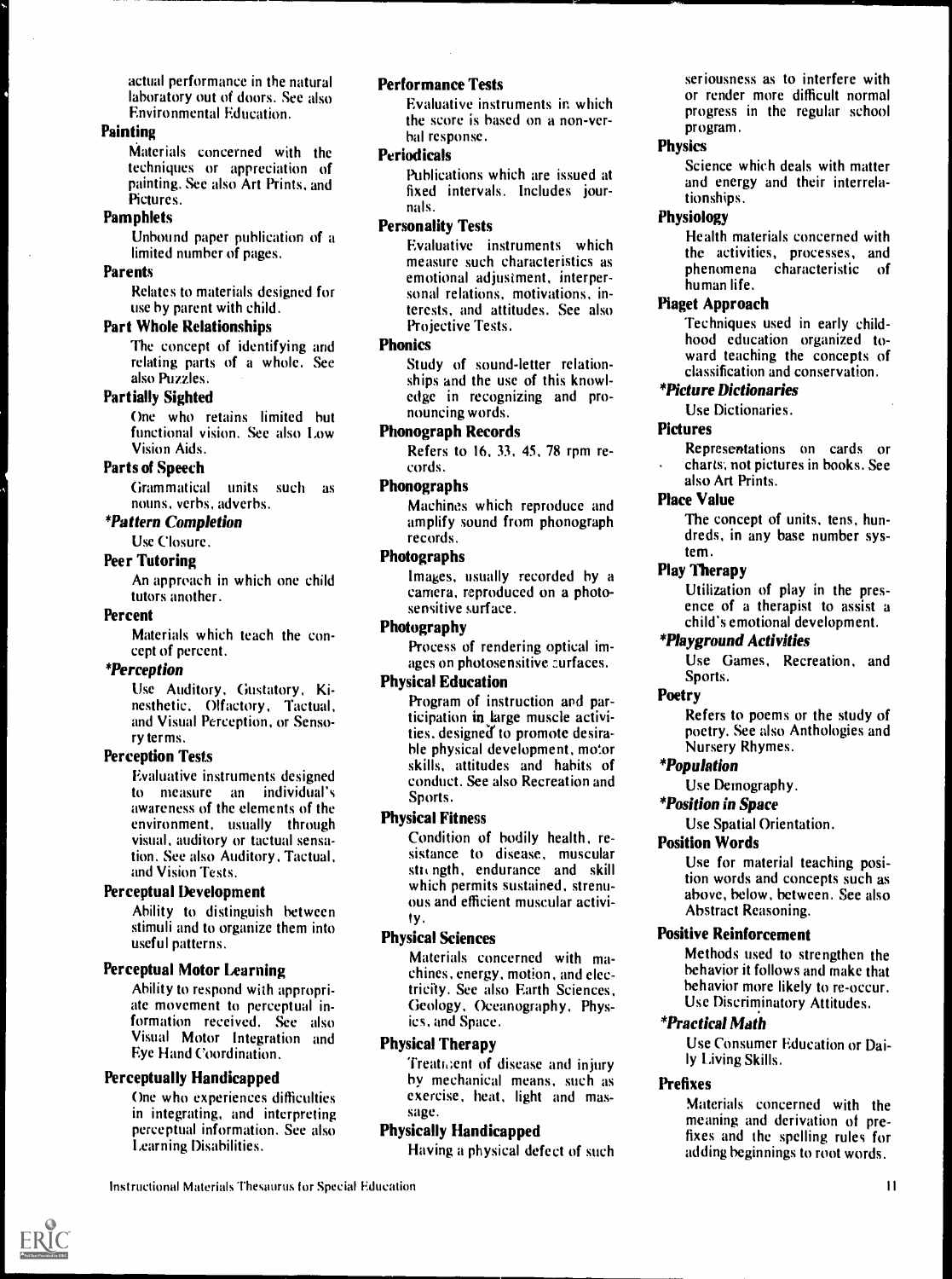## \*Prejudice

Use Discriminatory or Racial Attitudes.

## Preprimers

A beginning reading book, consisting of single line sentences and limited to a very small vocabulary, printed in large (18-24 point) type.

#### Prereadiness

Developmental stage during which sensory skills and cognitive and affective abilities become sufficiently organized to enable the child to begin structured learning tasks.

#### Preschool Tests

Evaluative instruments administered prior to entrance in school programs to determine readiness.

#### Prescriptive Teaching

Instruction instituted after assessment of a child's deficit or skill areas.

## Prevocational Education

Programs at elementary and intermediate levels geared toward vocational preparation.

#### Primary Grades

Grades I, 2, 3. See also Kindergarten.

#### Primers

A simple reading book intended for children in the early first grade.

#### Problem Solving

The act or process of arriving at conclusions through the use of symbols, generalizations, or concrete data.

## Prognostic Tests

Evaluative instruments designed to predict future behavior or actions. See also Diagnostic Tests.

## Programmed Instruction

Materials arranged for learning in a series of sequential steps. See also Computer Assisted Instruction and Teaching Machines.

## Programmed Materials

Materials arranged for learning in a series of sequential steps, usually moving the student from a familiar background into <sup>a</sup> complex and new set of concepts, principles and understandings, with or without the use of hardware.

## Projection Equipment

Includes film, filmstrip, opaque

overhead, slide projectors, and projection screens.

#### Projective Tests

Method of measuring individual personality in which the stimulus is usually unstructured in order to produce ,responses reflecting the person's own individuality rather than the biases implicit in the structuring of the directive items.

## **Prostheses**

Artificial pert of a limb, tooth or other part of the body. See also Amputees.

## Protective Vocabulary

Words accompanying signs, colors, shapes, and symbols, the changes of the vocabulary, recognition of which helps protect the child from such hazards as poison and traffic. See also Core Vocabulary, Daily Living Skills, Safety Education, and Signs.

## \*Psychological Tests

See also Intelligence, Personality, and Projective Tests.

## \*Psychomotor Skills

Use Perceptual Motor Learning. see also Manual Dexterity, Eye Hand Coordination, and Visual Motor Integration.

#### Punctuation

Materials which teach the system of inserting standardized marks or signs in written matter to clarify the meaning and separate structural units.

## Puerto Ricans

Materials concerned with Puerto Rican history and culture.

## **Puppets**

Refers to puppets and materials used in their construction and use.

## Puzzles

Includes Crossword Puzzles, Games, Part Whole Relationships, and Riddles.

## \*Racial Attitudes

Use Discriminatory Attitudes.

## Raised Line Drawings

Materials which employ embossed diagrams, charts, etc., usually used by the visually handicapped.

## \*Rating Scales

See also Behavior Rating Scales.

## Ratio

Refers to the arithmetical concept of ratio.

#### **Readiness**

The maturational level at which a child has developed the sensory and cognitive skills necessary for mastering structured learning tasks, is interested in learning, and is able to perceive the purpose and significance of what is being taught. See also Mathematics Readiness, Prereadiness, and Reading Readiness.

## **Reading**

Refers to all types of materials used to teach and enhance reading skills. See also Choral and Developmental Reading, Lin-<br>guistically Based Materials, guistically Based Materials, Phonics, Signt Method, Sight Skimming, and Vocabulary.

## Reading Comprehension

The act of understanding the meaning of printed language.

## \*Reading Materials

Use Basal Reading Series, Braille Books, Braille Materials, Comic Books, High Interest Low Vocabulary, Large Type Materials, Linguistically Based Materials, Primers, Preprimers, Supplementary Reading Materials, or Textbooks.

## Reading Readiness

Materials which help develop the concepts involved in understanding.

## \*Reading Skills

Use Reading Comprehension, Vocabulary, Sight Reading and Word Attack.

## Reading Tests

Evaluative instruments which measure various reading skills and concepts.

## Realia

Materials which are the specific objects, such as stones, plants, and not copies or facsimiles.

## \*Reasoning

Use Abstract Reasoning, Convergent, Divergent, or Logical Thinking, or Problem Solving.

#### Rebus

Materials presented through partial or couplete substitution of pictorial or other coded representation for the printed word.

## Receptive Language

The component of language encompassing an individual's comprehension of verbal, written, or other forms of communication. See also Listening and Reading

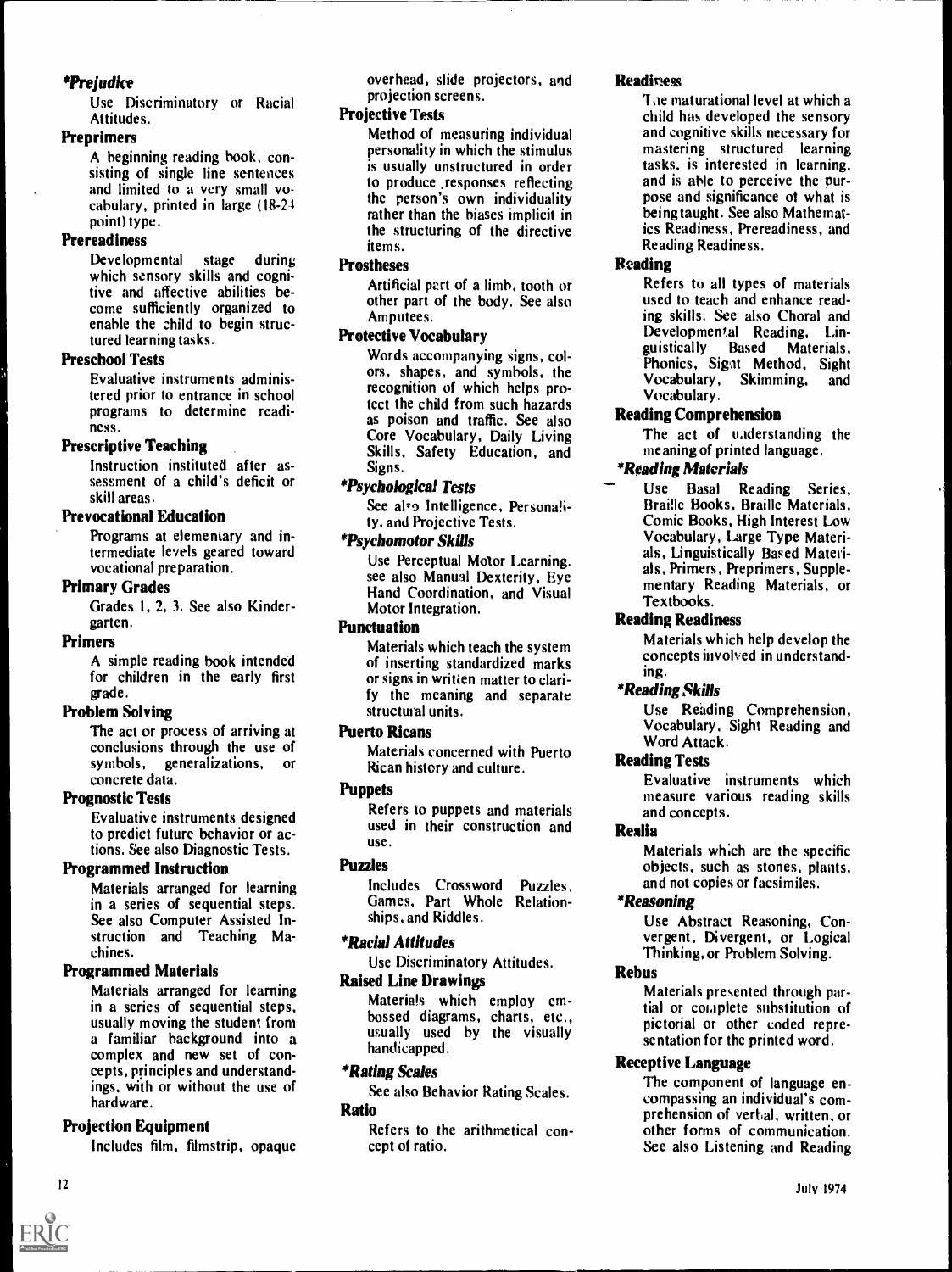Comprehension, and Expressive Language.

## \*Records (Phonograph)

Use Phonograph Records.

#### Recreation

Playtime activities designed to provide physical development and mental stimulation. See also Games, and Outdoor Education.

#### Reel to Reel Tapes

Magnetic tape mounted on reels.

#### Reference Materials

Materials which teach the proper use of dictionaries, encyclopedias, libraries and reference techniques. See also Bibliographies, Dictionaries, and Encyclopedias.

## Regrouping

Materials which refer to borrowing in subtraction and carrying in addition.

#### Rehabilitation

Restoring a handicapped or delinquent person to a useful life through education and or therapy. See also Vocational Rehabilitation.

## **Reinforcement**

See also Negative Reinforcement and Rewards.

#### Religion

Materials providing information on the religious practices of various groups and nations.

#### Remedial Approach

Special materials to correct particular deficiencies not due to inferior general ability.

#### \*Reproduction

Use Sex Education.

## Reproduction Masters

Materials designed to be used in the production of duplicating masters or transparencies.

#### Resource Guides

Aguide or written plan for a collection of materials, including a variety of learning experiences, resources and evaluation techniques.

#### \*Retention

Use Memory.

#### Reversals

Materials designed to correct inversions of numerals and or letter forms.

## Rewards

Token, activity or praise given for appropriate performance. Use for token reinforcement.

## Rhyming

Materials which teach the recognition of similar terminal sounds. See also Nursery Rhymes.

#### Rhythms

Materials for or about rhythms activities, which consist of singing games and basic movements performed in various tempos and space patterns to musical accompaniment.

## Riddles

Jokes, limericks that usually involve problem solving and an answer. See also Games and Puzzles.

## **Rocks**

Materials concerned with the identity, classification, origin, composition, and age of rocks in the crust of the earth.

#### Role Playing

Assuming the part of another person in order to understand his problems, or to act out social or personal events or situations.

#### Rural Environment

Materials describing some aspect of country life.

## Safety Education

Learning experiences designed to create an awareness of the hazards of everyday living and to develop the knowledge, habits, and skills necessary to function successfully in the presence of hazards. See also Protective Vocabulary.

#### **Science**

Materials which teach concepts of any of the recognized scientific fields. See also Anatomy, Astronomy, Biology, Chemistry, Earth Sciences, Geography, Geology, Oceanography, Physics, Physiology, Physical Sciences, and Space.

#### Science Fiction

Stories of a fantasy like nature often based on projections of scientific or technological advances.

## Scientific Method

Principles and procedures for the systematic pursuit of knowledge involving recognition and formulation of a problem, the collection of data through observation and experimentaton and the formulation and testing of hypotheses. See also Experiments.

#### **Scouting**

Includes Boy Scouts, Girl

Scouts, Campfire Girls, etc.

#### Screening Tests

Instruments which provide a rough selection which eliminates certain people and includes others for more careful consideration.

#### **Sculpture**

Art materials concerned with the techniques or appreciation of sculpture.

## Seasons

Materials concerned with the four recurrent periods of the year. See also Time Perspective and Time Telling.

## \*Second Language

Use English (Second Language).

## Self Care Skills

Activities or materials for instruction in daily sanitary and grooming habits (toileting, dressing, eating, hygiene). See also Clothing.

#### Self Concept

The internalized view of one's worth, includes self confidence. See also Emotional Adjustment.

#### Self Control

The ability to discipline one's behavior in a socially acceptable manner. Includes self discipline and temper control.

#### Self Expression

Expressions of thoughts, feeling or precepts, according to one's own level of development. See also Creativity.

#### \*Self Help

Use Self Care Skills.

#### \*Self Identification

Use Body Image or Self Concept.

## Self Pacing Materials

Materials, including test or quiz items, allowing individual progress but without the reteaching features found in programmed materials.

#### Senior High Grades

## Grades 10-12.

Sensory Aids

Devices used to increase or enhance the learning ability of the physically handicapped. See also Electromechanical, and Mobility Aids.

#### Sensory Training

Activities intended to evoke responses to specific stimuli. See also Auditory and Visual Training, Perceptual terms, and Audi-

Instructional Materials Thesaurus for Special Education

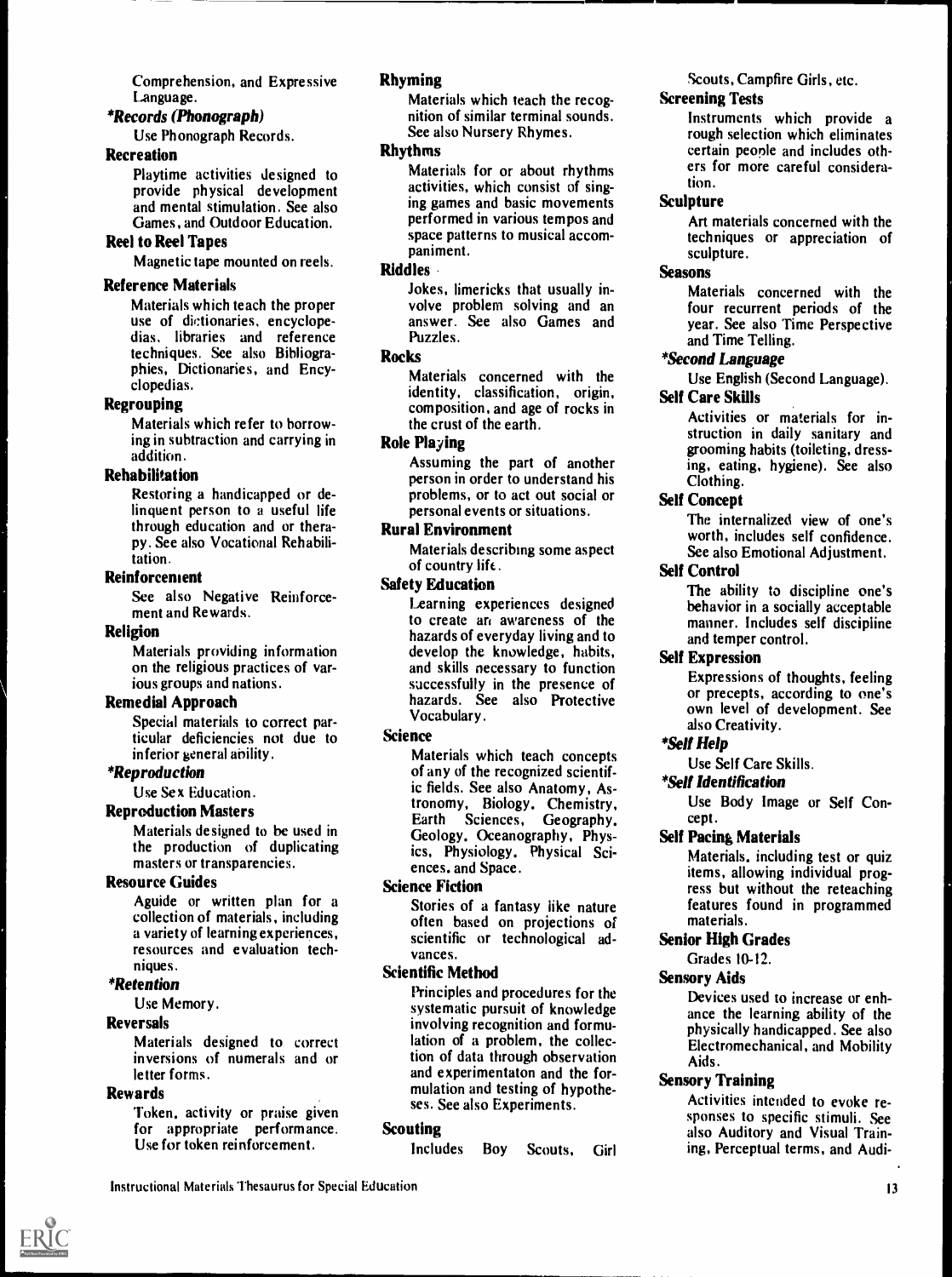tory, Gustatory, Olfactory, Tactual, and Visual Perception.

#### \*Sentence Structure

Use Grammar.

#### Sequential Approach

A structured sequence of instructional activities.

#### Serial Ordering

Materials requiring logical arrangement of items by time or event. Use for sequencing and seriation.

## Series

Groups of materials which are sequential in nature. See also Basal Reading Series.

#### Set Theory

Mathematics materials which teach the concept of set.

#### Sets

Materials consisting of three or more items having some common characteristic such as content, skill or format.

#### \*Severely Mentally Handicapped

Use Custodial Mentally Handicapped.

#### Sex Education

Materials which deal with the processes and problems of human reproduction. See also Family Life Education,

#### Shapes

Solid or plane figures, cutouts, stencils, or other representations of various geometric forms.

#### Short Vowels

Materials which teach short vowels.

## Sight Method

Method of teaching reading based on recognition and pronunciation of whole words.

## Sight Reading

Ability to recognize printed words.

#### Sight Vocabulary

A vocabulary basic to formal reading where each word is recognized or memorized as a whole, rather than by blending its parts.

## Sign Language

A system of gestures which replaces the use of speech and is used in communication with deaf individuals. See also Cued Speech, Finger Spelling, Manual Communication, and Nonverbal Communication.

## **Signs**

Materials for teaching traffic and warning signs. See also Protective Vocabulary and Safety Education.

## Simulation

Duplication of the essential characteristics of a task or situation.

## Sizes

Materials concerning size or volume discrimination. Includes size constancy. See also Conservation (Concept).

## \*Skills

Use Alphabetizing, Communication, Daily Living, Dictionary, Fine Motor, Gross Motor, Library, Listening, Map, Mechanical, Reading, Self Care, Social, Speech, or Writing Skills, or Perceptual Motor Learning.

#### Skimming

Materials which teach the skill of scanning reading material for pertinent information.

#### Slides

Amounted transparency, either film or glass, intended for projection or viewing by transmitted light. See also Stereoscopic Slides.

## Small Group Instruction

Classes for less than six students.

## \*Social Attitudes

Use Discriminatory Attitudes.

#### Social Development

The process whereby interpersonal relationships are learned during growth to adulthood. See also Social Skills.

#### \*Social Sciences

Use Citizenship, Demography, Economics, Geography, History, Social Studies, or Sociology.

#### Social Skills

Abilities of the individual to meet and conform to personal and social responsibilities and standards set by the community. Includes manners and etiquette.

#### Social Studies

Adaptations of knowledge from the social sciences for teaching purposes at the elementary and secondary levels of education. See also Citizenship, Community Helpers, Consumer Education, and Neighborhood.

#### \*Socialization

Use Social Skills or Development.

#### \*Socially Deviant Behavior

Use Delinquents.

#### Socially Maladjusted

Individuals having unusual diffi culties with social development.

#### Sociology

Study of society, social institu tions and social relationships.

#### Songs

Materials which denote a signifi cant portion of their content to songs with or without the accom panying music.

#### \* Sound Discrimination

Use Auditory Perception.

#### Sounds

Materials which present sounds associated with daily life. See also Auditory Discrimination Consonant Digraphs, Diphthongs, Final Consonants, Initial Consonants, Medial Consonants Medial Vowels.

#### Space

Refers to Science materials concerned with the region beyond the earth's atmosphere.

## \*Spasticity

Use Cerebral Palsy.

#### Spatial Orientation

Recognition of the state of adjustment of the body or other objects in relation to the immediate environment. See also Body Image and Kinesthetic Perception.

#### \*Spatial Relationship

Use Spatial Orientation.

#### Speech

Materials which teach preparation and delivery of a formal or informal public address. See also Articulation, Intonation, and Verbal Ability.

#### \*Speech Evaluation

Use Speech Tests or Evaluation and Speech Therapy.

## Speech Handicapped

Persons having such abnormal articulation, rhythm, voice quality, that their speech calls adverse attention to itself, impairing communication or causing social maladiustment.

#### \*Speech Reading

Use Lipreading.

#### Speech Tests

Evaluative instruments which test speech skills.

#### Speech Therapy

Materials designed for speech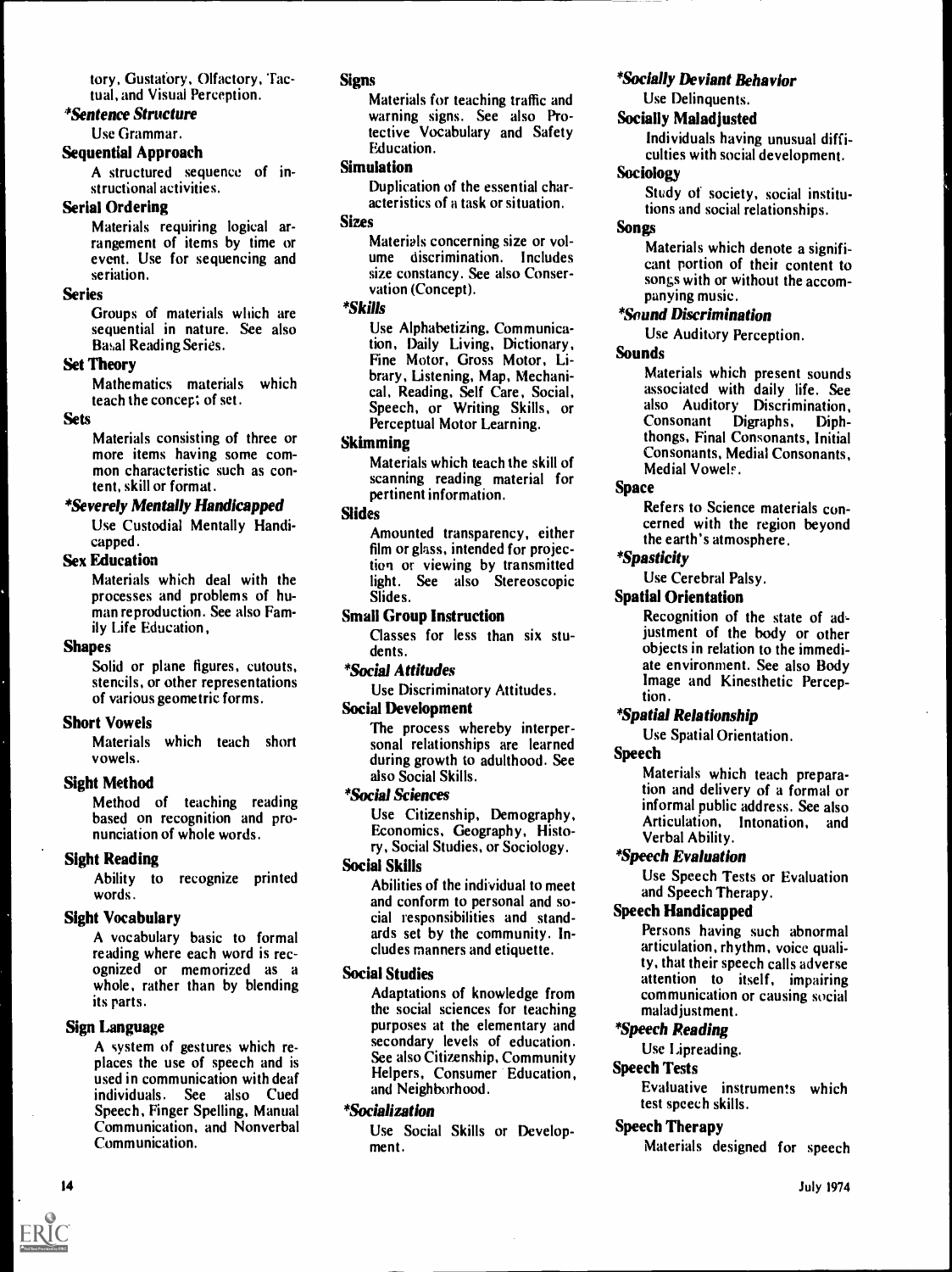therapy. Use for speech correction.

#### Spelling

Materials which devote a major portion of their content to teaching spelling skills.

#### **Sports**

Physical education materials which teach the skills involved in various sports. Includes athletics. See also Physical Education and Recreation.

## Sports Stories

Stories about sports or sports personalities.

#### Standardized Tests

Evaluative instruments composed of empirically selected materials having definite directions for use, adequate norms, data and reliability.

#### Stencils

Pre-cut patterns which allow tracing either at a interior position or around the perimeter or both. See also Duplicating Masters, Reproduction Masters.

#### Stereoscopic Slides

Slides which provide a three dimensional image.

#### \*Stimuli

Use Tactual, Verbal, or Visual Stimuli.

#### \*Stories.

Use Adventure, Fantasy, Mys tery, Mythology, Science Fiction, or Sports Stories.

#### Story Cards

Cards designed to be used for storytelling on which there is a printed narration, with or without pictures.

#### Story Telling

Materials which develop the skill of accurately relating a story or series of events to a group.

#### Study Prints

Large cards with a picture printed on the front and explanatory information, lesson plans, suggested activities or other materi- $\therefore$  is printed on the reverse.

#### Stud) Skills

Refers to materials which help develop organizational abilities and time utilization.

## **Stuttering**

Inability to complete a word without repetition of a sound or syllable within.

## Substitution

Articulatory defect wherein an incorrect sound is substituted for the correct sound.

#### Subtraction

Materials which teach the concept of subtraction.

## Suburban Environment

Materials describing some aspect of suburban life.

## Suffixes

Materials concerned with the meanings and derivation of suffixes and the spelling rules for adding endings to root words.

## Summarizing

Refers to materials which develop the skill of concisely restating the essence of a spoken or written presentation.

## Supplementary Reading Materials

Materials other than textbooks, i.e. library books, story books, and some social studies and science books usually easier to read than textbooks and designed to furnish enrichment.

#### Syllabication

Materials which deal with dividing words into syllables.

#### Synonyms

Words having the same or nearly the same meaning.

#### Syntax

The way in which words are ordered, relative to one another, to form phrases, clauses, or sentences. See also Grammar.

## \*Synthesizing ideas

Use Convergent Thinking.

## Tachistoscopes

Device or machine for controlling illumination or duration of projected images.

#### Tactile

Materials which utilize the learner's sense of touch as the primary sensory learning mode.

#### Tactile Materials

Formats which require touching, handling or moving in order to gain information or to respond.

#### Tactual Perception

Refers to the process of perceiving and discriminating through the sense of touch. Use for haptic perception.

### Tactual Stimuli

Utilization of the learner's sense of touch as the primary sensory stimulus mode.

## Tactual Tests

Evaluative instruments which measure the ability to classify or identify through the sense of touch.

## Talking Books

Materials recorded on photograph records and/or tape cassettes, usually used by the visually handicapped.

#### Tangible Apparatus

Equipment that utilizes a software component to provide instruction.

## Tape Cartridges

8 track audiotapes which are mounted in thin plastic cases for use in a cassette tape recorder or player.

#### Tape Cassettes

2 track audiotapes which are mounted in thin plastic cases for use in a cassette tape recorder or player.

## Tape Recorders

Refers to machines which record and play back sound. Includes cassette tape recorders.

## \*Tapes

Use Audio or Video Tapes.

## Teacher Developed Materials

Instructional materials prepared by teachers or instructions about the preparation of such materials.

## Teacher Editions

Materials which contain both a copy of the pupil text and teacher text in addition to teaching suggestions and activities. See also Manuals.

#### \*Teacher Resources

Use Resource Guides or Instructional Resources.

## \*Teaching Guides

Use Manuals.

#### Teaching Machines

Equipment that utilizes a software component to provide instruction. See also Programmed Materials, and Self Pacing Materials.

## Technical Education

Preparation for occupations between the skilled trades and the professions.

#### \*Teenagers

Use Adolescents.

## Telephone Communication Systems

Utilization of the telephone as a

Instructional Materials Thesaurus fcr Special Education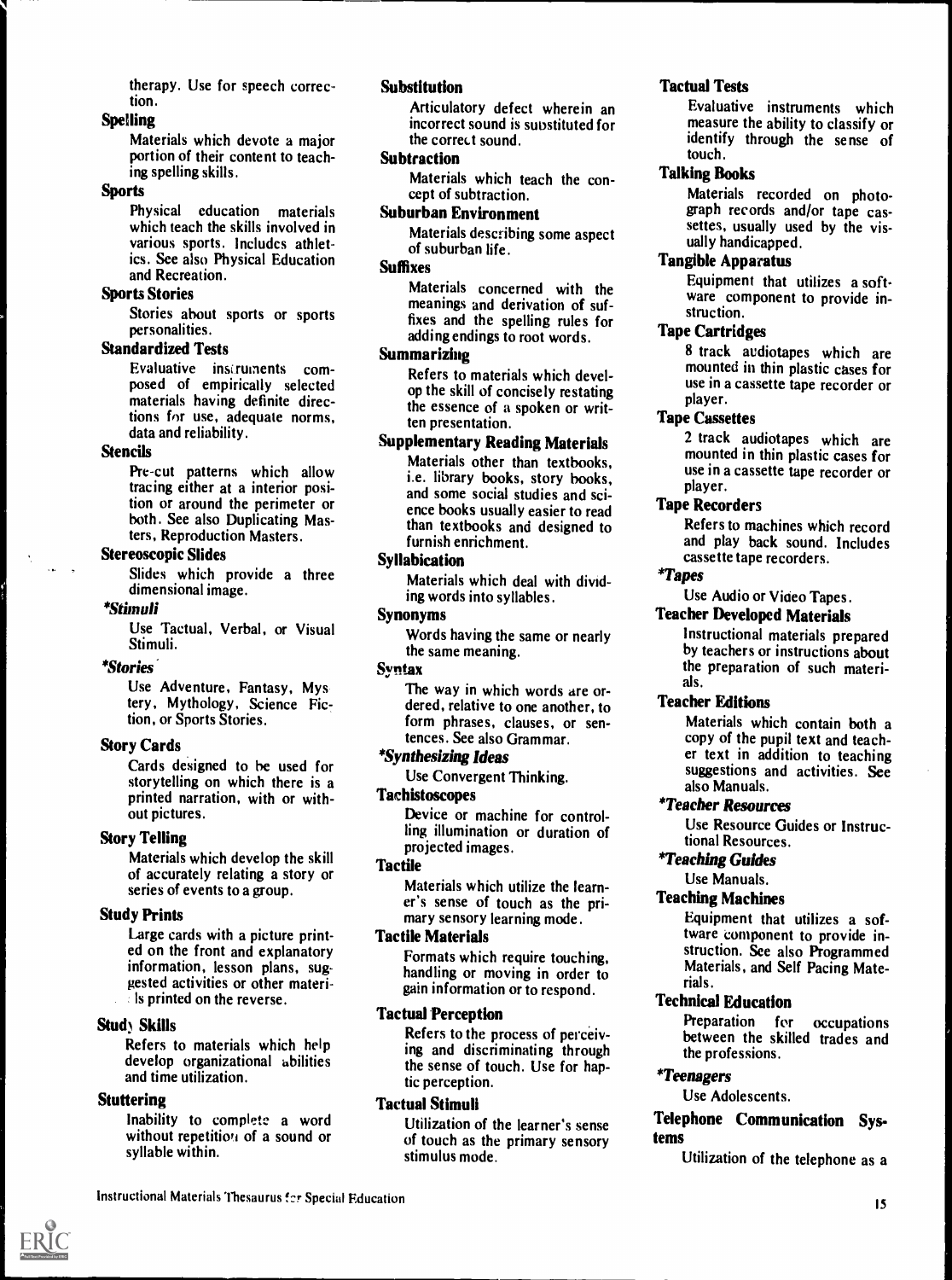vehicle of instruction. Includes hardware as well as application techniques.

## Televised Instruction

Use for closed circuit television instruction. See also Educational Television.

## \*Temperature

Use Measurement. See also Weather.

## \*Temporal Orientation

Use Time Telling or Time Perspective.

## Textbooks

Books dealing with a definite subject of study, systematically arranged, and intended for use at a specified level of instruction.

## \*Therapy

Use Art, Hearing, Music, Occupational, Physical, and Speech Therapy or Bibliotherapy.

## \*Thought Processes

Use Abstract ..easoning, Cognitive Processes, and Convergent, Divergent, or Logical Thinking.

## Three Dimensional Aids

Materials having three dimensions of at least one-half inch.

## Time Perspective

Ability to understand the flow, passage, or quantity of time. See also Auditory, and Visual Sequencing, Calendars, and Seasons.

## Time Telling

Teaching the concept of knowing the correct time.

## \*Toileting

Use Self Care Skills.

## \*Token Reinforcement

Use Rewards.

## Total Communication

Right of a deaf child to learn to use all forms of communication available to develop language competence, and to use any remnant of residual hearing he may have .

## \*Touch

Use Tactual terms.

## Toys

Play objects for children.

## \*Traffic Safety

Use Driver Education, Protective Vocabulary, or Safety Education.

## Trainable Mentally Handicapped IQ 25-50.

## \*Training Techniques

Use Teaching Methods.

## **Transparencies**

Format type involving a clear acetate sheet upon which information may be written and projected.

## **Transportation**

Refers to materials concerned with the various types of transportation and their historical and ecological impact.

## \*Twins

## Use Siblings. **Typewriting**

Instruction designed to teach typing for either personal, business, or professional use.

## Unit Plans

Teaching plans for a major subdivision of instruction within a course; a unit is generally composed of several topics and includes content and learning experiences.

## Urban Environment

Materials which describe same aspect of city living.

## \*Values

Use Moral Values.

## Verbal Ability

Ability to express orally. see also Communication Skills, and Expressive Language.

## Verbal Communication

Use of language to transfer thought, meanings and ideas. See also Speech.

## Verbal Learning

Process of acquiring the language skills necessary to respond adequately in a situation requir-<br>ing the communication of communication of thought.

## Verbal Stimuli

Use of spoken language as the primary sensory stimulus.

## Verbal Tests

Any evaluative instrument depending on written or spoken language in administering, responding or both.

## Video Tapes

Tape used to transmit images via television with or without sound.

## Visible Speech

The translation of speech into a readable form; the sound waves of speech are transformed first into electrical impulses, and these in turn into flashes of light which are photographed.

## Vision Tests

Evaluative instruments used to measure visual acuity.

## Visual

Materials which utilize the learner's sight as the primary sensory learning mode.

## Visual Acuity

Degree of visual clarity or sharpness.

## Visual Closure

Completion of a visual pattern, ability to conceptualize in a complete and meaningful form objects or patterns seen in an incomplete form.

## Visual Discrimination

Ability to identify and accurately choose between shapes, forms, and patterns when presented visually.

## Visual Figure Ground Discrimination

Ability to select a single visual stimulus and perceptually cause it to stand out from the background.

## \*Visual Form Discrimination

Use Shapes.

## Visual Imagery

The process of evoking a visual image of an object or experience.

## Visual Learning

Instruction which utilizes the learner's sense of vision as the primary sensory stimulus mode.

## Visual Memory

The ability to retain, recall, and/ or recognize previously learned or experienced visual stimuli.

## Visual Motor Integration

Materials which teach sensory, eye hand, coordination. See also Eye Hand Coordination, Fine Motor Skills, and Multisensory Integration.

## Visual Perception

The awareness of the elements of the environment through visual sensation.

## Visual Sequencing

Ability to identify and organize visual stimu<sup> $t$ </sup> in a temporal order. See also serial Ordering and Visual Imagery.

## Visual Stimuli

Use of visually presented material as the primary sensory stimulus.

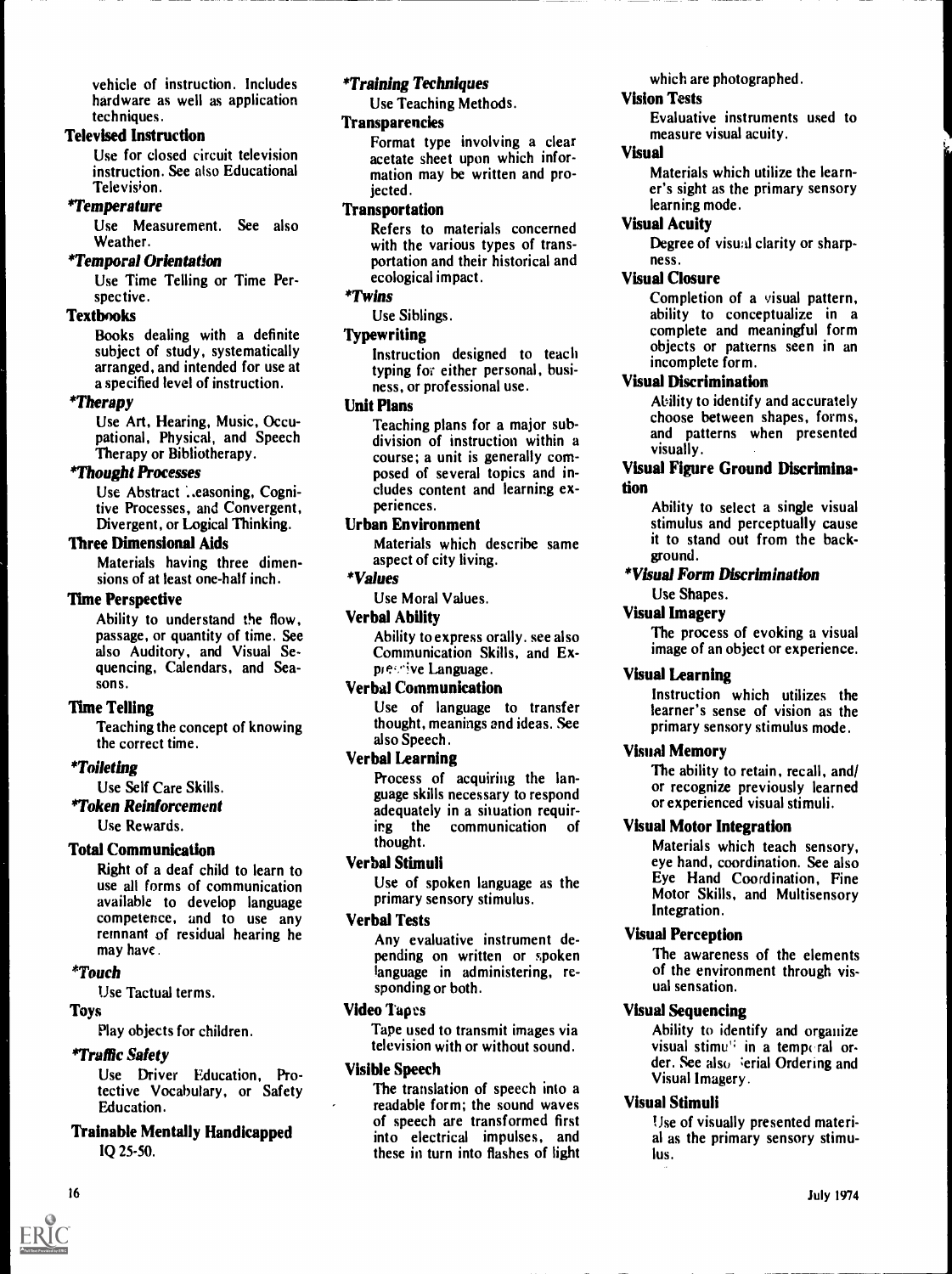#### Visual Tracking

The process of visually following the movement of an object tt.rough space.

## Visual Training

Instruction and practice ir the development and use of visual skills and visual discrimination to person to make maximum use of his residual sight.

## **Visually Handicapped**

Non-specine term including both the blind and partially-sighted. See also Blind and Partially Sighted.

## Vocabulary

Materials which are designed to develop and enlarge an individual's speaking, reading and/or writing vocabulary. See also Antonyms, Core Vocabulary, Homonyms, Protective Vocabula: y, Sight Vocabulary, and Synonyms.

#### Vocal

Materials that require the learner to use snoken responses.

#### Vocational Adjustment

Adaptation of the worker to his job environment. See also Job, and Occupational terms.

#### Vocational Aptitude Tests

Evaluative instruments used to measure potential for performing various jobs.

## Vocational Education

Formal preparation for an occu-

pation not requiring the baccalaureate degree. See also Prevocational, and Technical Education, and Industrial Arts. See also Interest Scales and Occupations.

#### Vocational Rehabilitation

enable a visually handicapped<br>nervon to make neutron when  $\frac{1}{100}$  sis, whidance, physical restora-Preparation of disabled persons for employment through diagnotion,  $\Box$ , ib trainir, and placement.

# \*Volume

Use Measurement.

## Vowels

Any letter that is not  $\infty$  consonant. See also Medial, Initial, Long, and Short Vowels.

#### **Weather**

Materials used to teach the state of the atmosphere with respect to temperature and precipitation.

#### \*Weight

Use Body Weight or Measurement.

## \*Weights & Measures

Use Measurement. See also Conservation (Concept).

#### **Wheelchairs**

 $A$  chair mounted on wheels and usually propelled by the occupant. See also Mobility Aids.

## \*Wildlife

Use Outdoor Education.

## Word Attack

Development of reading skills which enable the trainer to use context clues, phonetic analysis, structural analysis or syllabication.

## Word Problems

Refers to mathematical problems presented in word form.

## \*Word Study Skills

Use Word Attack.

## \*Work Attitudes

Use Vocational Adjustment.

## Work Study Programs

Programs for high school level<br>educable mentally retarded mentally retarded where the pupils work on a job part time and attend class the rest of the time. See also Prevocational and Vocational Education.

## Workbooks

Practice books that are designed to provide additional practice in reinforcing mastery of skills.

## **Worksheets**

Individual consumable pages of activities or exercises by students.

## **Worktexts**

Alternating text and exercise materials bound together, usually in consumable paperback form.

## World History

Field of study concerned with the recording and critical internretation of past events in the growth of the world.

## Writing Skills

Includes composition skills and creative writing, but not handwriting.

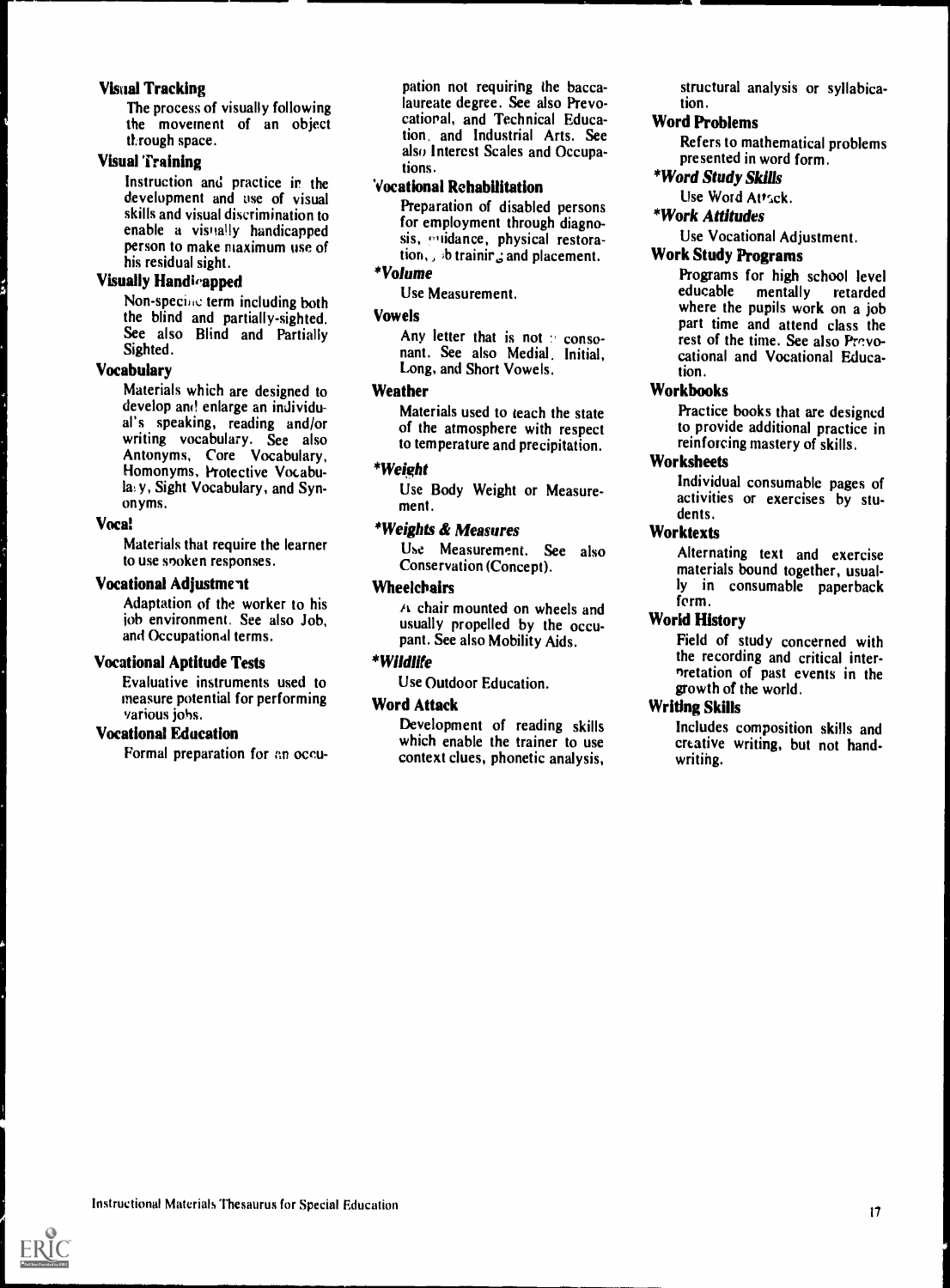## ROTATED INDEX

16mm Films 16mm 35mm Films 35mm 8mm Films 8mm Films Super 8mm Abacus Abacus Abbreviations Abbreviations Ability Verbal Ability Abstract Abstract Reasoning Achievement Achievement Tests **Activities** Creative Activities Activity Activity Books Learning Activity Packages Act ty Auditory Acuity Visual Acuity Adaptive Adaptive Devices Addition Addition Adjustment Emotional Adjustment Vocational Adjustment Adult Basic Adult Education Adventure Adventure Stories Agricu!ture **Agriculture** Aids Audiovisual Aids Electromechanical Aids Low Vision Aids Mobility Aids Sensory Aids Three Dimensional Aids Alcoholism **Alcoholism** Algebra Algebra Alphabet Initial Teaching Alphabet Alphabetizing Alphabetizing Alphabets Alphabets American American History

Americans Mexican Americans Anatomy Anatomy Animals Animals Anthologies Anthologies Antonyms Antonyms **Aperture** Aperture Cards Anhasia Aphasia **Apparatus** Tangible Apparatus Application Application Forms Approach Developmental Approach Piaget Approach Remedial Approach Sequential Approach Aptitude Aptitude Tests Vocational Aptitude Tests Art Art Art Prints Art Therapy Articulation Articulation Arts Fine Arts Graphic Arts Industrial Arts Language Arts Assisted Computer Assisted Instruction Association Association Tests **Associative** Associative Learning Astronomy Astronomy Attack Word Attack Attention Attention Span Auditory Attention Span Attitude Attitude Tests Attitudes Attitudes Discriminatory Attitudes Audio Audio Equipment Audio Tapes

Audiotape Audiotape Flashcards Audiovisual Audiovisual Aids Auditory Auditory Auditory Acuity Auditory Attention Span Auditory Closure Auditory Discrimination Auditory Figure Ground Discriminat ion Auditory Learning Auditory Memory Auditory Motor Integration Auditory Perception Auditory Sequencing Auditory Stimuli Auditory Tests Auditory Training Auditory Visual Integration Nonverbal Auditory Materials Autobiographies Autobiographies **Balance Balance Base** Base Numbering Systems Based Linguistically Based Materials Basic Basic Adult Education Behavior Behavior Rating Scales Behavioral Behavioral Objectives Bibliographies Bibliographies Bibliotherapy Bibliotherapy Bilingual Bilingual Education **Biographies Biographies** Biology Biology Black Black History **Blacks** Blacks **Blends** Blends Blind Blind Deaf Blind Body Body Image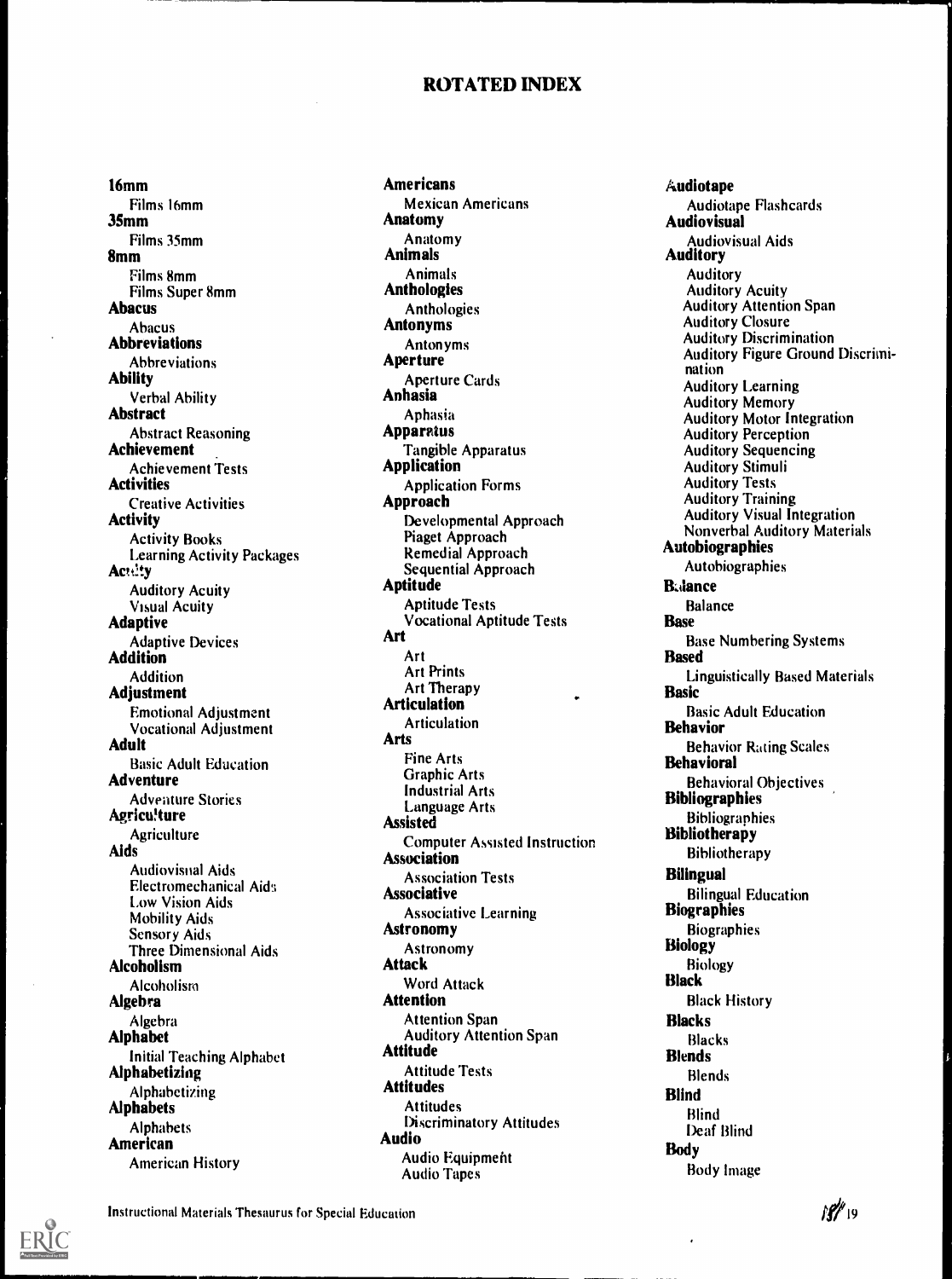**Books** Activity Books Braille Books Comic Books Talking Books Braille **Braille** Braille Books Braille Writing Devices Brain Minimal Brain Dysfunction **Calendars** Calendars **Capitalization** Capitalization **Captioned** Captioned Films Captioned Filmstrips **Cards** Aperture Cards **Cards** Flash Cards Story Cards **Care** Child Care Self Care Skills Career Career Education Cartoons Cartoons **Cartridges** Film Cartridges Tape Cartridges **Cassettes** Tape Cassettes Cerebral Cerebral Palsy **Charts Charts** Experience Charts **Checklists** Checklists **Chemistry** Chemistry **Child** Child Care Child Development Childhood Early Childhood Early Childhood Education Choral Choral Reading Citizenship Citizenship **Civil** Civil Liberties **Classification** Classification Classroom Classroom Observation Techniques

**Closure** Auditory Closure Closure Visual Closure Clothing Clothing **Clues** Context Clues **Cluttering Cluttering** Code Nemeth Code **Cognitive** Cognitive Development Color Color Concepts Color Keyed Materials Comic Comic Books Communication Manual Communication Nonverbal Communication Oral Communication Telephone Communication Systems Total Communication Verbal Communication **Community** Community Helpers. Community Resources Comprehension Reading Comprehension **Compressed** Compressed Speech Computations Computations Computer Computer Assisted Instruction **Concept** Conservation (Concept) Self Concept **Concepts** Color Concepts Number Concepts Conservation Conservation (Concept) **Consonants Consonants** Final Consonants Initial Consonants Medial Consonants Consumer Consumer Education **Context** Context Clues **Continents** Continents **Control** Self Control Convergent Convergent Thinking

Coordination Eye Hand Coordination Core Core Vocabulary **Correspondence** Correspondence Counting **Counting Crafts Crafts Creative** Creative Activities **Cued** .Cued Speech **Culture** Culture Free Tests Curriculum Curriculum Guides Cursive Cursive Writing Custodial Custodial Mentally Handicapped Daily Daily Living Skills Deaf Deaf Deaf Blind Deaf Interpreting Decimals Decimals **Delacatc** Doman Delacato Method **Delinquents Delinquents** Demography Demography **Dental** Dental Health **Deserts** Deserts Developed Teacher Developed Materials Development Child Development Cognitive Development Emotional Development Language Development Perceptual Development Social Developmen: Developmental Developmental Approach Developmental Reading Devices Adaptive Devices Braille Writing Devices **Dexterity** Manual Dexterity Diagnostic Diagnostic Tests **Dictionaries Dictionaries**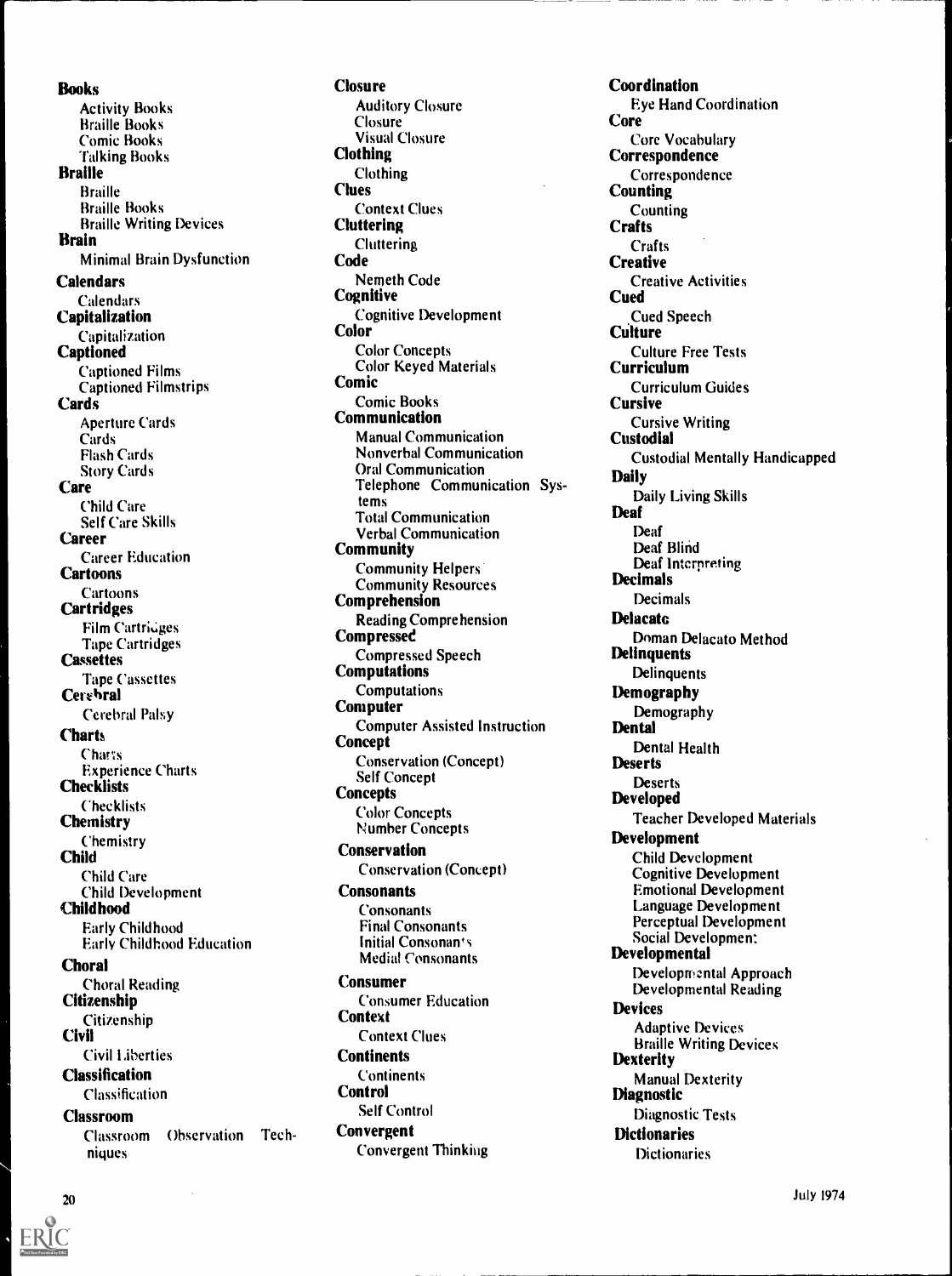**Dictionary** Dictionary Skills Digraphs **Digraphs** Dimensional Three Dimensional Aids Dioramas Dioramas Diphthongs Diphthongs **Directionality Directionality Directions** Following Directions **Disabilities** Learning Disabilities Discrimination Auditory Discrimination Auditory Figure Ground Discrimination Visual Discrimination Visual Figure Ground Discrimination **Discriminatory** Discriminatory Attitudes **Discussion** Group Discussion Disturbed Emotionally Disturbed Divergent Divergent Thinking Division Division Doman Doman Delacatu Method Dramatics Dramatics Drawing Drawing Drawings Raised Line Drawings Drill Drill Driver Driver Education Drug Drug Education Duplicating Duplicating Masters Dysfunction Minimal Brain Dysfunction Early Early Childhood Early Childhood Education Earth Earth Sciences Echolalia Echolalia Economics Economics Editions Teacher Editions

Educable Educable Mentally Handicapped Education Basic Adult Education Bilingual Education Career Education Consumer Education Driver Education Drug Education Early Childhood Education Environmental Education Family Life Education Migrant Education Movement Education Outdoor Education Physical Education Prevocational Education Safety Education Sex Education Technical Education Vocational Education Educational Educational Television Electricity **Electricity** Electromechanical Electromechanical Aids Emotional Emotional Adjustment Emotional Development **Emotionally** Emotionally Disturbed Encyclopedias Encyclopedias English English English (Second Language) Enrichment Enrichment Environment Rura: Environment Suburban Environment Urban Environment Environmental Environmental Education Equipment Audio Equipment Equipment Projection Equipment Erosion Erosion Eskimos Eskimos Ethnic Ethnic Groups Evaluation Evaluati 3n **Experience** Experience Charts Experiential Experiential Method Experiments Experiments

Expression Self Expression Expressive Expressive Language Extinction Extinction Eye Eye Hand Coordination Factors **Missing Factors**<br>**Facts** Facts Family Family Life Education Fantasy Fantasy Fiction Fiction Science Fiction Figure Auditory Figure Ground Discrimination Figure Ground Perception Visual Figure Ground Discrimination Figures Figures of Speech Film Film Cartridges Films Captioned Films Films 16mm Films 35mm Films 8mm Films Super 8mm **Filmslips Filmslips** Filmstrips Captioned Filmstrips **Filmstrips** Final Final Consonants Fine Fine Arts Fine Motor Skills Finger Finger Spelling **Fitness** Physical Fitness Flash Flash Cards Flashcards Audiotape Flashcards Following Following Directions Forms Application Forms Fossils Fossils Fractions Fractions

Instructional Materials Thesaurus for Special Education 21 22

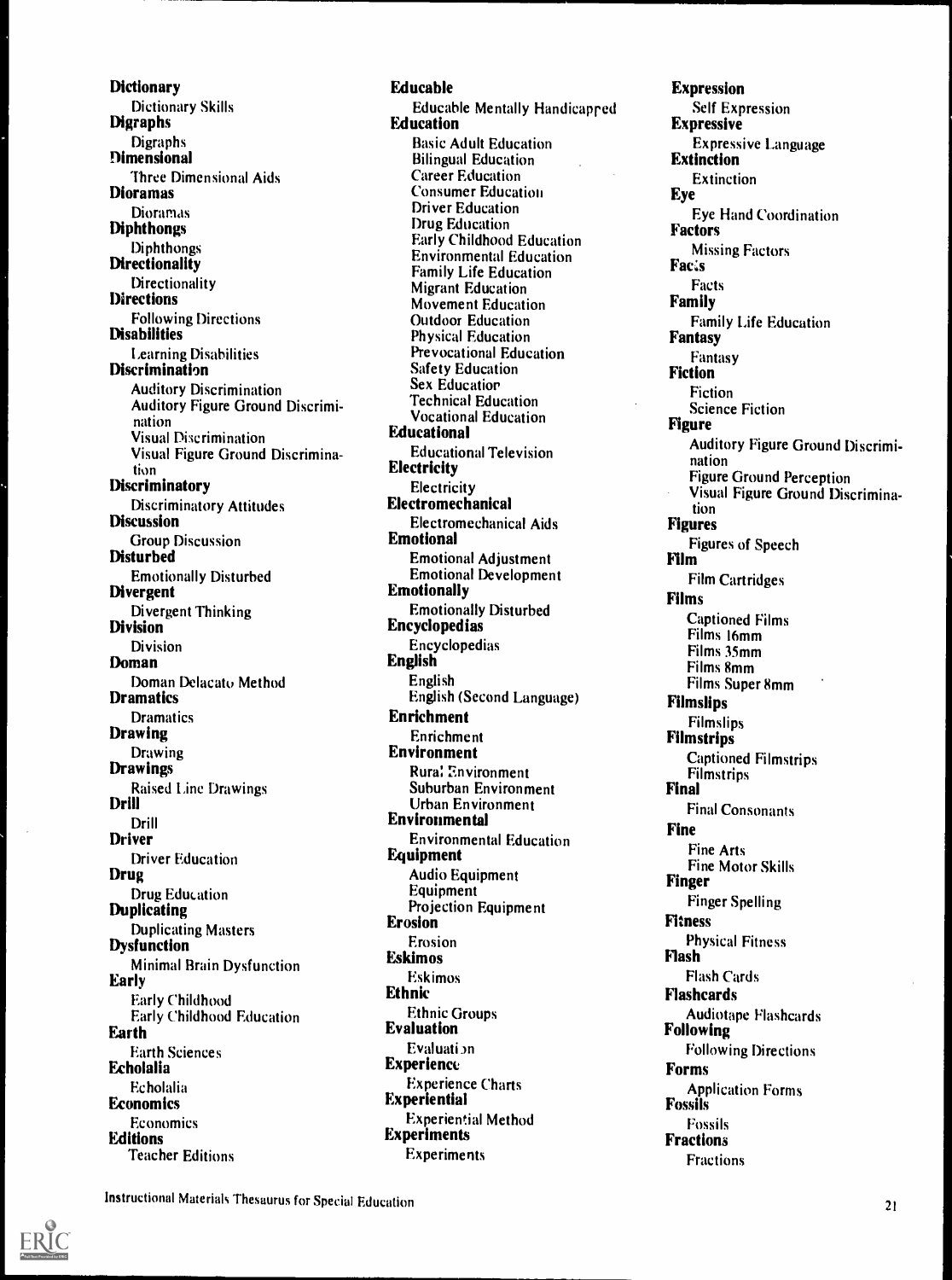Free Culture Free Tests Games Games Geography Geography **Geology** Geology **Geometry** Geometry **Gifted Gifted Globes** Globes Government Government **Grade** Grade I Grade 2 Grade 3 Grade 4 Grade 5 Grade 6 Grade 7 Grade 8 Grade 9 Grade 10 Grade 11 Grade 12 **Grades** Intermediate Grades Junior High Grades Primary Grades Senior High Grades Grammar Grammar Graphic Graphic Arts Graphs Graphs **Gross** Gross Motor Skills **Ground** Auditory Figure Ground Discrimination Figure Ground Perception Visual Figure Ground Discrimination Group Group Discussion Group Tests Large Group Instruction Small Group Instruction Groups Ethnic Groups Minority Groups **Guidance** Guidance **Guides** Curriculum Guides Resource Guides **Gustatory** 

Gustatory Perception

Hand Eye Hand Coordination Handed Left Handed **Handicapped** Custodial Mentally Handicapped Educable Mentally Handicapped Language Handicapped Multiply Handicapped Perceptually Handicapped Physically Handicapped Speech Handicapped Trainable Mentally Handicapped Visually Handicapped Handwriting **Handwriting** Hard Hard of Hearing Health Dental Health Health Hearing Hard of Hearing Hearing Therapy **Helpers** Community Helpers High High Interest Low Vocabulary junior High Grades Senior High Grades **History** American History Black History History World History Holidays Holidays Homemaking Homemaking Homonyms Homonyms Humor Humor Image Body Image Imagery Visual Imagery Indians Indians Individual Individual Tests Individualized Individualized Instruction Industrial Industrial Arts Infants infants Initial Initial Consonants Initial Teaching Alphabet Initial Vowels Inkprint lnkprint

Inquiry Inquiry Training Insects Insects Instruction Computer Assisted Instruction Individualized Instruction Large Group Instruction Multimedia Instruction Programmed Instruction Small Group Instruction Televised Instruction Integration Auditory Motor Integration Auditory Visual Integration Integration Visual Motor Integration Intelligence Intelligence Tests Interest High Interest Low Vocabulary Interest Scales Intermediate Intermediate Grades Interpreting Deaf Interpreting Intonation Intonation Islands Islands Junior Junior High Grades Keyed Color Keyed Materials Kindergarten Kindergarten Kinescope Kinescope Recordings Kinesthetic Kinesthetic Kinesthetic Perception<br>Kits Kits Lakes Lakes Language English (Second Language) Expressive Language Language Arts Language Development Language Handicapped Receptive Language Sign Language Large Large Group Instruction Large Type Materials **Laterality** Laterality Law Law Learning Associative Learning Auditory Learning

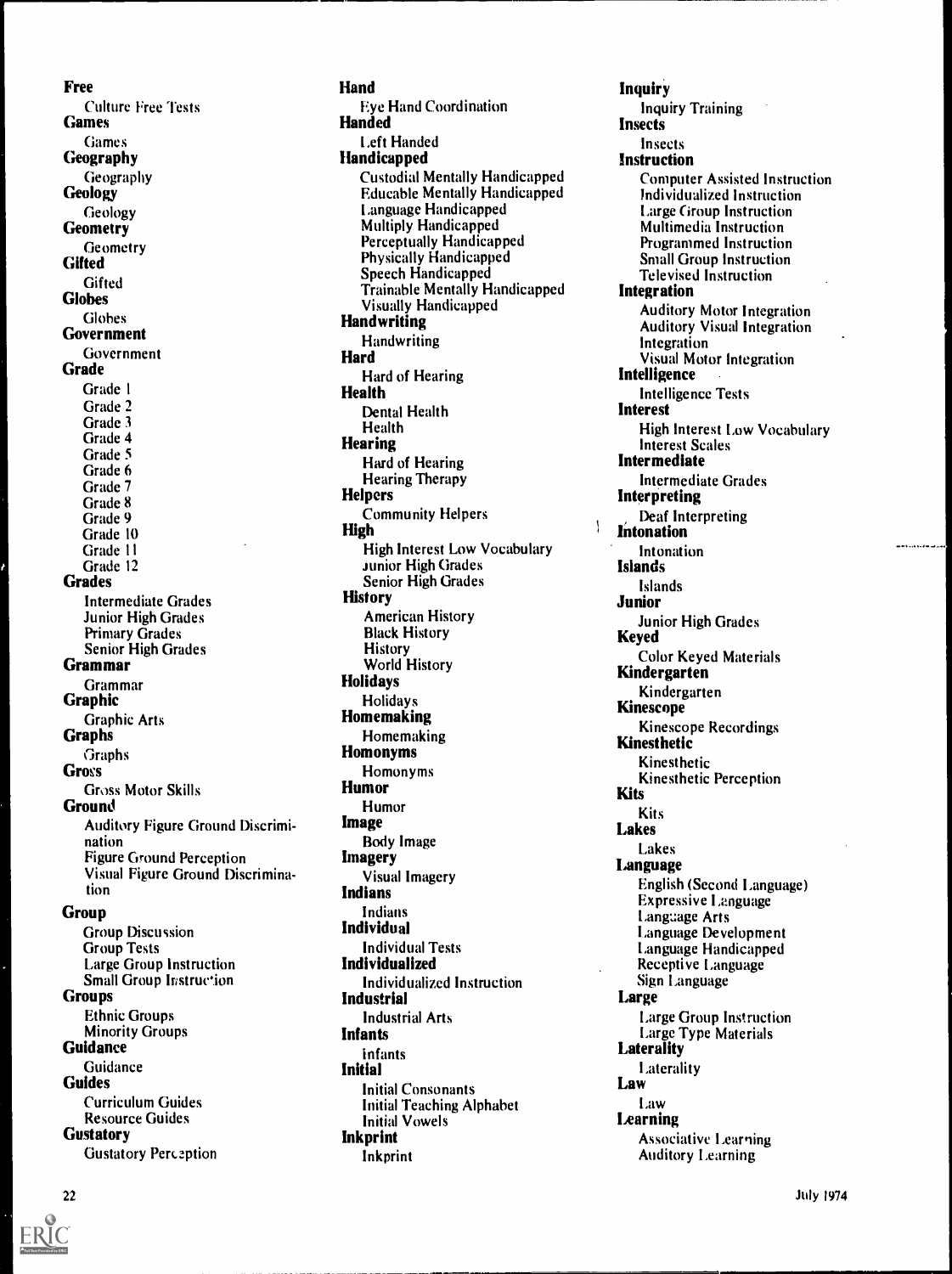Learning Activity Packages Learning Disabilities Nonverbal Learning Perceptual Motor Learning Verbal Learning Visual Learning Left Left Handed Left to Right Progression **Liberties** Civil Liberties Library Library Skills Life Family Life Education Likenesses-Differences Likenesses-Differences Line Raised Line Drawings Lines Number Lines **Linguistically** Linguistically Based Materials **Lipreading Lipreading** Listening **Listening Literature Literature** Living Daily Living Skills Logical Logical Thinking Long Long Vowels Low High Interest Low Vocabulary Low Vision Aids Machines Teaching Machines **Magnetism** Magnetism Maladjusted Socially Maladjusted Management Money Management Manipulative Manipulative Materials Manual Manual Manual Communication Manual Dexterity **Manuals** Manuals **Manuscript** Manuscript Writing Map Map Skills Maps Maps Masters Duplicating Masters

Reproduction Masters Matching Matching **Materials** Color Keyed Materials Large Type Materials Linguistically Based Materials Manipulative Materials Nonverbal Auditory Materials Programmed Materials Reference Materials Self Pacing Materials Supplementary Reading Materials Tactile Materials Teacher Developed Materials **Mathematics** Mathematics Mathematics Readiness Measurement Measurement Mechanical Mechanical Skills Medial Medial Consonants Medial Vowels Memory Auditory Memory Memory Visual Memory **Mentally** Custodial Mentally Handicapped Educable Mentally Handicapped Trainable Mentally Handicapped Method Doman Delacato Method Experiential Method Montessori Method Scientific Method Sight Method Metric Metric System Mexican Mexican Americans Microfiche Microfiche **Microfilms Microfilms** Microforms **Microforms** Microimage Microimage Viewers **Micropaques Micropaques** Microscope Microscope Slides Microscopes Microscopes Migrant Migrant Education Minerals Minerals Minimal Minimal Brain Dysfunction

**Minority** Minority Groups Missing Missing Factors Mixed Mixed Operations Mobility Mobility Aids Orientation and Mobility **Models** Models Money Money Money Management Mongolism Mongolism Montessori Montessori Method Moral Moral Values Motor Auditory Motor Integration Fine Motor Skills Gross Motor Skills Motor Perceptual Motor Learning Visual Motor Integration Mountains °°Mountains. **Movement** Movement Education Multilevel Multilevel Multimedia Multimedia Instruction Multiplication Multiplication Multiply Multiply Handicapped **Multisensory** Multisensory Music Music Music Therapy Mystery Mystery Stories Mythology Mythology **Negative** Negative Reinforcement Neighborhood Neighborhood Nemeth Nemeth Code Newspapers Nonverbal Auditory Materials Nonverbal Communication Nonverbal Learning Nonverbal Tests Notetaking Notetaking

Instructional Materials Thesaurus for Special Education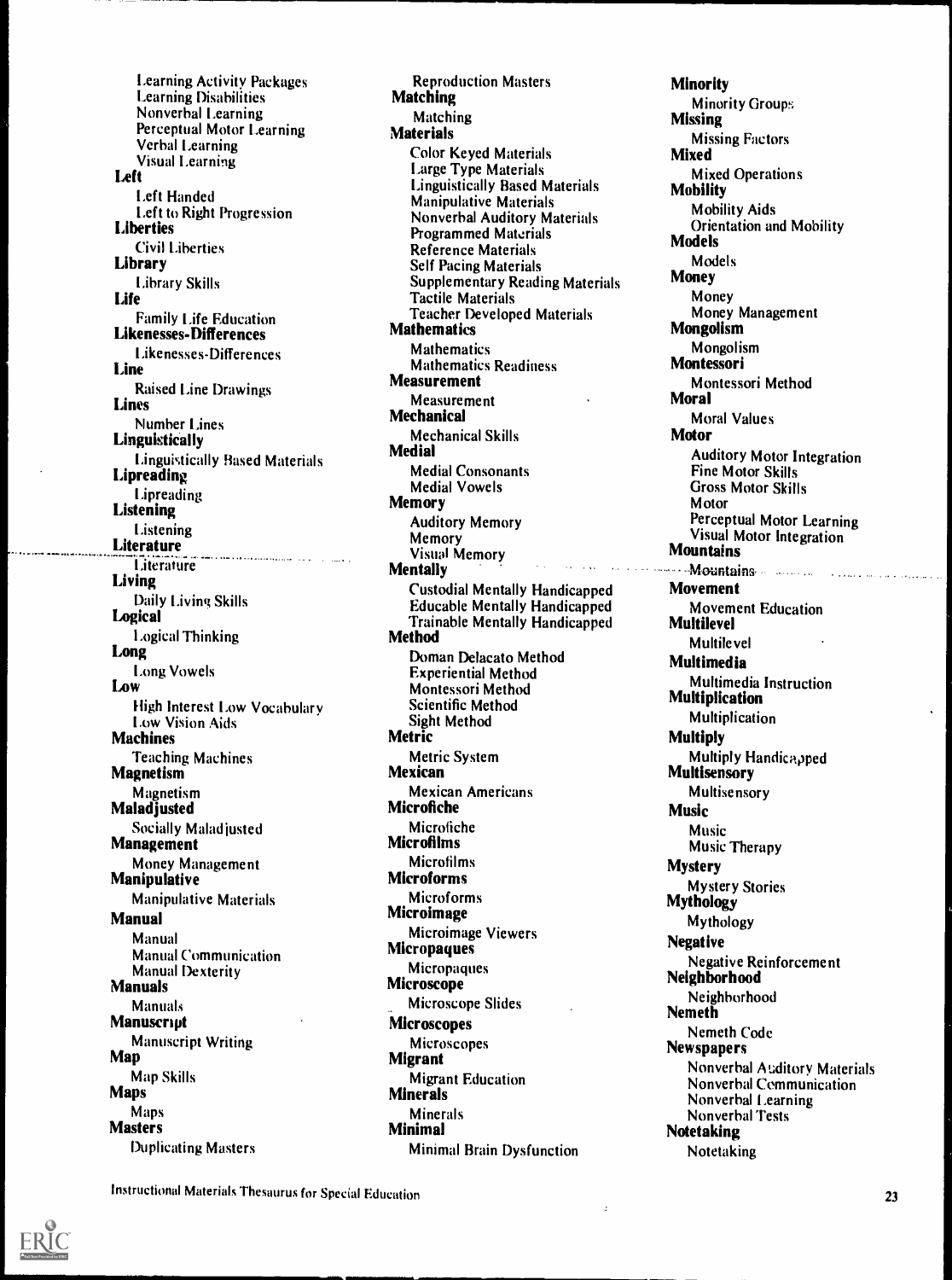Number Number Concepts Number Lines Numbering Base Numbering Systems Nursery Nursery Rhymes Nutrition **Nutrition Objectives** Behavioral Objectives **Observation** Classroom Observation Techniques Occupational Occupational Therapy **Occupations Occupations Oceans Oceans Olfactory** Olfactory Perception **Omissions Omissions Operational** Operational Properties **Operations** Mixed Operations Oral Oral Communication Ordering Serial Ordering **Orientals Orientals Orientation** Orientation and Mobility Spatial Orientation **Outdoor** Outdoor Education Pacing Self Pacing Materials Packages Learning Activity Packages Painting Painting Palsy Cerebral Palsy Pamphlets Pamphlets Parents Parents Part Part Whole Relationships Partially Partially Sighted Parts Parts of Speech Peer Peer Tutoring Percent Percent

## **Perception**

Auditory Perception Figure Ground Perception Gustatory Perception Kinesthetic Perception Olfactory Perception Perception Tests Tactual Perception Visual Perception Perceptual Perceptual Development Perceptual Motor Learning **Perceptually** Perceptually Handicapped Performance Performance Tests Periodicals **Periodicals Personality** Personality Tests Perspective Time Perspective **Phonics** Phonics Phonograph Phonograph Records Phonographs Phonographs Photographs Photographs **Photographs Photographs Photographs** Photography Photography Physical Physical Education Physical Fitness Physical Sciences Physical Therapy **Physically** Physically Handicapped **Physics** Physics Physiology Physiology Piaget Piaget Approach Pictures Pictures Place Place Value Plans Unit Plans Play Play Therapy Playing Role Playing Poetry Poetry Position Position Words Positive Positive Reinforcement

Prefixes Prefixes Preprimers **Preprimers** Prereadiness **Preteadiness** Preschool Preschool Tests Prescriptive Prescriptive Teaching Prevocational Prevocational Education Primary Primary Grades Primers Primers Prints Art Prints Study Prints Problem Problem Solving Problems Word Problems Prognostic Prognostic Tests Programmed Programmed Instruction Programmed Materials Programs Work Study Programs Progression Left to Right Progression Projection Projection Equipment Projective Projective Tests Properties Operational l'roperties Prostheses Prostheses **Protective** Protective Vocabulary Puerto Puerto Ricans Punctuation Punctuation **Puppets** Puppets Puzzles Puzzles Raised Raised Line Drawings Rating Behavior Rating Scales Ratio Ratio Readiness Mathematics Readiness Readiness Reading Readiness

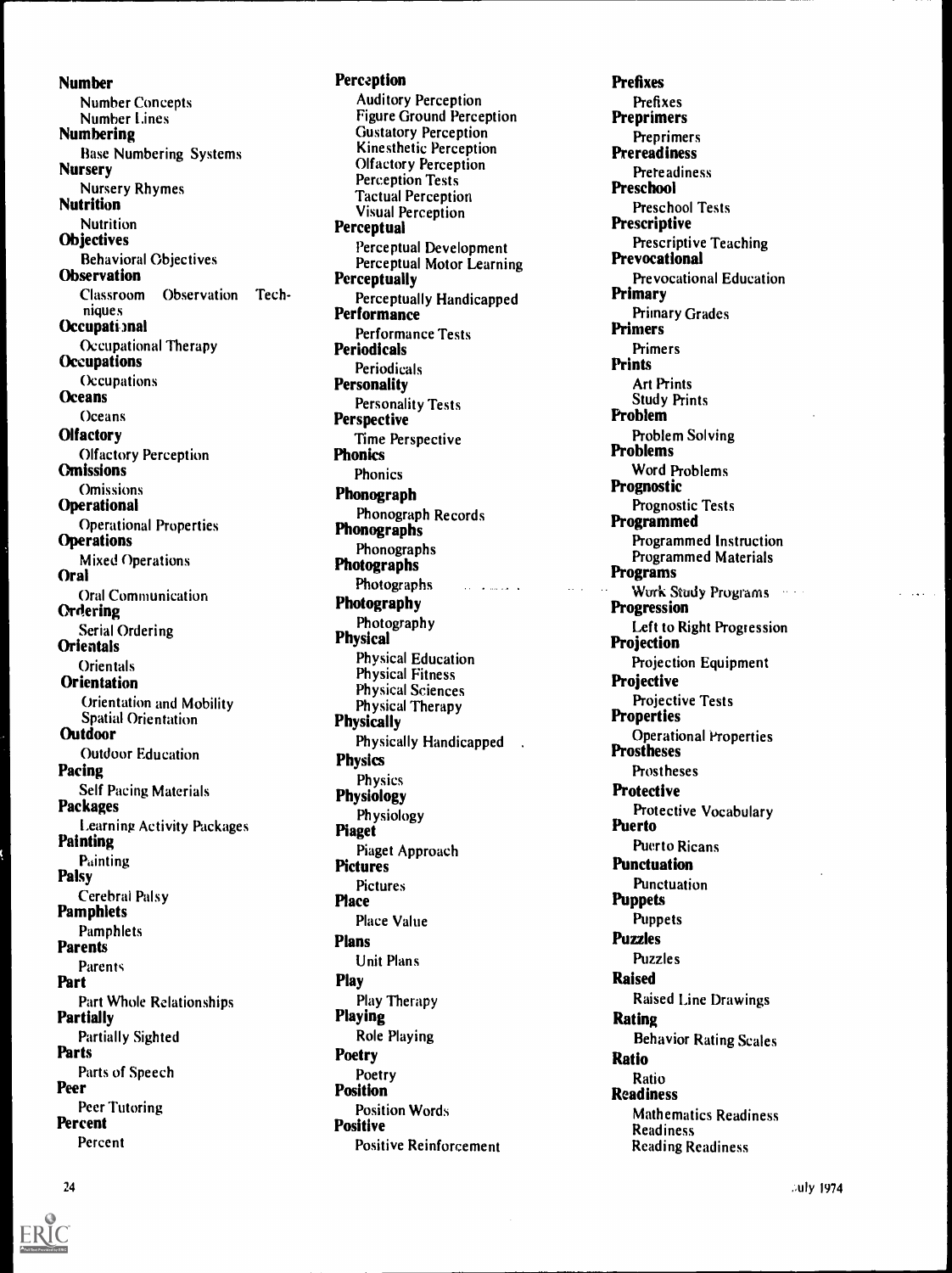Reading Choral Reading Developmental Reading Reading Reading Comprehension Reading Readiness Reading Tests Sight Reading Supplementary Reading Materials Realia Realia Reasoning Abstract Reasoning Rebus Rebus **Receptive** Receptive Language **Recorders** Tape Recorders **Recordings** Kinescope Recordings **Records** Phonograph Records Recreation Recreation Reel Reel to Reel Tapes Reference Reference Materials Regrouping **Example 2008** Regrouping Rehabilitation Rehabilitation Vocational Rehabilitation Reinforcement Negative Reinforcement Positive Reinforcement Reinforcement Relationships Part Whole Relationships Religion Religion Remedial Remedial Approach Reproduction Reproduction Masters **Resource** Resource Guides Resources Community Resources Reversals Reversals Rewards Rewards Rhymes Nursery Rhymes Rhyming Rhyming Rhythms Rhythms Riddles Riddles

Right Left to Right Progression Rocks **Rocks** Role Role Playing Rural Rural Environment **Safety** Safety Education **Scales** Behavior Rating Scales Interest Scales **Science** Science Science Fiction **Sciences** Earth Sciences Physical Sciences **Scientific** Scientific Method **Scouting Scouting Screening** Screening Tests Sculpture Sculpture Seasons Seasons **Second** English (Second Language) Self Self Care Skills Self Concept Self Control Self Expression Self Pacing Materials Senior Senior High Grades **Sensory** Sensory Aids Sensory Training **Sequencing** Auditory Sequencing Visual Sequencing **Sequential** Sequential Approach Serial Serial Ordering Series Series Set Set Theory Sets **Sets** Sex Sex Education Shapes Shapes Short Short Vowels

Sight Sight Method Sight Reading Sight Vocabulary **Sighted** Partially Sighted Sign Sign Language Signs **Signs** Simulation simulation **Sizes** Sizes Skills Daily Living Skills Dictionary Skills Fine Motor Skills Gross Motor Skills Library Skills Map Skills Mechanical Skills Self Care Skills Social Skills Study Skills Writing Skills Skimming **Skimming** Slides Microscope Slides Slides Stereoscopic Slides Small Small Group Instruction Social Social Development Social Skills Social Studies **Socially** Socially Maladjusted Sociology Sociology Solving Problem Solving Songs Songs **Sounds** Sounds Space Space Span Attention Span Auditory Attention Span Spatial Spatial Orientation Speech Compressed Speech Cued Speech Figures of Speech Parts of Speech Speech Speech Handicapped Speech Tests

Instructional Materials Thesaurus for Special Education

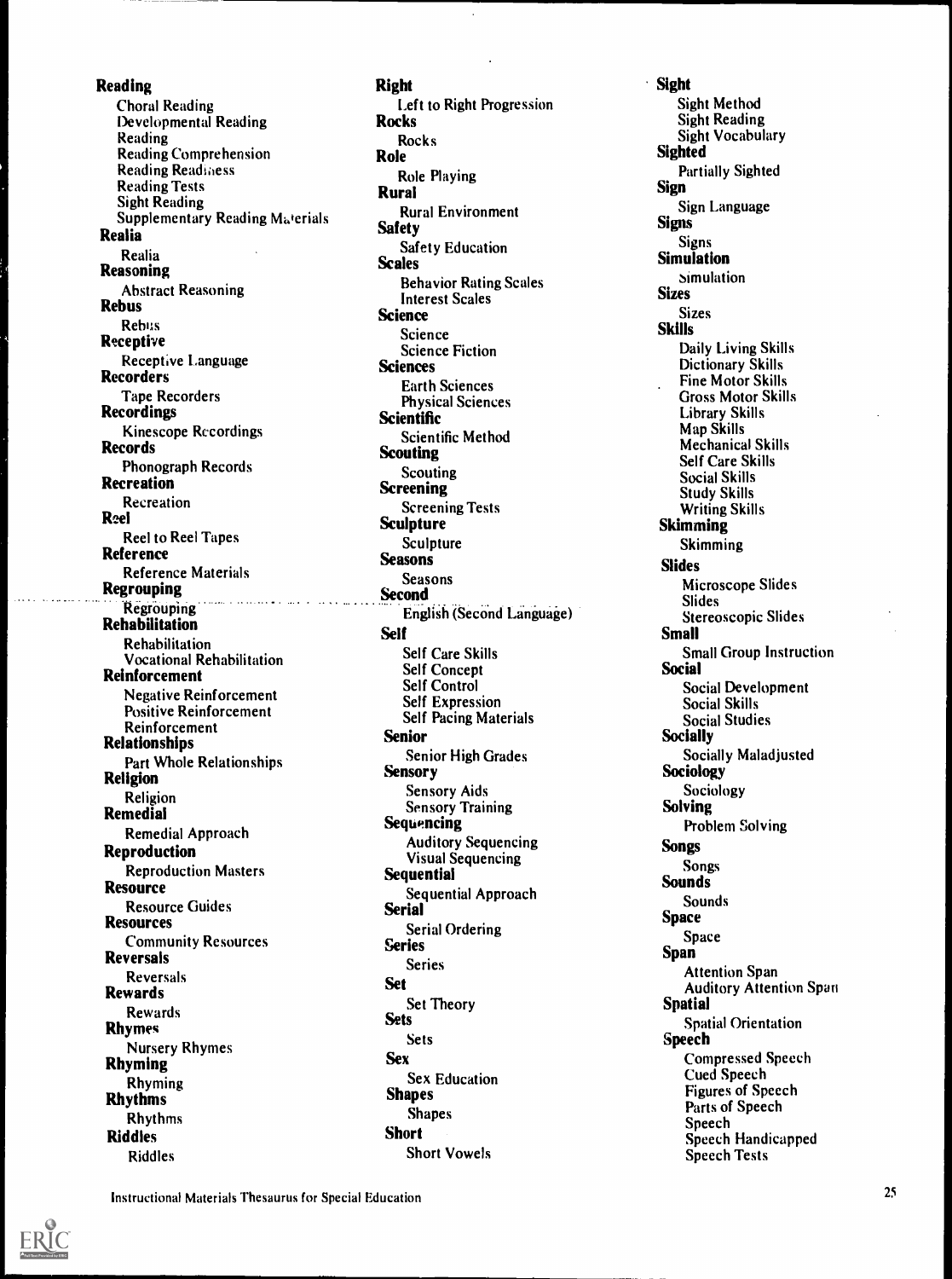Speech Therapy Visible Speech Spelling Finger Spelling Spelling **Sports** Sports Sports Stories **Standardized** Standardized Tests Stencils Stencils Stereoscopic Stereoscopic Slides **Stimuli** Auditory Stimuli Tactual Stimuli Verbal Stimuli Visual Stimuli **Stories** Adventure Stories Mystery Stories Sports Stories Story Story Cards Story Telling **Studies** Social Studies **Study** Study Prints Study Skills Work Study Programs Stuttering Stuttering **Substitution** Substitution Subtraction Subtraction Suburban Suburban Environment **Suffixes** Suffixes Summarizing Summarizing Super Films Super 8mm **Supplementary** Supplementary Reading Materials Syllabication Syllabication Synonyms Synonyms Syntax Syntax System Metric System Systems Base Numbering Systems Telephone Communication Systems **Tachistoscopes** Tachistoscopes

**Tactile** Tactile Tactile Materials **Tactual** Tactual Perception Tactual Stimuli Tactual Tests **Talking** Talking Books Tangible Tangible Apparatus **Tape** Tape Cartridges Tape Cassettes Tape Recorders **Tapes** Audio Tapes Reel to Reel Tapes Video Tapes **Teacher** Teacher Developed Materials Teacher Editions Teaching Initial Teaching Alphabet Prescriptive Teaching Teaching Machines **Technical** Technical Education Newspapers Nongraded Nongraded Nonverbal **Techniques** Classroom Observation Techniques Telephone Telephone Communication Systems **Televised** Televised Instruction Television Educational Television **Telling** Story Telling Time Telling Tests Achievement Tests Aptitude Tests Association Tests Attitude Tests Auditory Tests Culture Free Tests Diagnostic Tests Group Tests Individual Tests Intelligence Tests Nonverbal Tests Perception Tests Performance Tests Personality Tests Preschool Tests Prognostic Tests Projective Tests Reading Tests

Screening Tests Speech Tests Standardized Tests Tactual Tests Verbal Tests Vision Tests Vocational Aptitude Tests **Textbooks** Textbooks Theory Set Theory Therapy Art Therapy Hearing Therapy Music Therapy Occupational Therapy Physical Therapy Play Therapy Speech Therapy Thinking Convergent Thinking Divergent Thinking I .ogical Thinking Three Three Dimensional Aids Time Time Perspective Time Telling Total Total Communication Toys Toys **Tracking** Visual Tracking Trainable Trainable Mentally Handicapped **Training** Auditory Training Inquiry Training Sensory Training Visual Training Transparencies Transparencies Transportation Trar, sportation **Tutoring** Peer Tutoring Type Large Type Materials<br>Typewriting Typewriting Unit Unit Plans Urban Urban Environment Value Place Value Values Moral Values Verbal Verbal Ability Verbal Communication Verbal Learning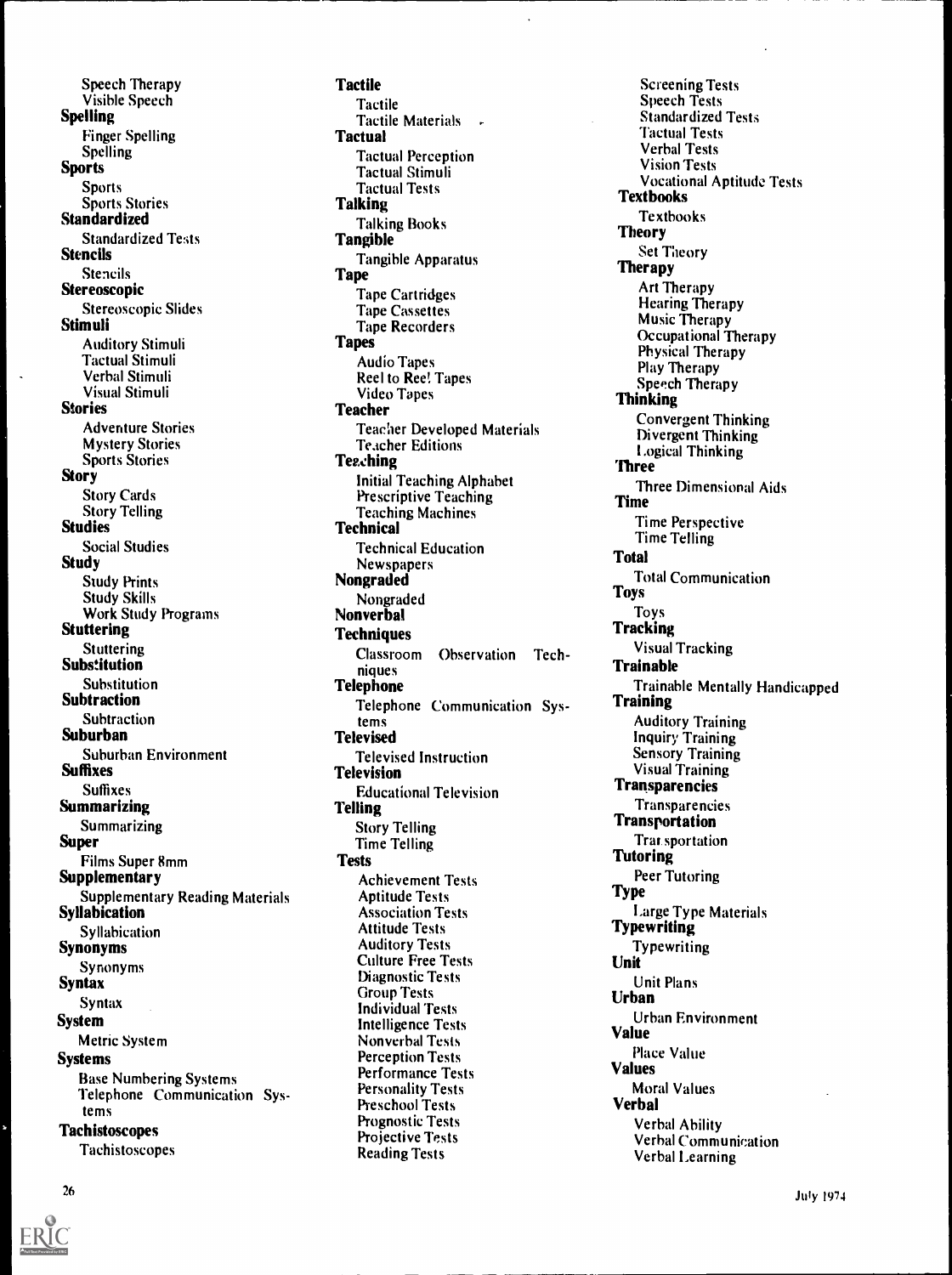Verbal Stimuli Verbal Tests Video Video Tapes **Viewers** Microimage Viewers Visible Visible Speech Vision 1.0w Vision Aids Vision Tests Visual Auditory Visual Integration **Visual** Visua Acuity Visua Closure Visua Discrimination Visua Figure Ground Discrimination Visua Imagery Visua Learning Visua Memory Visua Motor Integration Visua Perception Visua Sequencing

Visual Stimuli Visual Tracking Visual Training **Visually** Visually Handicapped **Vocabulary** Core Vocabulary High Interest Low Vocabulary Protective Vocabulary Sight Vocabulary Vocabulary Vocal Vocal Vocational Vocational Adjustment Vocational Aptitude Tests Vocational Education Vocational Rehabilitation Vowels Initial Vowels Long Vowels Medial Vowels Short Vowels Vowels Weather Weather

**Wheelchairs** Wheelchairs **Whole** Part Whole Relationships **Word** Word Attack Word Problems **Words** Position Words Work Work Study Programs Workbooks Workbooks **Worksheets** Worksheets **Worktexts** Worktexts **World** World History **Writing** Braille Writing Devices Cursive Writing Manuscript Writing Writing Skills

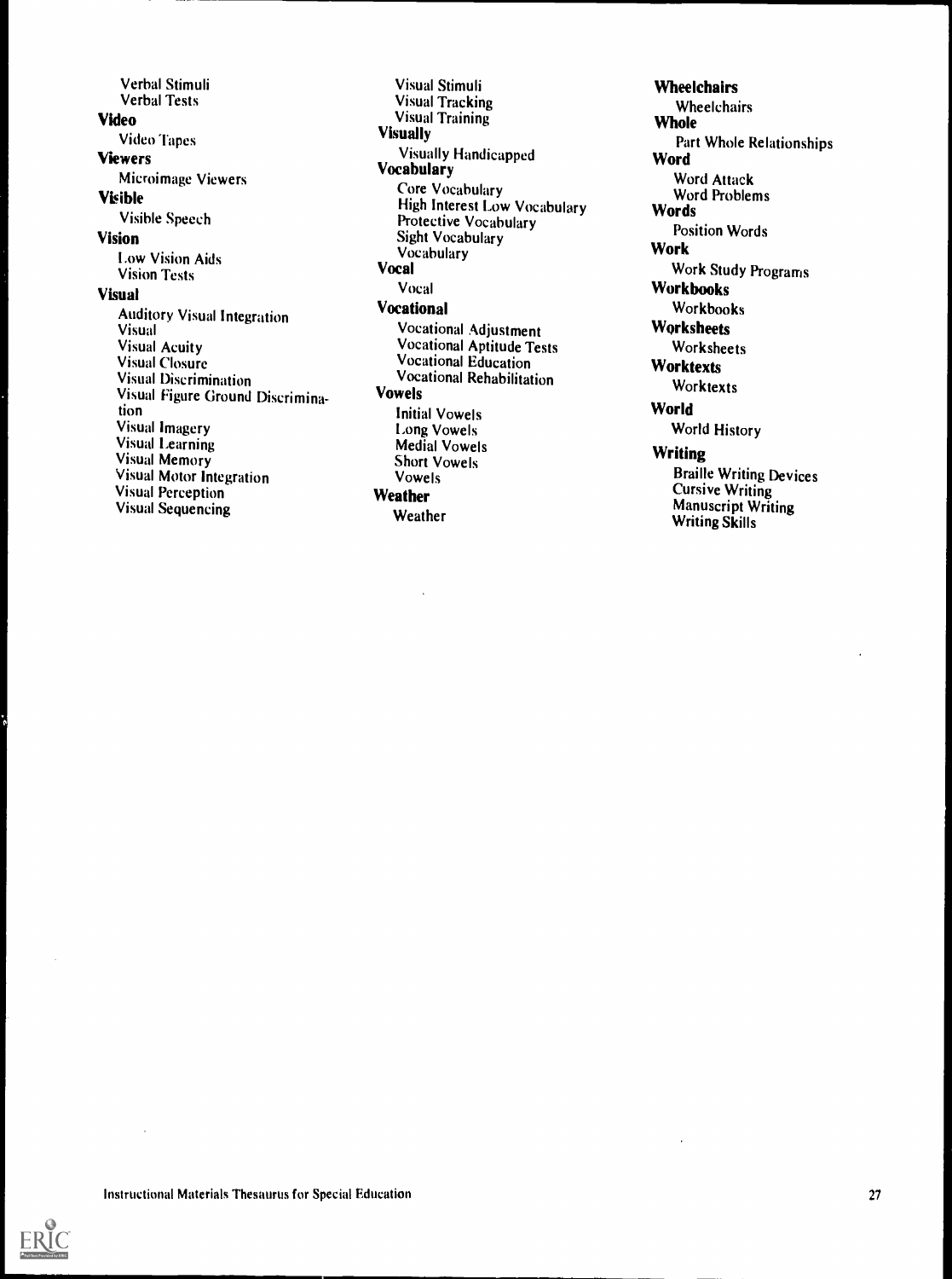# Thesaurus Categories

Behavioral Terms

Cognitive Processes

**Curricular** 

Educational Levels/Interest Levels

Educational Programs

Employment Preparation

Equipment

Exceptionalities/Dysfunctions

Form or Format/Non-Print

Form or Format/Print

Groups (Minoriiy)

Human Development

Instructional Approaches/Teaching Methods

Instructional Materials

Learning Modes

Prevention/Remediation/Therapy

Sensorimotor Skills

Skills

Tests/Evaluation .

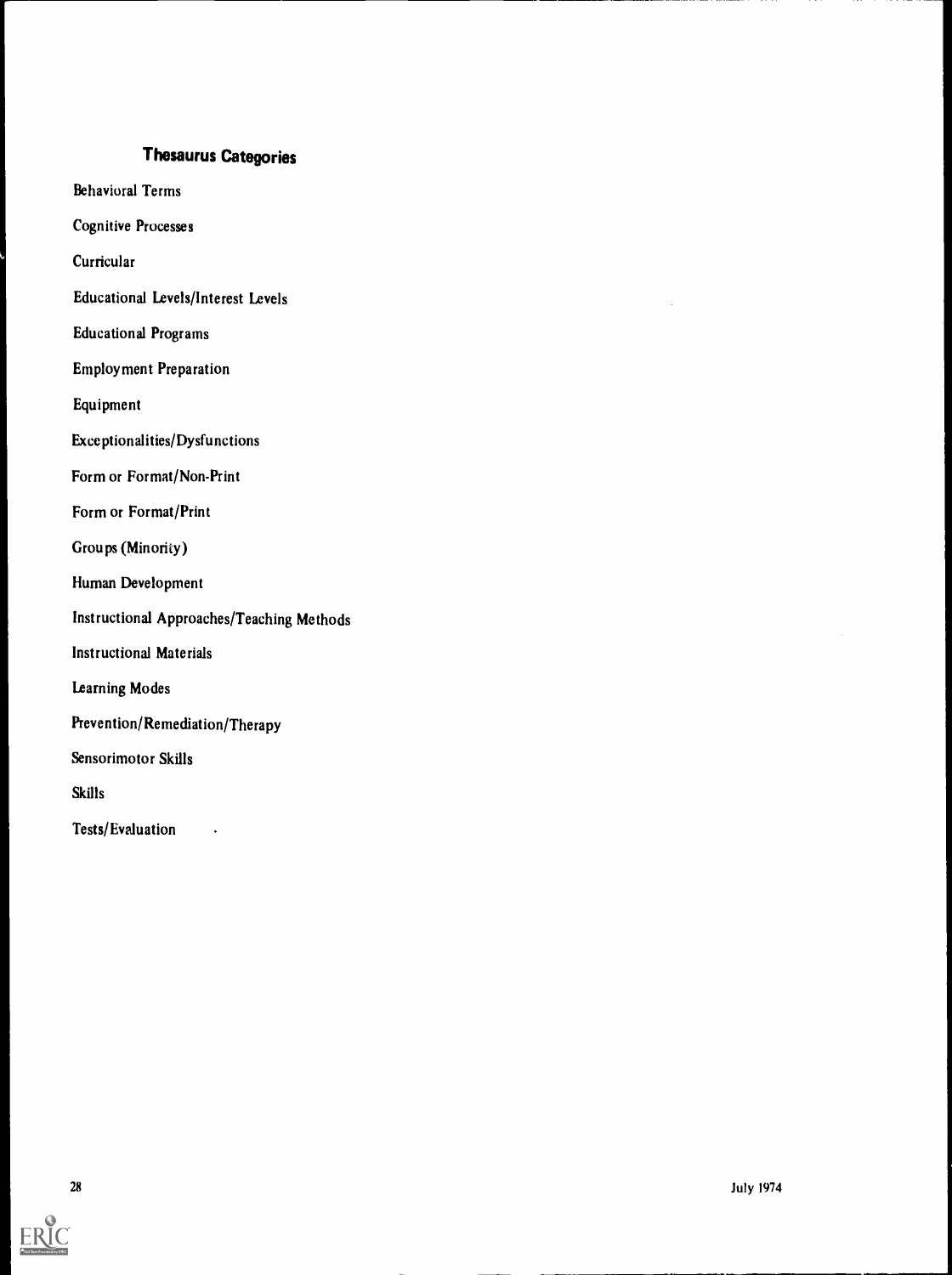## CATEGORICAL LISTING OF DESCRIPTORS

#### Behavioral Terms

Attention Span Attitudes Behavior Rating Scales Behavioral Objectives **Delinquents** Discriminatory Attitudes Echolalia Emotional Adjustment Emotional Development Emotionally Disturbed Self Control Vocational Adjustment

#### Cognitive Processes

Abstract Reasoning Associative Learning Auditory Memory Auditory Sequencing Auditory Visual Integration Classification **Closure** Computations Conservation (Concept) Convergent Thinking Divergent Thinking Integration Logical Thinking Matching Memory Part Whole Relationships Problem Solving Serial Ordering Time Perspective Visual Imagery Visual Sequencing

## Curricular

Abbreviations **Addition Agriculture** Alcoholism Algebra Alphabetizing Alphabets American History Anatomy Animals Antonyms Application Forms Art Astronomy Base Numbering Systems Biology Black History Blends **Calendars** Capitalization

Chemistry Child Care Choral Reading Citizenship Civil Liberties Classification Color Concepts Community Helpers Community Resources **Computations** Conservation (Concept) **Consonants** Consumer Education Context Clues **Continents** Core Vocabulary Correspondence **Counting Crafts** Cursive Writing Daily Living Skills Decimals Demography Dental Health **Deserts** Developmental Reading Dictionary Skills Digraphs Diphthongs **Division Dramatics** Drawing Driver Education Drug Education Early Childhood Education Earth Sciences Economics **Electricity** English English (Second Language) Environmental Education Erosion Experiments Expressive Language Facts Family Life Education Figures of Speech Final Consonants Fine Arts Following Directions Fossils **Fractions** Geography Geology **Geometry** Government Grammar Graphic Arts **Handwriting** Health History

Holidays Homemaking Homonyms Industrial Arts Initial Consonants Initial Vowels Insects Islands Lakes Language Arts Law Library Skills Likenesses-Differences Literature Long Vowels Magnetism Manuscript Writing Map Skills **Mathematics** Measurement Mechanical Skills Medial Consonants Medial Vowels Metric System **Minerals** Missing Factors Mixed Operations Money Money Management Moral Values **Mountains** Movement Education Multiplication Music Neighborhood Notetaking Number Concepts **Nutrition Occupations Oceans** Operational Properties Outdoor Education Painting Part Whole Relationships Parts of Speech Percent Phonics Photography Physical Education Physica! Sciences **Physics** Physiology Place Value Position Words Prefixes Prevocational Education Protective Vocabulary **Punctuation** Ratio Reading Reading Comr cehension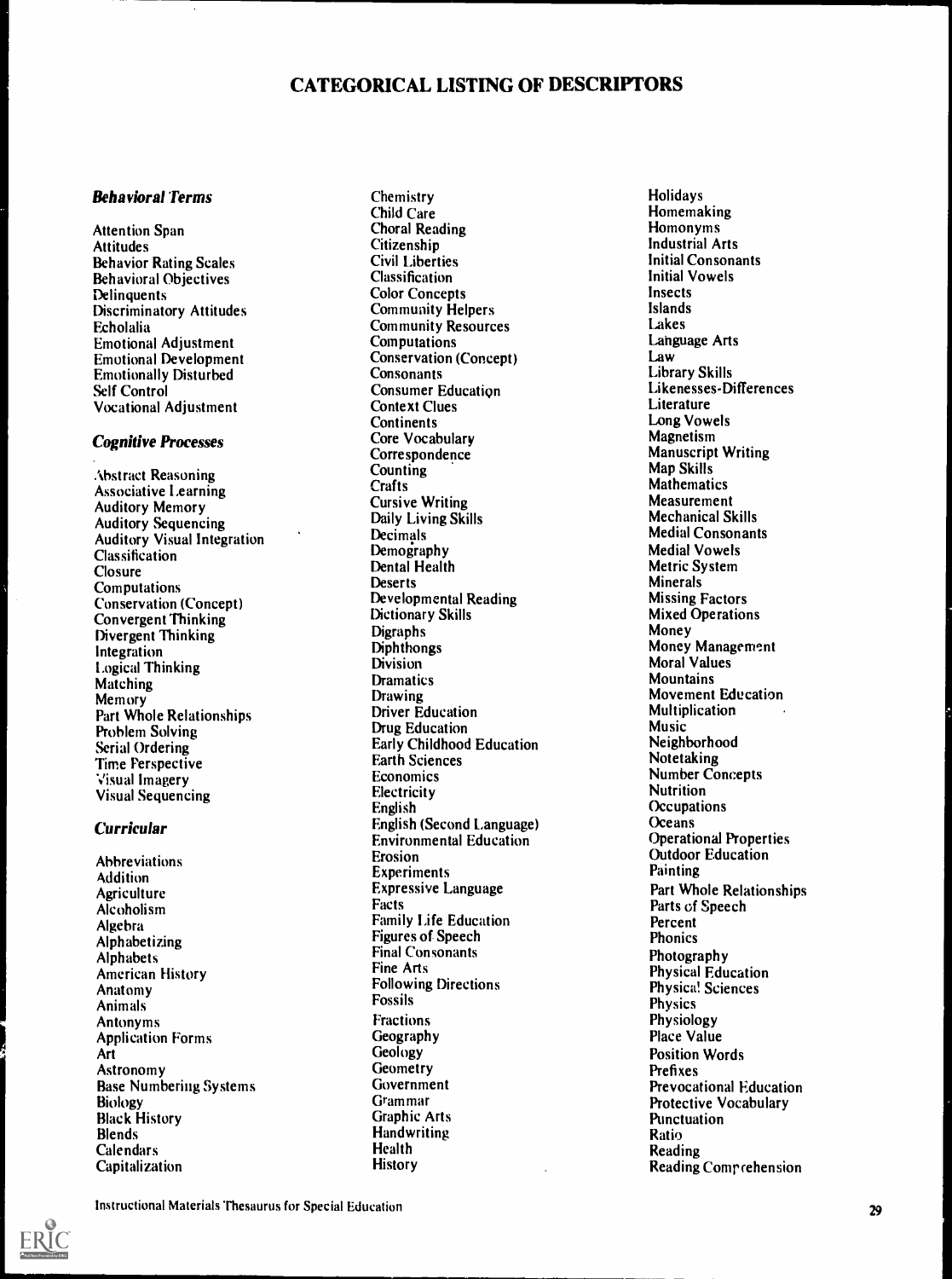Receptive Language Recreation Regrouping Religion Rhyming Rocks Rural Environment Safety Education Science Scouting Sculpture **Seasons** Self Care Skills Set Theory Sets Sex Education **Shapes** Short Vowels Sight Reading Sight Vocabulary Signs **Sizes** Skimming Social Skills Social Studies Sociology Space Speech Spelling Sports Sports Stories **Subtraction** Suburban Environment Suffixes **Summarizing** Syllabication Synonyms **Syntax** Time Perspective Time Telling Transportation **Typewriting** Urban Environment Vocabulary Vocational Education Vowels Weather Word Attack Word Problems Work Study Programs World History

## Educational Levels / Interest Levels

Basic Adult Education Early Childhood Education Grade I Grade 2 Grade 3 Grade 4 Grade 5 Grade 6 Grade 7 Grade 8 Grade 9 Grade 10 Grade 11

Grade 12 Infants Intermediate Grades Junior High Grades Kindergarten Mathematics Readiness Multilevel Nongraded **Prereadiness** Prevocational Education Primary Grades Readiness Reading Readiness Senior High Grades

## Educational Programs

Career Education **Occupations** Prevocational Education Technical Education Vocational Adjustment Vocational Education Vocational Rehabilitation Work Study Programs

## Employment Preparation

Application Forms Basic Adult Education Bilingual Education Career Education Early Childhood Education Kindergarten Migrant Education Positive Reinforcement Prevocational Education Technical Education Vocational Education Work Study Programs

## Equipment

Adaptive Devices Audio Equipment Braille Writing Devices Educational Television Electromechanical Aids Equipment **Listening** Low Vision Aids Microimage Viewers **Microscopes** Mobility Aids Phonographs Projection Equipment Prostheses Realia Sensory Aids Tachistoscopes 1 ape Recorders Teaching Machines Telephone Communication Systems Three Dimensional Aids **Wheelchairs** 

## Exceptionalities / **Dysfunctions**

Aphasia **Blind** Cerebral Palsy Cluttering Custodial Mentally Handicapped Deaf Deaf Blind Echolalia Educable Mentally Handicapped Emotionally Disturbed **Gifted** Hard of Hearing Language Handicapped Learning Disabilities Left Handed Minimal Brain Dysfunction Mongolism Multiply Handicapped **Omissions** Partially Sighted Perceptually Handicapped Physically Handicapped Reversals Socially Maladjusted Speech Handicapped **Stuttering** Substitution Trainable Mentally Handicapped Visually Handicapped

## Form or Format / Non-Print

Abacus Adaptive Devices Alphabets Aperture Cards Audio Tapes Audiotape Flashcards **Braille** Braille Books Captioned Films Captioned Filmstrips Cards Cartoons **Charts** Color Keyed Materials Dioramas Duplicating Masters Experience Charts Film Cartridges Films Super 8mm Films 16mm Films 35mm Films 8mm Filmslips Filmstrips Flash Cards **Games Globes** Graphs Kinescope Recordings Kits Large Type Materials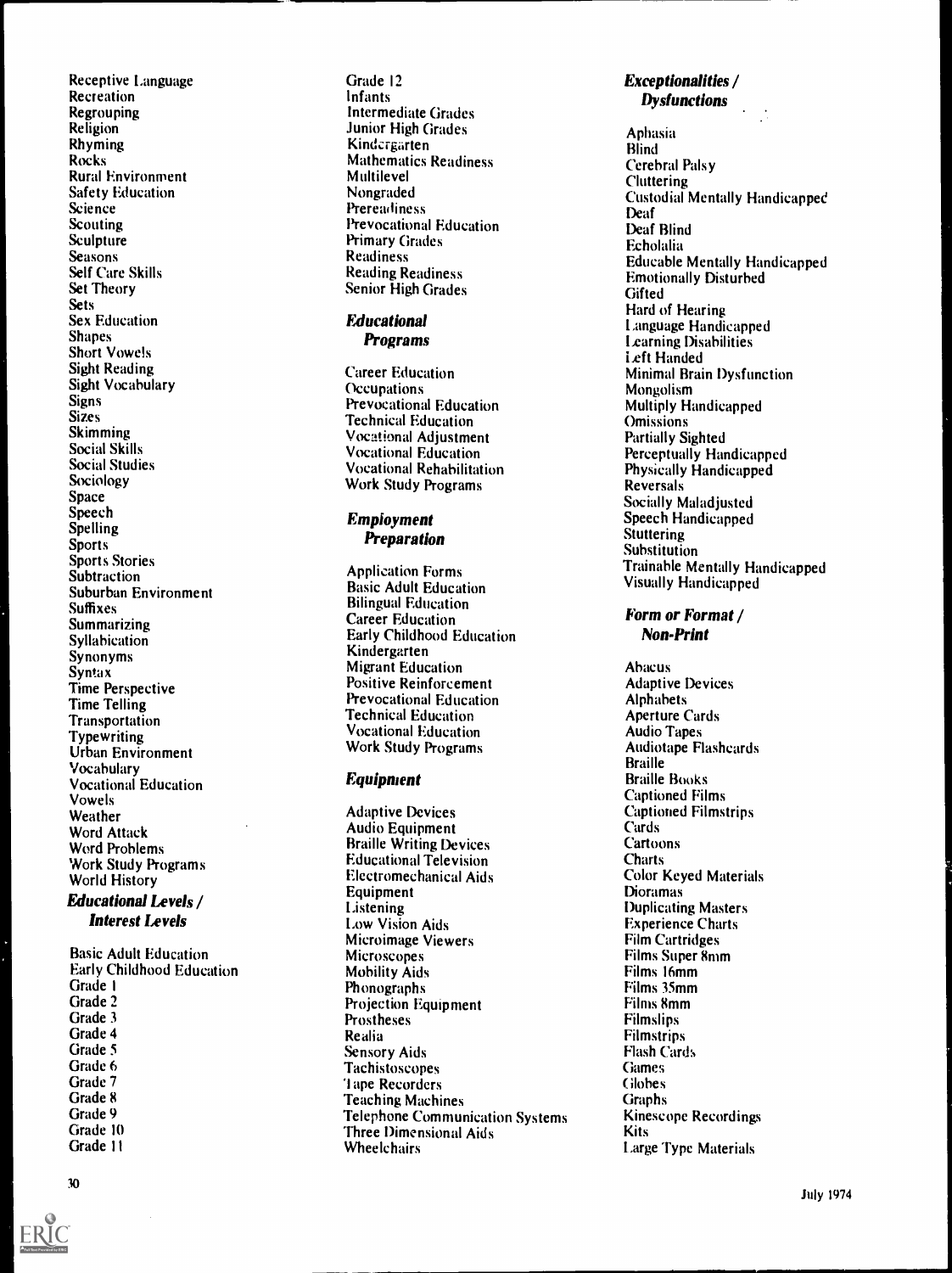Manipulative Materials Maps Microfiche Microfilms Microform Micropaques Microscope Slides Models Multilevel Nemeth Code Nongraded Number Lines Phonograph Records **Pictures** Programmed Materials Puppets Puzzles Raised Line Drawings Rebus Reel to Reel Tapes Reproduction Masters Sculpture Self Pacing Materials Slides Songs Stencils Stereoscopic Slides Story Cards Study Prints Tactile Materials Talking Books Tangible Apparatus Tape Cartridges Tape Cassettes Video Tapes

## Form or Format / Print

Activity Books Adventure Stories Animals Anthologies Application Forms Autobiographies **Bibliographies Biographies** Braille Books Cartoons **Checklists** Comic Books Curriculum Guides **Dictionaries** Duplicating Masters Encyclopedias Fantasy Fiction **Humor** Initial Teaching Alphabet Inkprint Learning Activity Packages **Literature Manuals** Multilevel Mystery Stories Mythology

Newspapers Nongraded Nursery Rhymes Pamphlets Periodicals Poetry **Preprimers** Primers Programmed Materials Reference Materials Reproduction Masters Resource Guides Rhyming Riddles Science Fiction Self Pacing Materials Songs **Stencils** Supplementary Reading Materials Tactile Materials Teacher Editions **Textbooks** Unit Plans Workbooks Worksheets

## Groups (Minority)

Blacks Eskimos Ethnic Groups Indians Infants Mexican Americans Minority Groups **Orientals** Puerto Ricans

## Human Development

Auditory Acuity Child Development Cognitive Development Early Childhood Emotional Adjustment Emotional Development Infants Language Development Perceptual Development Physical Fitness Prereadiness Readiness Self Concept Social Development Verbal Communication Visual Acuity

## Instructional

Approaches / Teaching Methods

Art Therapy Auditory Auditory Stimuli Auditory Training **Bibliotherapy** Braille Classroom Observation Techniques Compressed Speech

Computer Assisted Instruction Creative Activities Cued Speech Deaf Interpreting Developmental Approach Developmental Reading Doman Delacato Method Drill Enrichment Experiential Method Experiments **Extinction** Finger Spelling Group Discussion Hearing Therapy Ino'vidualized Instruction Inquiry Training Kinesthetic Large Group Instruction Learning Activity Packages Lipreading Manual Manual Communication Montessori Method Motor Multimedia Instruction Music Therapy Negative Reinforcement Occupational Therapy Oral Communication Parents Peer Tutoring Piaget Approach Play Therapy Positive Reinforcement Prescriptive Teaching Problem Solving Programmed Instruction Reinforcement Remedial Approach Rewards Role Playing Scientific Method Sensory Training Sequential Approach Sight Method Sign Language **Simulation** Small Group Instruction Story Telling Tactile Tactual Stimuli Teacher Developed Materials Televised Instruction Total Communication Verbal Stimuli Visible Speech Visual Visual Stimuli Visual Training Vocal Work Study Programs **Instructional** Materials

Abacus Activity Books

Instructional Materials Thesaurus for Special Education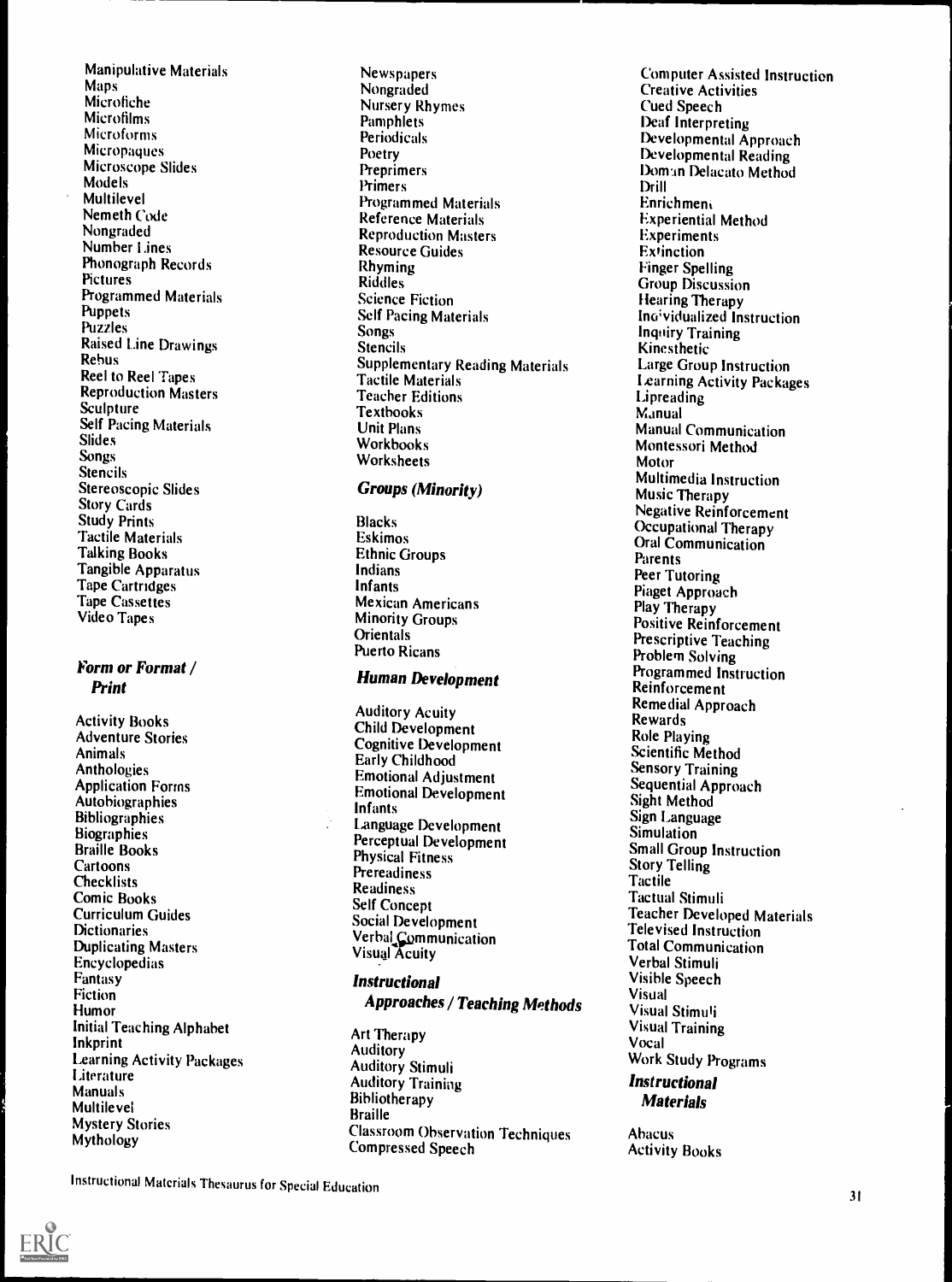Adaptive Devices Adventure Stories **A**iphabets Animals Aperture Cards Application Forms Art Prints Audio Tapes Auc/ioripe Flashcards Audiovisual Aids ?Autobiographies **Biographies** braille Books **Calendars** Captioned Finns Captioned Filmstrips **Cards** Cartoons **Charts Clothing** Color Concepts Color Keyed Materials Comic Books **Dictionaries** Dioramas Duplicating Masters Encyclopedias Experience Charts Fantasy **Fiction** Film Cartridges Films Super 8mm Films 16mm Films 35mm Films 8mm **Filmslips** Filmstrips Flash Cards **Games** Globes Graphs High Interest Low Vocabulary Initial Teaching Alphabet Kinescope Recordings **Kits** Large Type Materials Linguistically Based Materials literature Manipulative Materials Maps Microscope Slides Models **Money** Mystery Stories Newspaper:; Nonverbal Auditory Materials Number Lines Nursery Rhymes **Pamphlets Periodicals** Phonograph Records Photographs Pictures Preprimers Primers Programmed Materials

**Puppets** Puzzles Raised Line Drawings Realia<br>Rebus Rebus Reel to Reel Tapes Reference Materials Reproduction Masters Rhyming Rhythms Riddles Sculpture Self Pacing Materials Series Shapes **Signs Sizes** Slides Songs Sounds Stencils Stereoscopic Slides Story Cards Study Prints Supplementary Reading Materials Tactile Materials Talking Books Tangible Apparatus Tape Cartridges Tape Cassettes Teacher Developed Materials Teacher Editions **Textbooks** Toys **Transparencies** Video Tapes 1.Vorkbooks **Worksheets Worktexts** 

## Learning Modes

Associative Learning Auditory Auditory Learning Kinesthetic Manual Motor Multisensory Nonverbal Learning Perceptual Motor Learning **Tactile** Verbal Learning V: ial Visual Learning Vocal

## Prevention / Remediation / Therapy

Adaptive Devices Art Therapy Auditory Training Bibliotherapy Developmental Approach Doman Delacato Method Extinction

Guidance Hearing Therapy Low Vision Aids Music Therapy Negative Reinforcement Occupational Therapy Orientation and Mobility **Parents** Physical Therapy Piaget Approach Play Therapy Prostheses Rehabilitation Reinforcement Remedial Approach Rewards Role Playing Sensory Training Speech Therapy Visual Training Vocational Rehabilitation Training Therapy

## Sensorimotor Skills

Attention Span Auditory Attention Span Auditory Closure Auditory Discrimination Auditory Figure Ground **Discrimination** Auditory Memory Auditory Motor Integration Auditory Perception Auditory Sequencing Auditory Training Auditory Visual Integration Balance Body Image **Closure Directionality** Eye Han Coordination Figure Ground Perception Fine Motor Skills Gross Motor Skills Gustatory Perception Kinesthetic Perception **Laterality** Left to Right Progression Manual Dexterity Mechanical Skills Movement Education Olfactory Perception Perceptual Motor Learning Sensory Training Spatial Orientation Tactual Perception Visua Closure Visua Discrimination Visua Figure Ground Discrimination Visua Imagery Visua Memory Visua Motor Integration Visua Perception Visua Sequencing Visua Tracking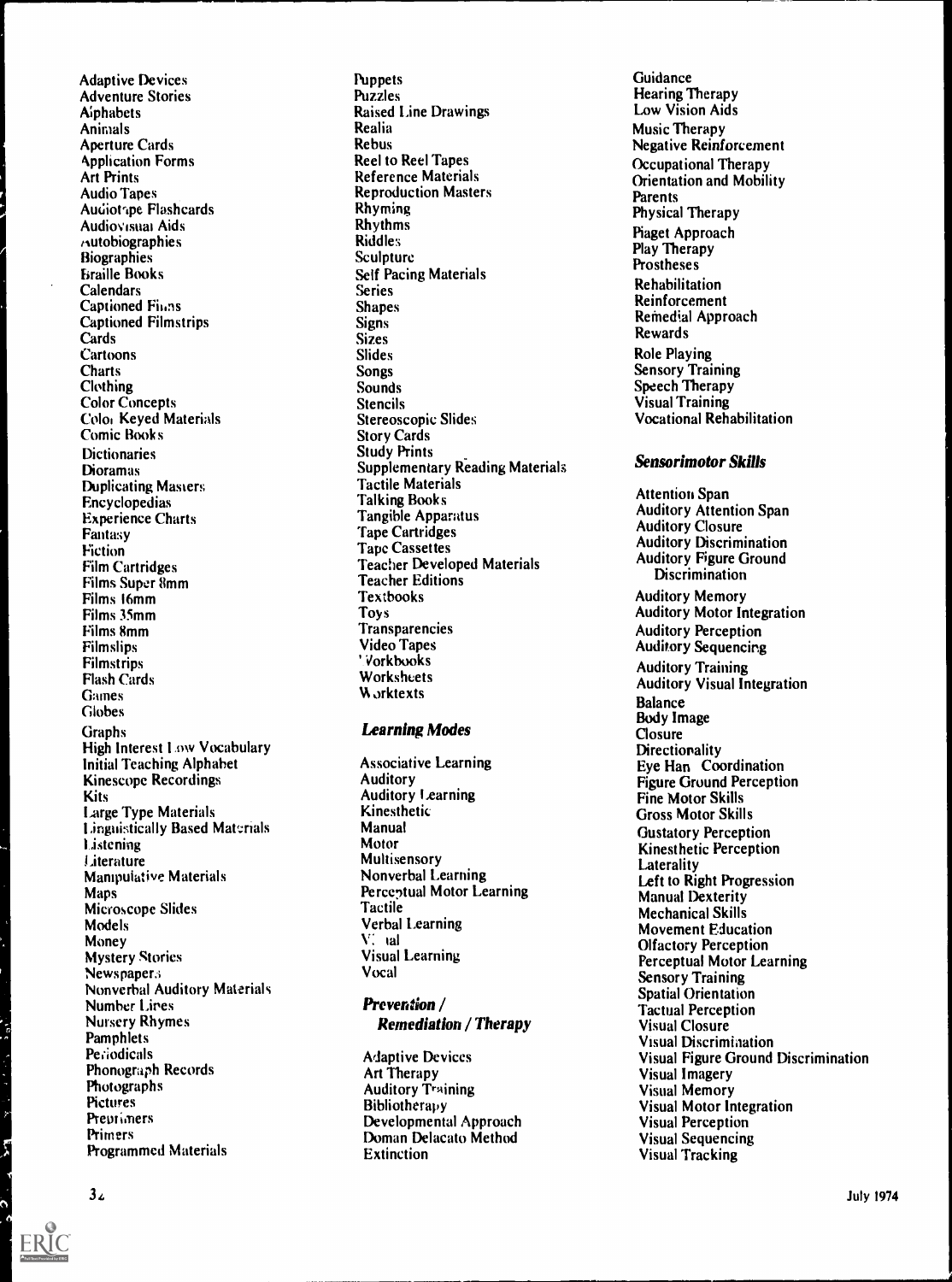## Skills

Alphabetizing Articulation Daily Living Skills Dictionary Skills Fine Motor Skills Gross Motor Skills

Intonation Library Skills

Lipreading Manual Communication Map Skills

Mechanical Skills Nonverbal Communication

Oral Communication Orientation and Mobility Self Care Skills

Self Expression Skimming Social Skills Study Skills Total Communication Verbal Ability Verbal Communication Writing Skills

## Tests / Evaluation

Achievement Tests Aptitude Tests Association Tests Attitude Tests Auditory Tests Behavior Rating Scales Checklists Classroom Observation Techniques

Culture Free Tests Diagnostic Tests Evaluation Group Tests Individual 'ests Intelligence Tests Interest Scales Nonverbal Tests Perception Tests Performance Tests Personality Tests Preschool Tests Prognostic Tests Projective Tests Reading Tests Screening Tests Speech Tests Standardized Tests Tactual Tests Verbal Tests Vision Tests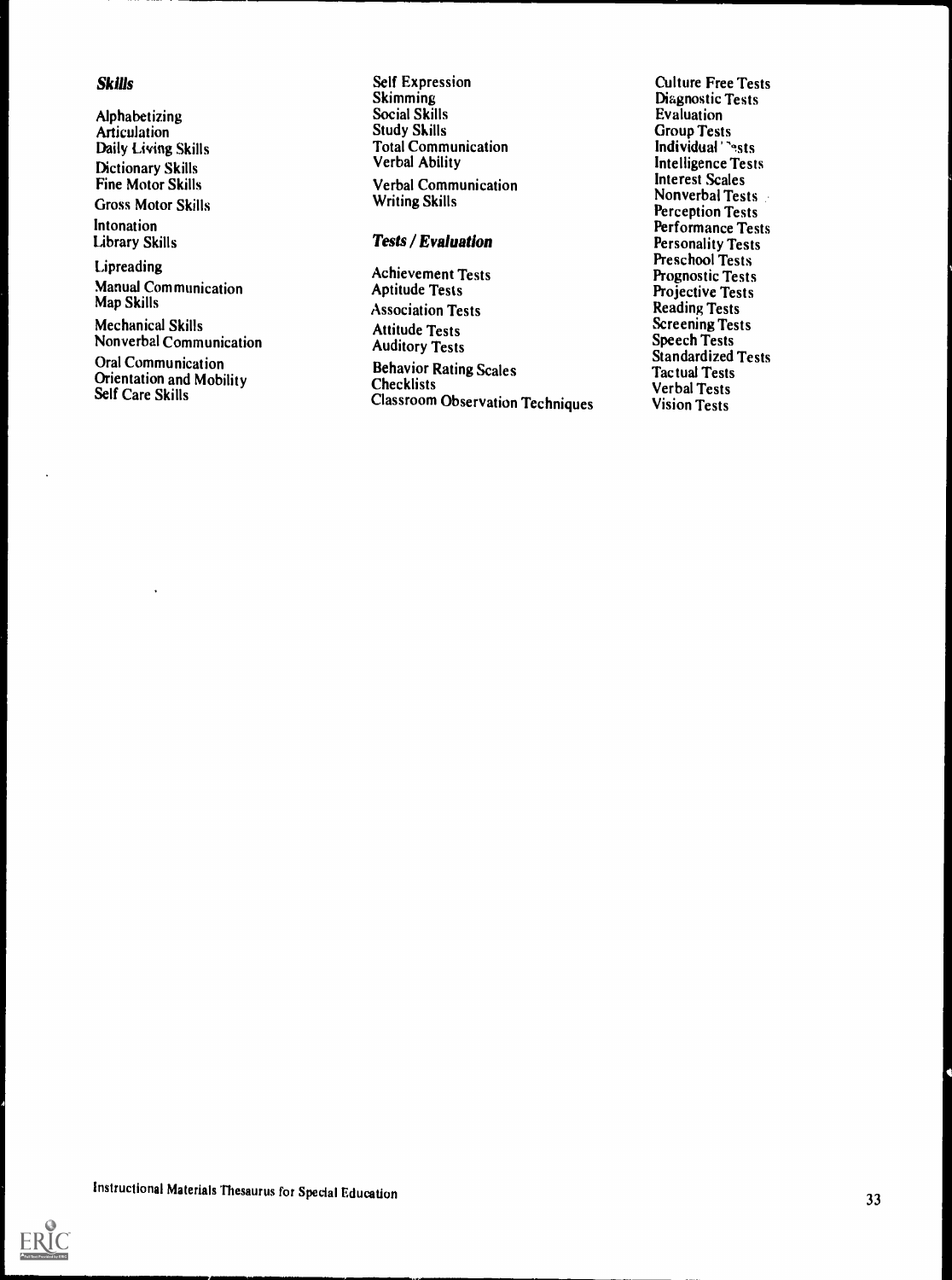#### TRAINING TERMS

These terms may be useful for the retrieval of materials concerned with the professional preparation of special education personnel. Since they are primarily professional in nature they have not been included in the regula. Thesaurus. The numbers following the various major word groupings refer to the categorical listings of terms as explained in the preface. For a more definitive listing of professional terms please consult the THESAURUS FOR EXCEPTIONAL CHILD EDUCATION, Third Edition, produced by the CEC Information Center on Exceptional Children.

education teachers

#### I. TARGET POPULATION (TRAINEES)

| <b>consultants</b> | paraprofessionals          | special education teach |
|--------------------|----------------------------|-------------------------|
| counselors         | parents                    | speech therapists       |
| diagnosticians     | pre-service personnel      | supervisory personnel   |
| foster parents     | regular classroom teachers | teacher aides           |
| health personnel   | remedial teachers          | volunteers              |
| house parents      | resource teachers          |                         |

#### 2. HANDICAPPING CONDITIONS

use Exceptionalities/Dysfunctions (8)

#### 3. SPECIFIC SUBJECT AREAS (OBJECTIVES)

| use | Behavioral Terms (1)    | Learning Modes (15)              |
|-----|-------------------------|----------------------------------|
|     | Cognitive Processes (2) | <b>Sensory Motor Skills (17)</b> |
|     | Curricular (3)          | Skills (18)                      |

#### 4. AGE LEVELS

use Educational Levels/Interest Levels (4)

#### 5. MODE OF PRESENTATION (FORMAT)

A. Media Format use Equipment (7) Form/Format Non-Print (9) Form/Format Print (10) B. Instructional Technique use Instructional Approaches/Teaching Methods (13) C. Presentation Format institutes seminar<br>lecture simulation computer assisted instruction lecture simulation<br>demonstrations practicum workshops demonstrations

#### 6. TIME (LENGTH OF INSTRUCTION)

| under 1 hour | $1/2$ day  | l week    | vear       | unit |
|--------------|------------|-----------|------------|------|
| $1-2$ hours  | 1 day      | 2-6 weeks | variable   |      |
| 2-3 hours    | $2-3$ days | semester  | self-paced |      |

#### 7. EXPENSE (COST OF MATERIAL)

| rental   | n/c          | \$51-100   | over $$200$ |
|----------|--------------|------------|-------------|
| preview  | post/hand    | \$101-150  |             |
| purchase | <b>SO-50</b> | $$151-200$ |             |